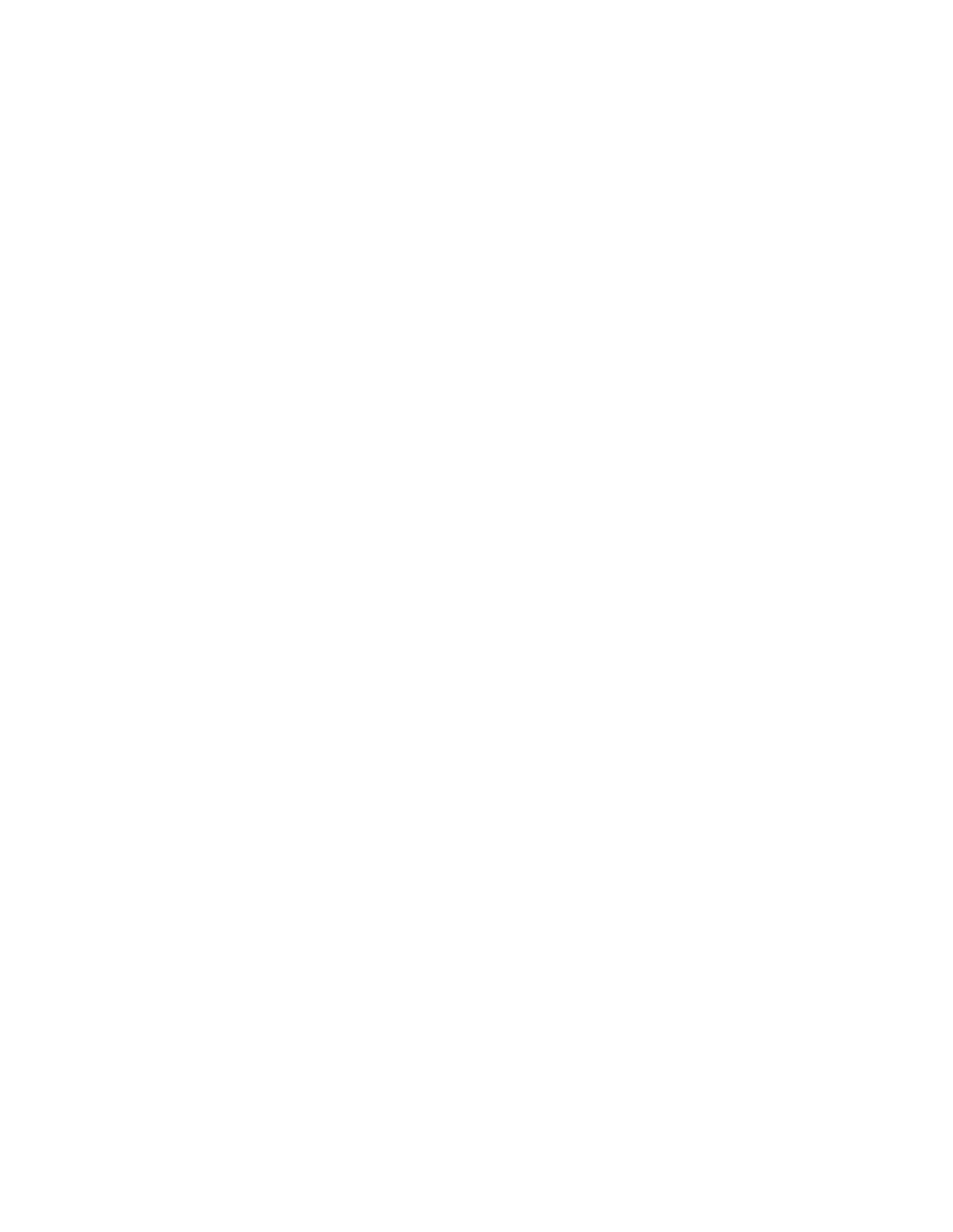# Logic and Proof for Teachers

Lesa L. Beverly Stephen F. Austin State University

Kimberly M. Childs Stephen F. Austin State University

Thomas W. Judson Stephen F. Austin State University

Deborah A. Pace Stephen F. Austin State University

October 24, 2019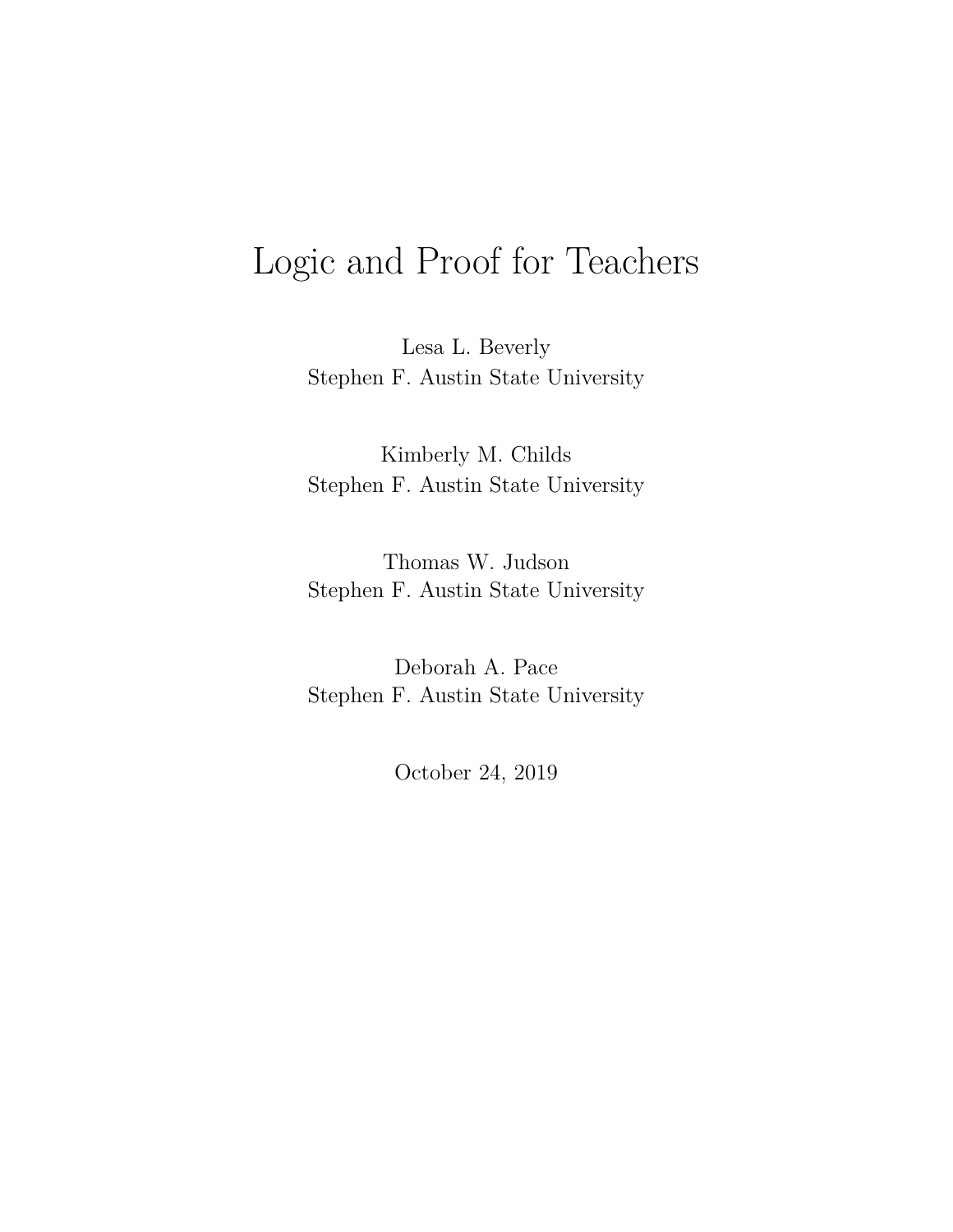**Edition**: Annual Edition 2019

**Website**: [http://faculty.sfasu.edu/judsontw/lpt/index.html](http:/\penalty \exhyphenpenalty {}/\penalty \exhyphenpenalty {}faculty.sfasu.edu/\penalty \exhyphenpenalty {}judsontw/\penalty \exhyphenpenalty {}lpt/\penalty \exhyphenpenalty {}index.html)

©2019 Lesa L. Beverly, Kimberly M. Childs, Thomas W. Judson, Deborah A. Pace

Permission is granted to copy, distribute and/or modify this document under the terms of the GNU Free Documentation License, Version 1.2 or any later version published by the Free Software Foundation; with no Invariant Sections, no Front-Cover Texts, and no Back-Cover Texts. A copy of the license is included in the appendix entitled "GNU Free Documentation License." All trademarks™ are the registered® marks of their respective owners.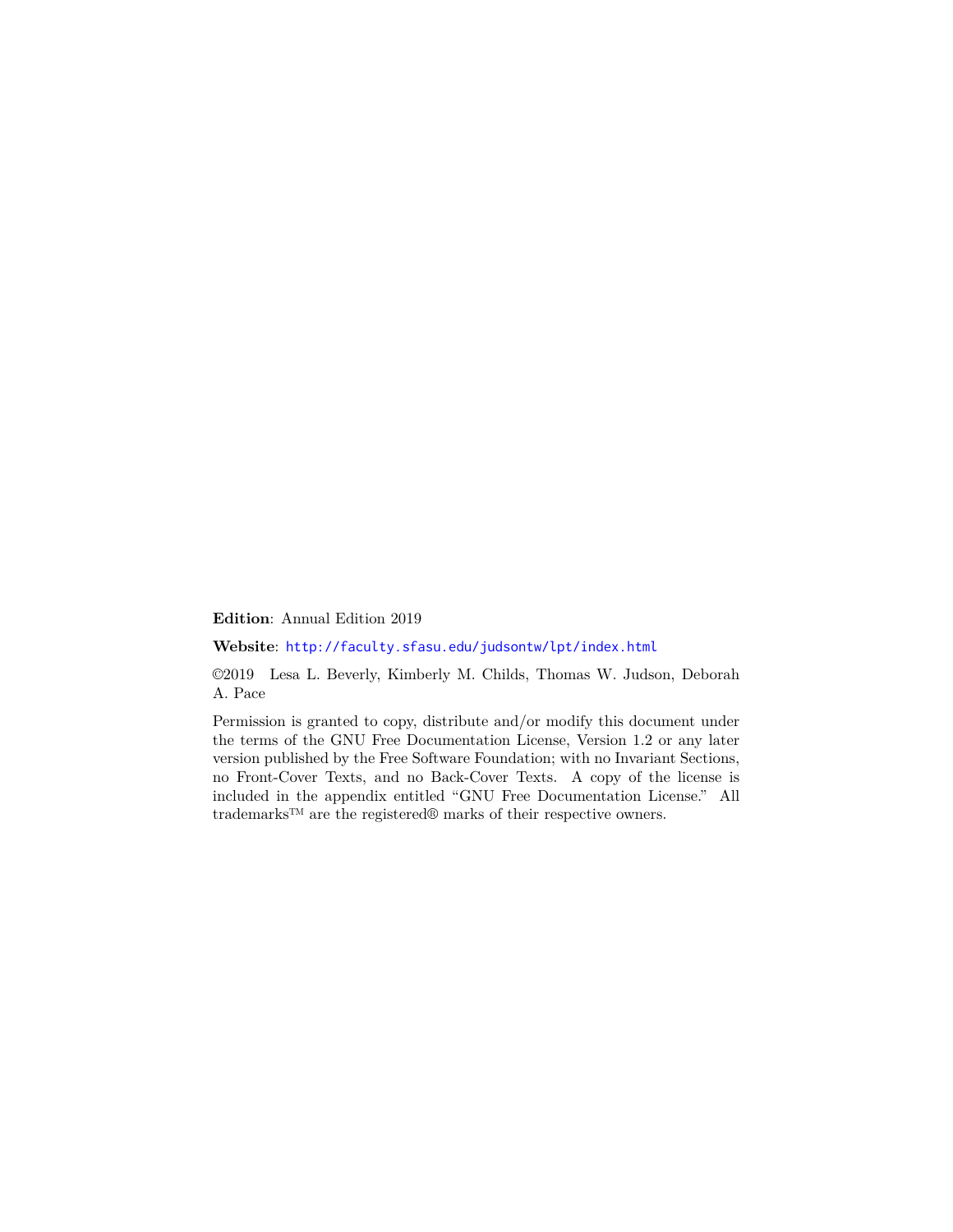## <span id="page-4-0"></span>**Preface**

Logic and proof are two of the most important areas of study for students intending to teach middle or secondary mathematics. *The Mathematical Education of Teachers II* published for the Conference Board of the Mathematical Sciences (2012) by the American Mathematical Society and Mathematical Association of America emphasizes the need for teachers to understand mathematical reasoning and thinking. *Logic and Proof for Teachers* is intended for a one-semester course on logic and proof for students intending to teach middle or high school mathematics. The book grew out of a set of notes written by Kimberly M. Childs and Deborah A. Pace for the *Foundation of Mathematics* course (MTH 300) at Stephen F. Austin State University. During Summer 2019, I converted the notes to PreTeXt and added a chapter on the integers. The open source version of this book has received support from the National Science Foundation (Awards #DUE–1625223 and #DUE–1821329).

> Thomas W. Judson Nacogdoches, Texas 2019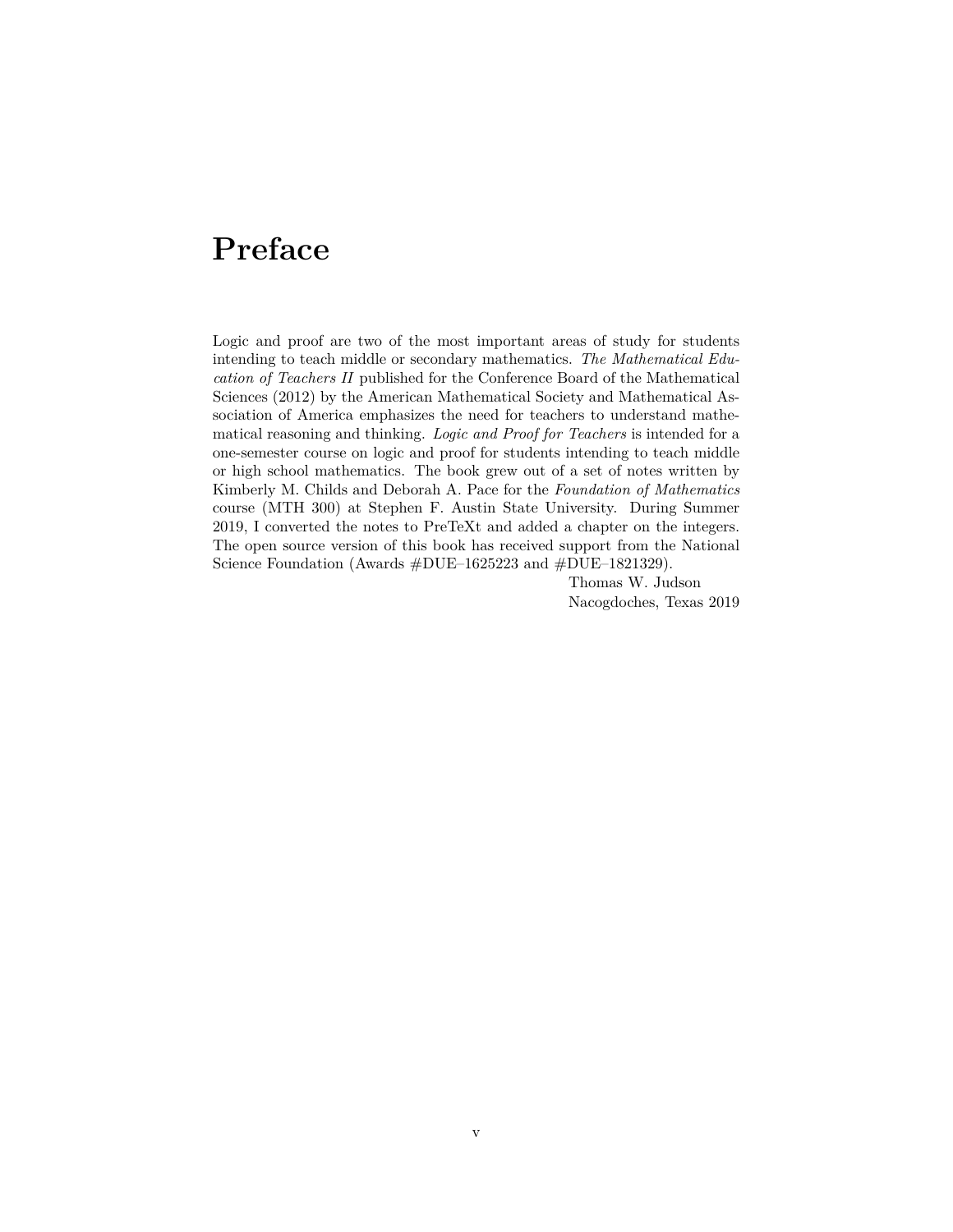## <span id="page-5-0"></span>**Contributors to the 2019 Edition**

Brian Beavers Department of Mathematics and Statistics Stephen F. Austin State University [beaversbd@sfasu.edu](mailto:beaversbd@sfasu.edu)

Jane H. Long Department of Mathematics and Statistics Stephen F. Austin State University [longjh@sfasu.edu](mailto:longjh@sfasu.edu)

Clint Richardson Department of Mathematics and Statistics Stephen F. Austin State University [crichardson@sfasu.edu](mailto:crichardson@sfasu.edu)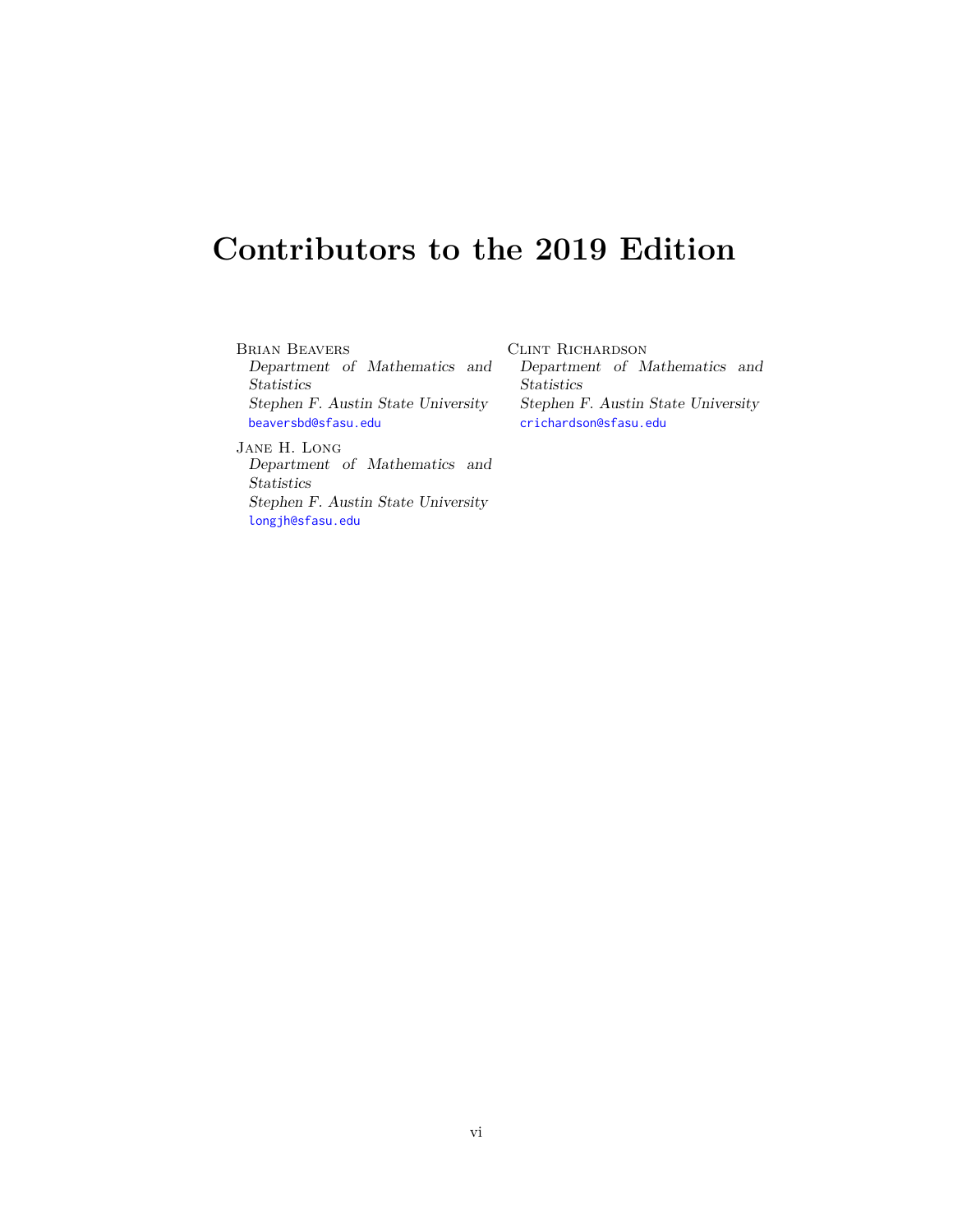# **Contents**

|                         | <b>Preface</b>                                                                      | v            |
|-------------------------|-------------------------------------------------------------------------------------|--------------|
|                         | Contributors to the 2019 Edition                                                    | vi           |
| 1                       | Logic                                                                               | $\mathbf{1}$ |
|                         | 1.1                                                                                 | $\mathbf{1}$ |
|                         | 1.2                                                                                 | 3            |
|                         | $1.3\,$<br>Tautologies, Contradictions, & Quantifiers $\ldots \ldots \ldots \ldots$ | 9            |
|                         | Propositional Functions and Quantifiers<br>1.4                                      | 12           |
| $\bf{2}$                | <b>Arguments and Proofs</b>                                                         | 15           |
|                         | 2.1                                                                                 | 15           |
|                         | $2.2\,$                                                                             | 19           |
|                         | 2.3                                                                                 | 23           |
| 3                       | <b>Sets</b>                                                                         | 26           |
|                         | 3.1                                                                                 | 26           |
| $\overline{\mathbf{4}}$ | <b>Relations</b>                                                                    | 33           |
|                         | 4.1<br><b>Relations</b>                                                             | 34           |
|                         | 4.2                                                                                 | 38           |
|                         | 4.3<br>Functions and Cardinality                                                    | 43           |
| 5                       | Integers and the Division Algorithm                                                 | 48           |
|                         | 5.1                                                                                 | 48           |
|                         | 5.2                                                                                 | 50           |
|                         | 5.3                                                                                 | 54           |
|                         | A More on the Integers                                                              | 55           |
| B                       | <b>Notation</b>                                                                     | 57           |
| C                       | <b>GNU Free Documentation License</b>                                               | 58           |
|                         | <b>Index</b>                                                                        | 65           |
|                         |                                                                                     |              |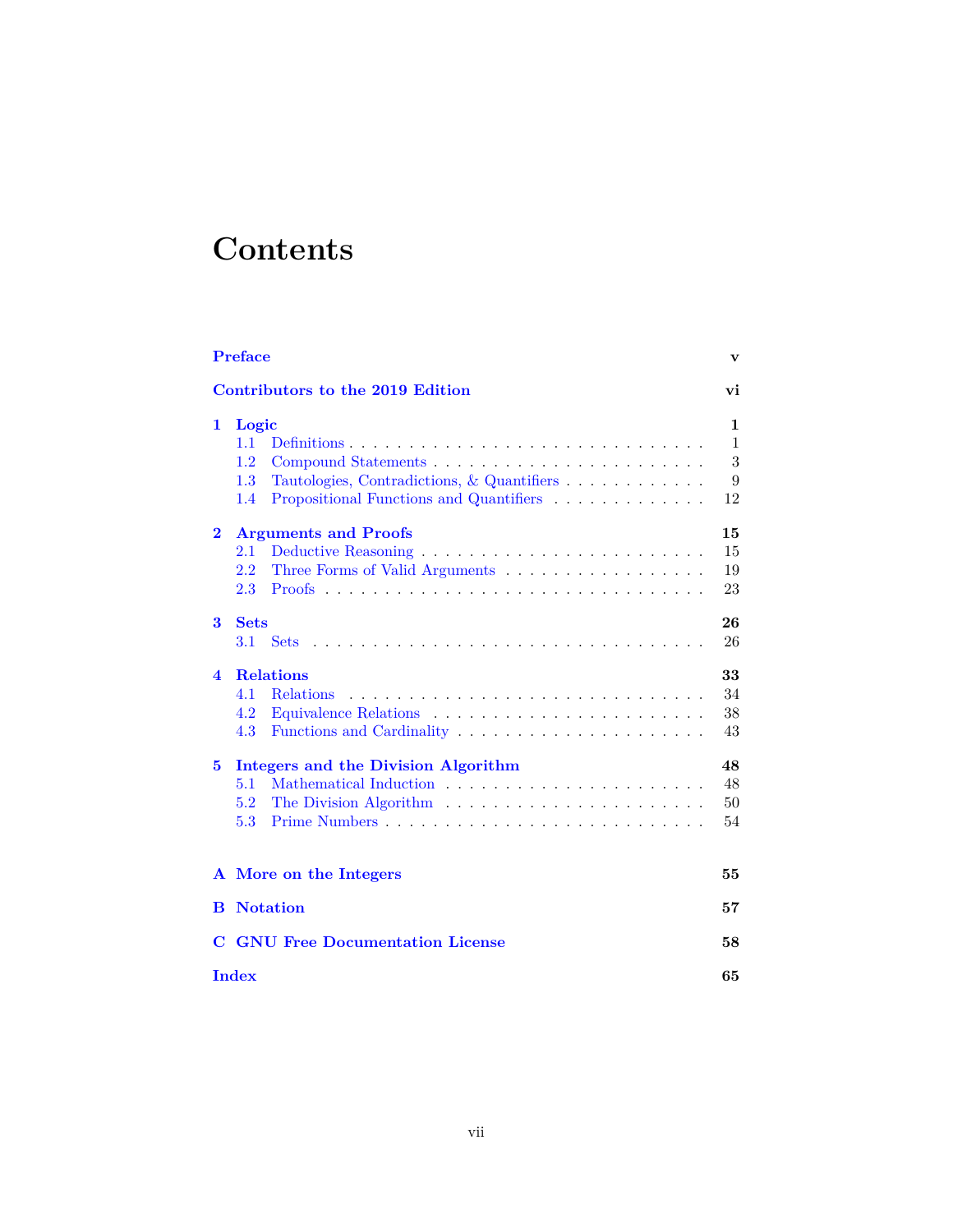## <span id="page-7-0"></span>**Chapter 1**

# **Logic**

#### **TEXAS STATE BOARD FOR EDUCATOR CERTIFICATION (SBEC): MATHEMATICS STANDARDS COVERED.**

- STANDARD III: GEOMETRY AND MEASUREMENT: The mathematics teacher understands and uses geometry, spatial reasoning, measurement concepts and principles, and technology appropriate to teach the statewide curriculum (Texas Essential Knowledge and Skills [TEKS]) in order to prepare students to use mathematics.
- STANDARD V: MATHEMATICAL PROCESSES: The mathematics teacher understands and uses mathematical processes to reason mathematically, to solve mathematical problems, to make mathematical connections within and outside of mathematics, and to communicate mathematically.
- STANDARD VI: MATHEMATICAL PERSPECTIVES: The mathematics teacher understands the historical development of mathematical ideas, the interrelationship between society and mathematics, the structure of mathematics, and the evolving nature of mathematics and mathematical knowledge.

As noted in the preface, one useful definition of mathematics is the body of knowledge obtained by applying logic (deductive and inductive) to a system of axioms. Our first thought is to deal with things which conform to a bivalent system of logic; that is, things which are either true or false.

## <span id="page-7-1"></span>**1.1 Definitions**

**Definition 1.1.1** A *statement* is a sentence which is either true or false. We will notationally speak of a statement  $p$  or a statement  $q$ .

<span id="page-7-2"></span>**Example 1.1.2** Each of the following sentences are statements.

1. George Washington was the first President of the United States.

2.  $2 + 3 = 5$ .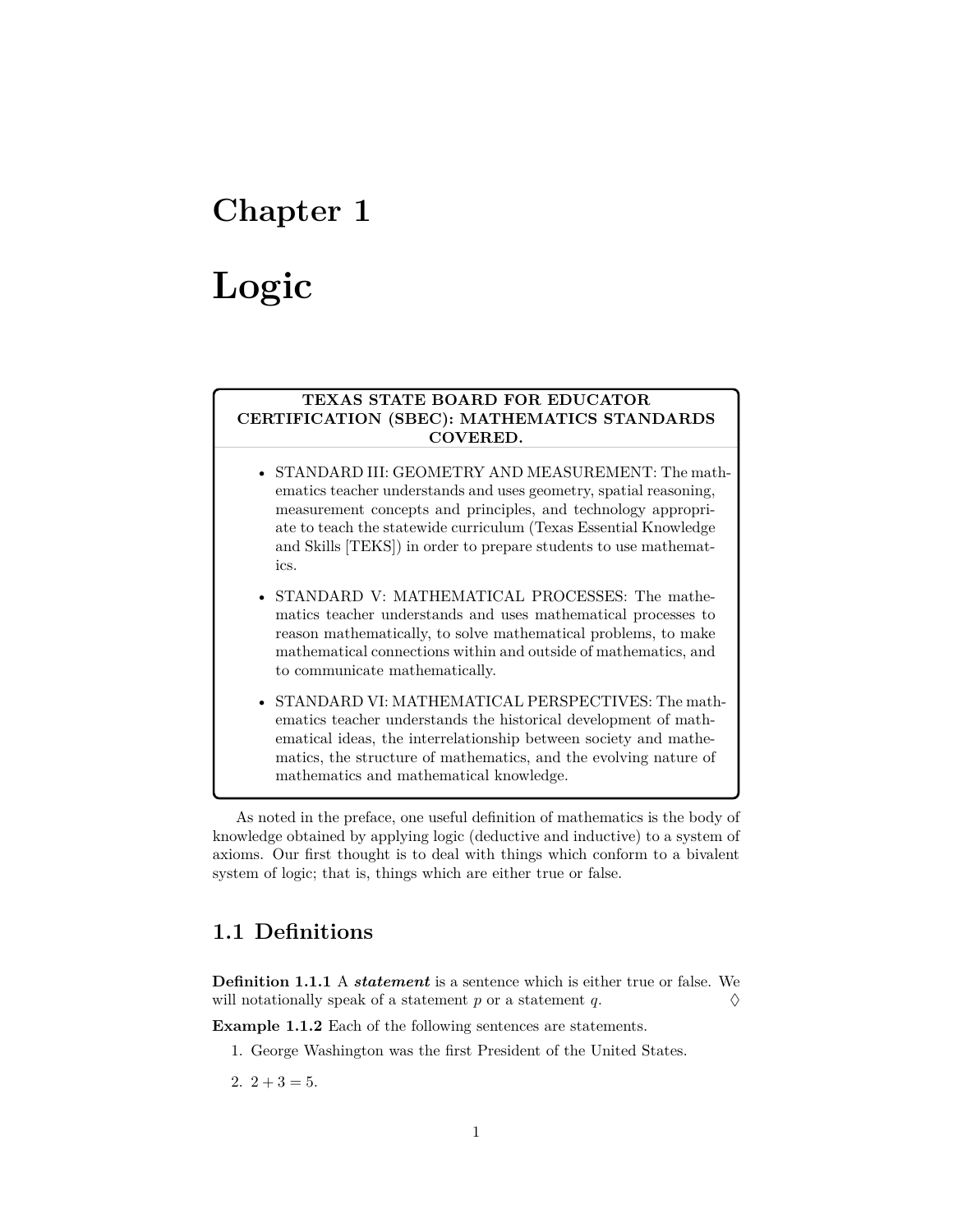- 3. There are 12 inches in a foot.
- 4. Harry S. Truman was the second President of the United States.
- 5.  $4 \cdot 8 = 12$ .
- 6. There are 30 inches in a yard.

Certainly we recognize some underlying knowledge is required in interpret-ing the sentences in [Example](#page-7-2) [1.1.2.](#page-7-2) For instance, in the sentence " $2 + 3 = 5$ ," we assume recognition of the concepts of 2, 3, 5, and addition base 10. Nevertheless, we must make some general knowledge assumptions, and certainly the six sentences of [Example](#page-7-2) [1.1.2](#page-7-2) are statements. (The first three sentences are true while the last three are false.)

**Example 1.1.3** Each of the following sentences are not statements.

- 1.  $2 + 3$
- 2. Study mathematics.
- <span id="page-8-0"></span>3. Three is a nice number.
- <span id="page-8-1"></span>4. Chris Hemsworth, who plays Thor in the *Avengers* series, is a handsome man.

Clearly, the problem in each of these sentences is that their truth or falsity cannot be uniquely determined. Actually, [Item 3](#page-8-0) and [Item 4](#page-8-1) could be statements provided that we have good definitions of "nice numbers" and "handsome".  $\Box$ 

**Example 1.1.4** Consider the following sentence. "This sentence is false." This is not a statement. Why? The sentence in question is an example of what is known in mathematics as a paradox. If it is true, then it is false, while on the other hand, if it is false, then it is true. Such paradoxes are not statements.  $\Box$ 

What, then, is an axiom? Surely it must be a statement, but also something more. As we study a body of mathematical knowledge, we encounter new statements, some of which can be proven from the existing system. These statements are called lemmas, theorems, facts, etc. Other statements cannot be proven. If we can in fact prove that the truth value of the statement is independent of the existing system, we have a potential axiom. We can either assume the statement is true, adding it to our system as an axiom, or we could assume the statement is false, adding its negative (or some form of its negative) to our system as an axiom. Surely, quite different bodies of knowledge would evolve depending on what axiom we added. The best examples of this concept are Euclidean geometry and the various non-Euclidean geometries.

Logicians as well as some other mathematicians are deeply concerned with such questions of creating minimal systems of axioms and developing mathematics very systematically from them. Such important but esoteric questions are beyond the scope and intent of this course. However, the remainder of this chapter will attempt to create a firm, logical base which will be used throughout this text and many subsequent courses the student will encounter.

For our purposes the student needs a basic feel for the flow of mathematics and a concrete understanding of the concept of bivalent logic applied to statements.

 $\Box$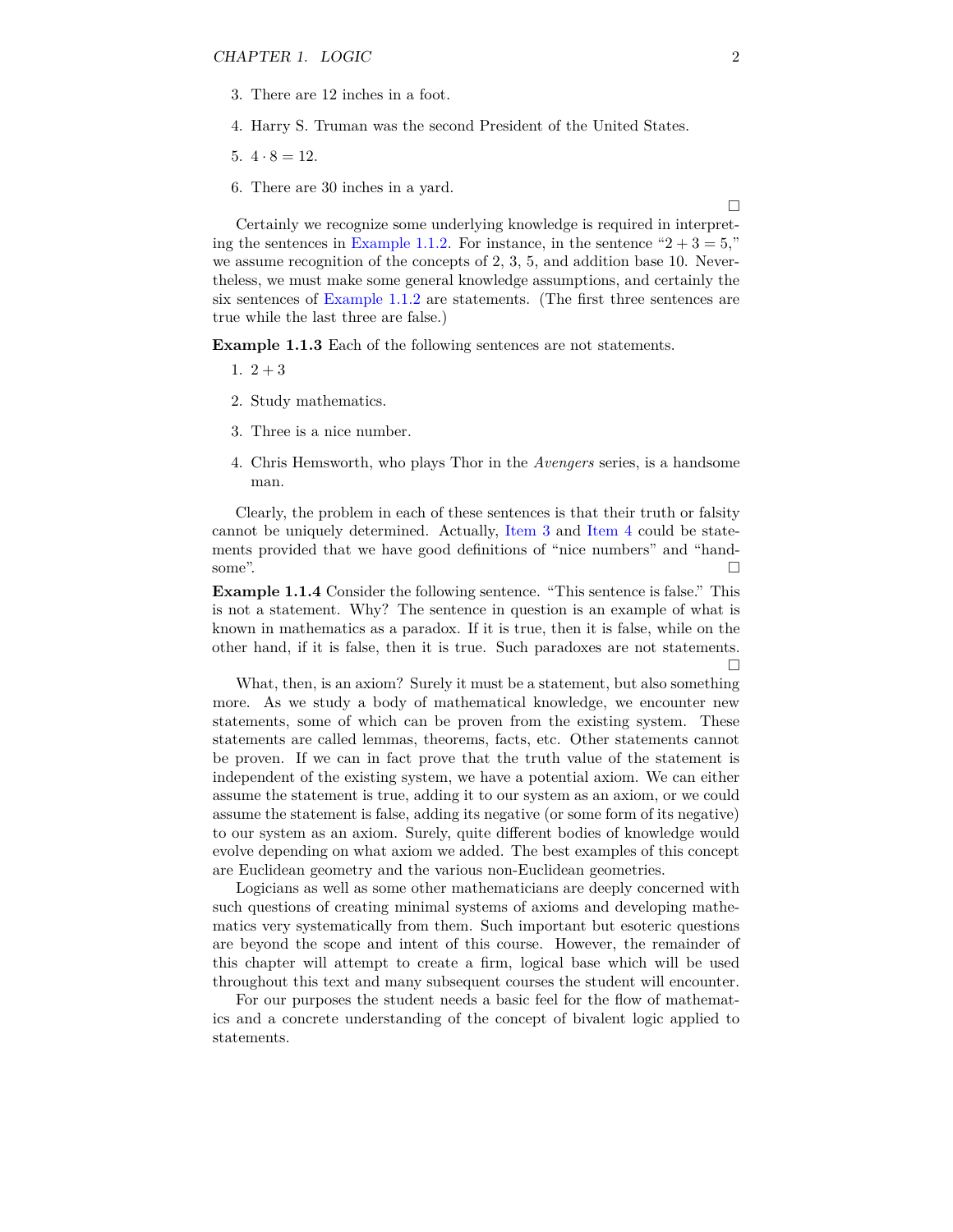#### **1.1.1 Exercises**

Determine whether or not the following sentences represent statements. If so, state the truth value.

- 1.  $7 \cdot 9 = 63$ .
- **2.** There are more males than females registered in this class.
- **3.** *Gone with the Wind* is a good book.
- **4.** Eggs are a good source of calcium.
- 5.  $64 \div 2 = 37$ .
- **6.**  $ax^2 + bx + c$ .
- **7.**  $ax^2 + bx + c = 0.$
- **8.** The metric system of measurement is difficult to learn.
- **9.** Summer is the best season of the year.
- **10.** There are 30 people registered for this class.
- **11.**  $\sqrt{64} = 9$ .
- **12.** Today is a beautiful day.

## <span id="page-9-0"></span>**1.2 Compound Statements**

In [Section](#page-7-1) [1.1](#page-7-1) we defined a statement to be a sentence which is either true or false. Many statements we are interested in studying are actually combinations of several simpler ones. Then the problem of determining the truth value (truth or falsity) of such statements becomes one of discovering the truth value of the statements being combined as well as understanding the methods of combination. We will at this time consider the negation, conjunction, and disjunction of statements.

**Definition 1.2.1** Let *p* be a statement. The *negation* of *p*, denoted ∼*p*, is a statement forming the denial of *p*. The statement ∼*p*, read "not p," has the opposite truth value of *p*.  $\Diamond$ 

#### **Example 1.2.2**

- 1. Consider the statement, "Austin is the capital of Texas." The negation of that statement would be the statement, "Austin is not the capital of Texas."
- 2. The statement "2 + 3 = 5" has as its negation the statement "2 + 3  $\neq$  5."

 $\Box$ 

Since one of our stated concerns in this section is the determination of the truth value of a given statement based upon the truth values of its component statements, we consider the concept of a truth table. Very simply, a truth table is exactly a table which indicates the relationships between the truth values of the statements forming the table. Thus, the truth table below [\(Table](#page-9-1) [1.2.3\)](#page-9-1) indicates the relationship between the statements  $p$  and  $\sim p$ , giving us the basic table for a negation.

#### <span id="page-9-1"></span>**Table 1.2.3 Truth table for negation**

| P  | $\mathord{\sim} v$ |
|----|--------------------|
| г  | н.                 |
| H, | י ו                |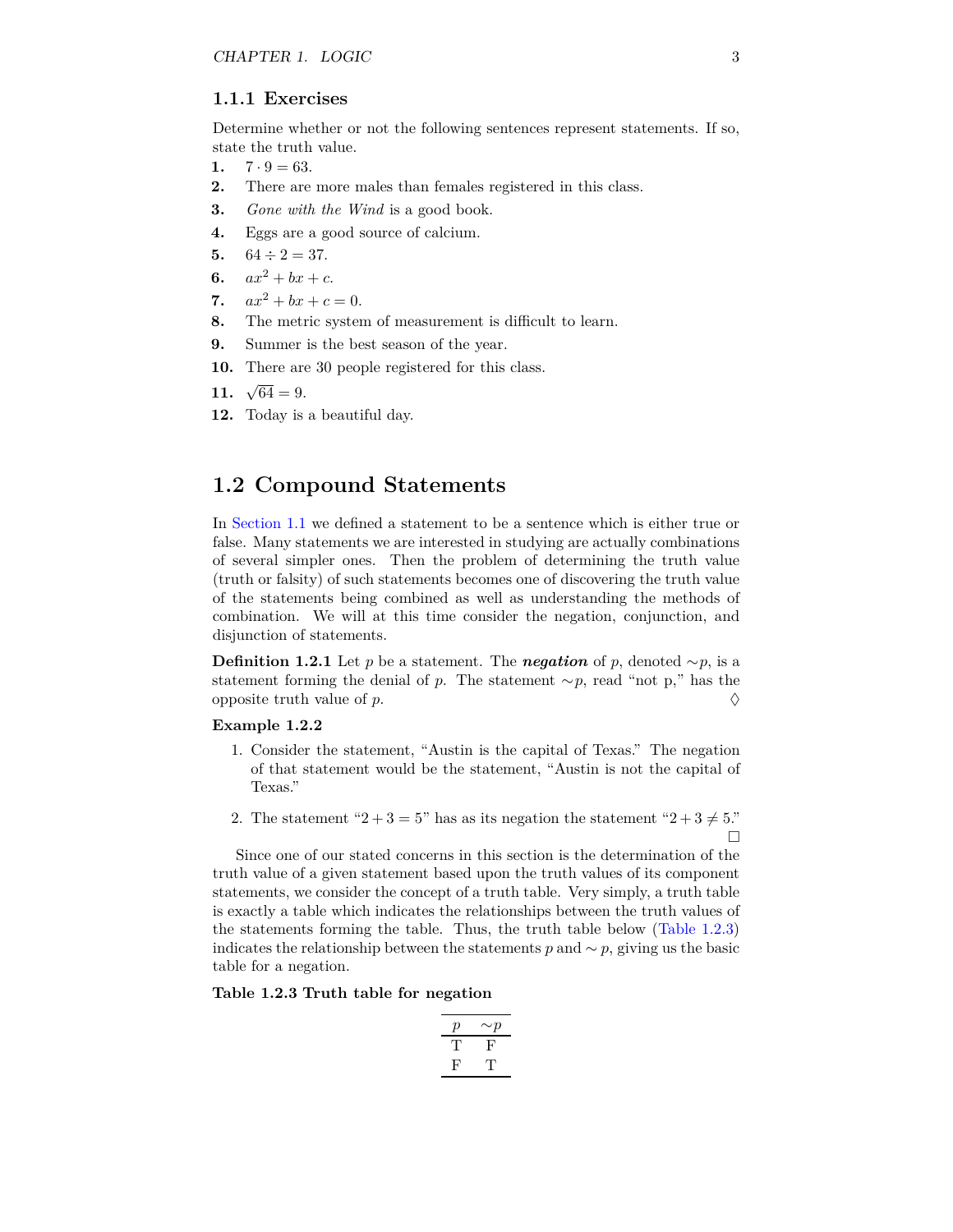Notice that the table shows that if *p* is true, then  $\sim p$  is false and if *p* is false, then ∼*p* is true. Truth tables become very useful when we deal with more complicated statements.

The first type of compound statement we consider is the conjunction. When combining statements in logic, the most important aspect of the definition is the truth value of the resulting statement in terms of the component statements.

**Definition 1.2.4** Let *p* and *q* be statements. The *conjunction* of *p* and *q*, denoted  $p \wedge q$ , is the compound statement obtained by connecting and with the English connective "and." The conjunction is true only when both *p* and *q* are true.  $\Diamond$ 

**Example 1.2.5** The compound statement "Austin is the capital of Texas, and five is greater than two" is obtained by using "and" to connect the two statements "Austin is the capital of Texas" and "five is greater than two."  $\Box$ 

The key to understanding the conjunction is the truth table below [\(Ta](#page-10-0)ble [1.2.6\)](#page-10-0), which systematically exhibits the four possible combinations of the truth values for *p* and *q*. Thus, we see that the conjunction of two statements is true only in the case when both statements are true.

#### <span id="page-10-0"></span>**Table 1.2.6 Truth table for conjunction**

| р  | q  | $p \wedge q$ |
|----|----|--------------|
| Т  | Т  | Τ            |
| ΊP | F  | F            |
| F  | Т  | F            |
| Ь, | Ь, | Ъ,           |

**Definition 1.2.7** Let *p* and *q* be statements. The *disjunction* of *p* and *q*, denoted  $p \vee q$ , is the compound statement obtained by connecting and with the English connective "or." The conjunction is true when at least one of the statements is true.  $\Diamond$ 

A brief comment about "or" must be noted. As used in a mathematical/ logical sense, "or" is interpreted in the inclusive sense. That is, or is interpreted as and/or, meaning one and/or the other is true. Consider carefully the truth table for the disjunction [\(Table](#page-10-1) [1.2.8\)](#page-10-1). So we see the disjunction is false only when both *p* and *q* are false. (The exclusive use of "or" would yield truth only if exactly one of the two statements were true.)

#### <span id="page-10-1"></span>**Table 1.2.8 Truth table for disjunction**

| р | q | $p \vee q$ |
|---|---|------------|
| Т | Т | Т          |
| Т | F | Т          |
| F | Т | Τ          |
| F | F | н,         |

**Example 1.2.9** Consider the four disjunctions.

- 1. Austin is the capital of Texas or five is greater than two.
- 2. Austin is the capital of Texas or five is less than two.
- 3. Austin is not the capital of Texas or two is less than five.
- 4. Austin is not the capital of Texas or five is less than two.

Here we see the first three compound sentences are disjunctions which are true, while the disjunction in (4) is false.  $\square$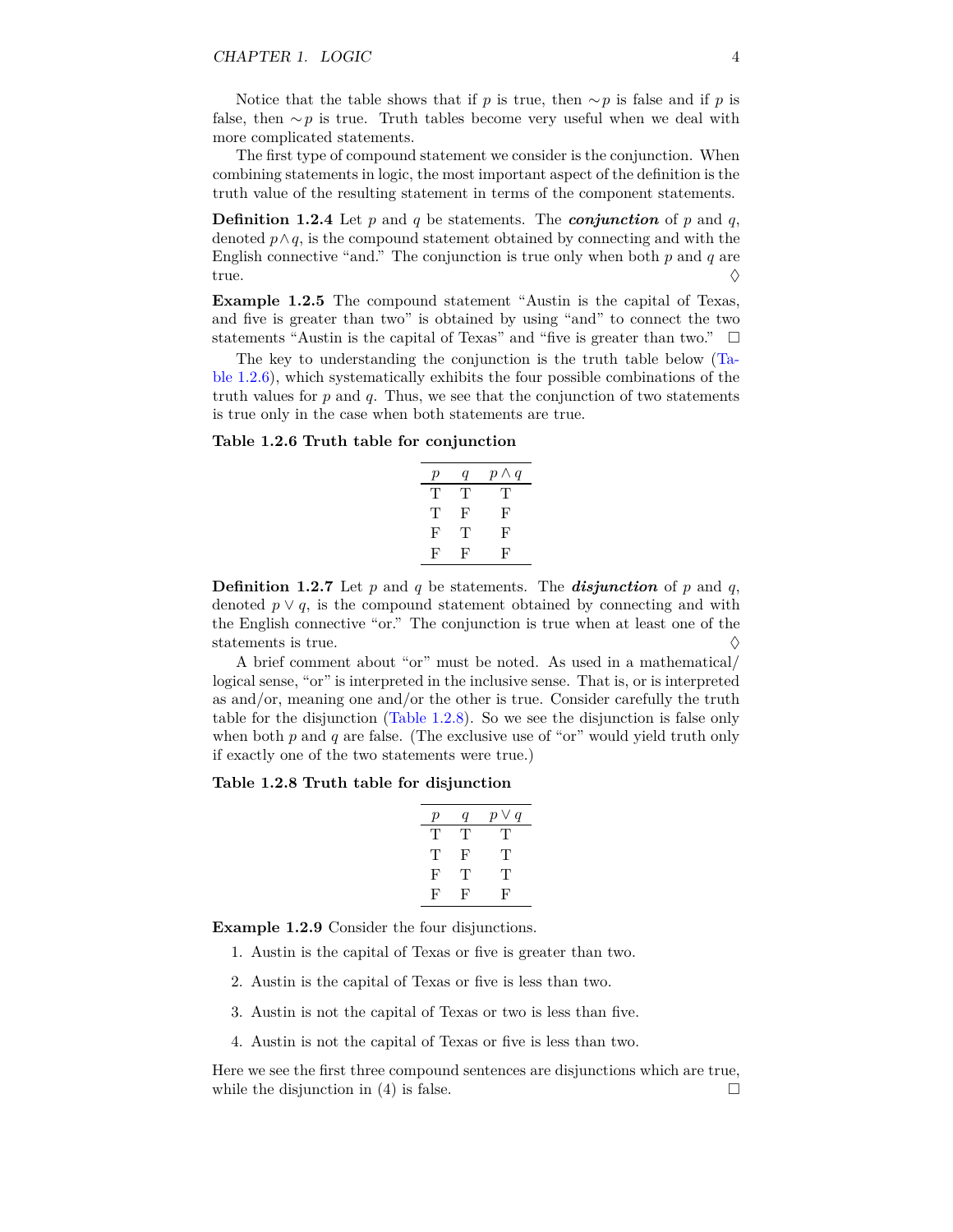Another way of logically combining statements is the conditional statement, which is the heart of mathematical logic.

**Definition 1.2.10** Let *p* and *q* be statements. The *conditional statement* is the compound statement obtained by considering this statement: "if *p*, then *q*" or "*p* implies *q*," and is denoted  $p \rightarrow q$ . The conditional is true unless *p* is true and  $q$  is false.  $\Diamond$ 

In mathematics/logic the truth table for a conditional statement is given in Table [1.2.11.](#page-11-0)

<span id="page-11-0"></span>**Table 1.2.11 Truth table for a conditional statement**

| р | q | $\rightarrow q$<br>$\boldsymbol{p}$ |
|---|---|-------------------------------------|
| Т | Т | Τ                                   |
| Т | F | F                                   |
| F | Т | Т                                   |
| F | F | Т                                   |
|   |   |                                     |

**Example 1.2.12** Consider the four conditional statements.

1. If Austin is the capital of Texas, then five is greater than two.

- 2. If Austin is the capital of Texas, then five is less than two.
- 3. If Austin is not the capital of Texas, then two is less than five.
- 4. If Austin is not the capital of Texas, then five is less than two.

Here we see the first three compound sentences are disjunctions which are true, while the disjunction in (4) is false. Here we see by the truth table defining the truth value of a conditional statement that  $(1)$ ,  $(3)$ , and  $(4)$  are true conditional statements while (2) is a false conditional statement. Notice that we can determine the truth value of these statements even though the component statements appear to be totally unrelated in terms of cause and effect!

We emphasize that the student must understand that conditional statements have truth values precisely as assigned by the definition. That is, to determine truth value, we do not need to be able to "prove" or "disprove" the consequence from the hypothesis. Certainly "proving" things will be the ultimate focus of this course, but at this time we are simply discovering the ways of combining statements logically and the resulting truth values of such combinations.

The last compound statement we will introduce is the biconditional statement.

**Definition 1.2.13** Consider two statements *p* and *q*. The *biconditional statement* is the compound statement "*p* if and only if *q*" or "*p* is equivalent to *q*," denoted  $p \leftrightarrow q$ . Frequently we write "*p* iff *q*" as a shorthand notation for "*p* if and only if *q*."

Two statements, no matter how complicated, are equivalent when they have precisely the same truth value. You can find the truth table for the biconditional statement in Table [1.2.14.](#page-12-0)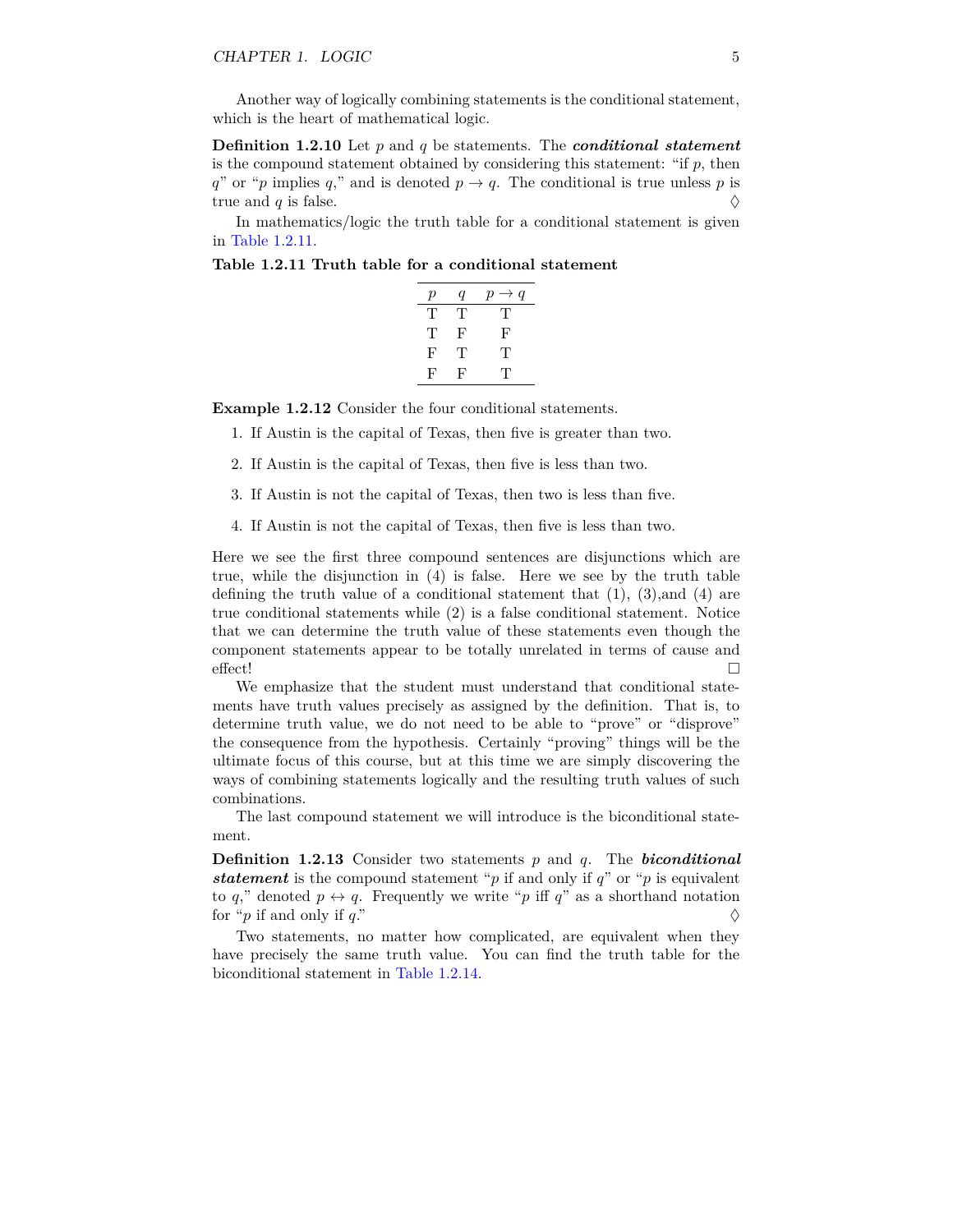<span id="page-12-0"></span>**Table 1.2.14 Truth table for a biconditional statement**

| р | q  | $p \leftrightarrow q$ |
|---|----|-----------------------|
| Т | Τ  | T,                    |
| Т | F  | F                     |
| F | 'Г | F                     |
| F | F  | T'                    |

**Example 1.2.15** Consider the four biconditional statements.

1. If Austin is the capital of Texas if and only if five is greater than two.

2. If Austin is the capital of Texas if and only if five is less than two.

3. If Austin is not the capital of Texas if and only if two is less than five.

4. If Austin is not the capital of Texas if and only if five is less than two.

Here we see that  $(1)$  and  $(4)$  are true biconditional statements while  $(2)$  and (3) are false.

Mathematicians often use other expressions to describe conditional type statements. A few of the most common such expressions are given below.

- $p \leftrightarrow q$ : "*p* is a necessary and sufficient condition for *q*."
- $p \rightarrow q$ : "*p* is a sufficient condition for *q*."
- $q \rightarrow p$ : "*p* is a necessary condition for *q*."

Since it is easy to confuse these expressions, you must always carefully identify the hypothesis and conclusion before working with any conditional type statement.

Again we stress that we are not attempting to "prove" anything yet, but rather only define a compound statement and its truth value in terms of the truth values of the statements used to obtain it.

In order to determine the truth values of more complicated statements, it is critical that you thoroughly understand and remember these five basic truth tables. That is, sufficient time must be spent digesting these tables and examples in order that you need not constantly refer back to the basic tables when working on more difficult ones.

Before going on to the last definition and fact of this section, we give an example of a more involved statement along with a step-by-step approach to constructing the associated table. We note that there are several methods available for constructing truth tables. We will exhibit one in the example below and employ an alternate approach in the proof of Fact [1.2.20](#page-13-0) at the end of this section. You should adopt the one most comfortable and appropriate for dealing with the statement at hand.

**Example 1.2.16** Let us construct the truth table (Table [1.2.17\)](#page-13-1) for the statement

 $(q \wedge p) \vee [q \wedge (\sim p)].$ 

After listing the component statements and all possible combinations of truth values associated with them in the table, the remaining compound statements should be given in the order in which they will be considered. This is done much like ordering of operations in an arithmetic problem or an algebraic expression.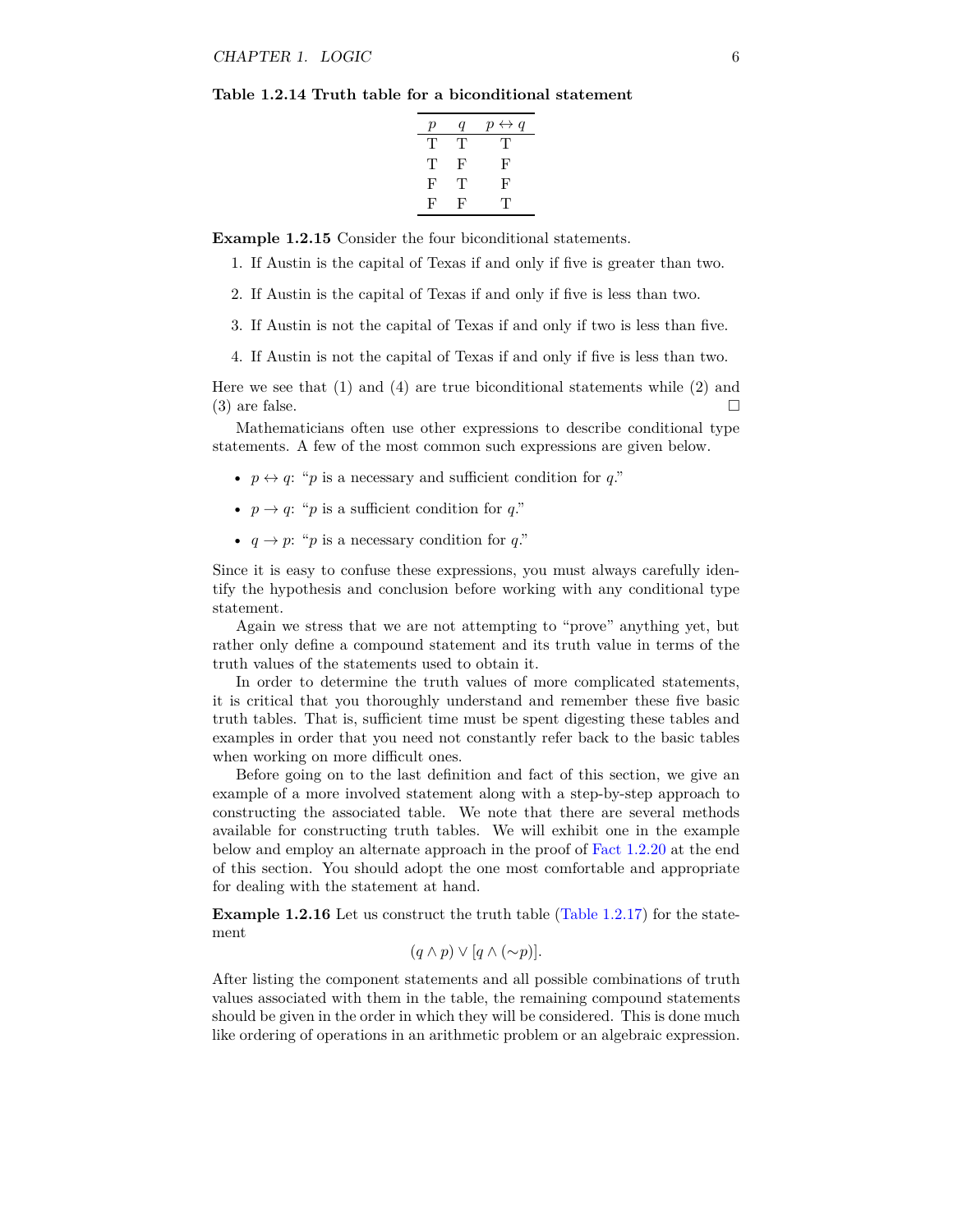<span id="page-13-1"></span>**Table 1.2.17 Truth table for**  $(q \land p) \lor (q \land (\sim p))$ 

|     |       |         |              |      | $q \sim p \quad q \wedge p \quad q \wedge (\sim p) \quad (q \wedge p) \vee [q \wedge (\sim p)]$ |
|-----|-------|---------|--------------|------|-------------------------------------------------------------------------------------------------|
|     |       | T T F T |              | ਾ ਦਿ |                                                                                                 |
|     |       | T F F   | $\mathbf{F}$ | . Н. |                                                                                                 |
|     | F T T |         | $\mathbf{F}$ |      |                                                                                                 |
| - ਜ | $F$ T |         | - F -        |      |                                                                                                 |

We now give a final definition that relates conditional statements and negation.

**Definition 1.2.18** Consider two statements *p* and *q*. The statement  $q \rightarrow p$ is the *converse* of  $p \to q$ . The statement ∼*q* →∼*p* is the *contrapositive* of *p* → *q*. The statement ∼*p* →∼*q* is the *inverse* of *p* → *q*. ♦

It is worth noting that the converse of the inverse is the contrapositive. You should also note that the terms "inverse" and "negation" are not interchangeable.

**Remark 1.2.19 About Notation.** You should be aware that there are conventions governing the use or lack of use of parentheses in logical statements that are similar to those used to interpret algebraic expressions. Although we sometimes use grouping symbols for emphasis, such grouping symbols are often unnecessary for clarity of meaning. For example, the expression  $[(\sim p) \land q] \rightarrow$ [(∼*r*) ∨ (∼*s*)] could have been written ∼*p* ∧ *q* →∼ *r*∨ ∼ *s*. It is important for you to realize that the negation symbol preceding the *p* statement applies only to *p* unless indicated otherwise. However, the grouping symbols in the expressions  $[\sim (p \land q)] \rightarrow [(\sim r) \rightarrow (\sim s)]$  and  $\sim \{(p \land q) \rightarrow [(\sim r) \rightarrow (\sim s)]\}$ produce statements with entirely different meanings.

<span id="page-13-0"></span>**Fact 1.2.20** *Consider two statements p and q.*

- *1.*  $(p \rightarrow q) \leftrightarrow [(\sim q) \rightarrow (\sim p)]$ ; that is, the conditional is equivalent to its *contrapositive.*
- *2.*  $[(\sim p) \rightarrow (\sim q)] \leftrightarrow (q \rightarrow p)$ ; that is, the inverse is equivalent to the *converse.*

*Proof.* To demonstrate the proof of (1) in Fact [1.2.20,](#page-13-0) we need only examine the corresponding truth table Table [1.2.21.](#page-13-2) Since the last two columns are the same, the conditional statement and its contrapostive are equivalent.

<span id="page-13-2"></span>

| Table 1.2.21 Truth table for $(p \rightarrow q) \leftrightarrow (\sim q \rightarrow \sim p)$ |  |  |  |
|----------------------------------------------------------------------------------------------|--|--|--|
|----------------------------------------------------------------------------------------------|--|--|--|

|    | q     |        |      |        | $\sim p \sim q \quad p \to q \quad \sim q \to \sim p$ |
|----|-------|--------|------|--------|-------------------------------------------------------|
|    |       | TTFF   |      | - 71 - |                                                       |
|    | T F   | - F    | - 11 | ы,     |                                                       |
|    | $F$ T | $\top$ | F.   |        |                                                       |
| F. | - F - | - 11   |      |        |                                                       |

We will leave the proof of (2) as an exercise.

#### **1.2.1 Exercises**

- **1.** Translate the following English statements using propositional notation.
	- (a) An integer is odd if and only if its square is odd.
	- (b) If I do not study, then I will fail this class.
	- (c) Either I will go shopping or I will go to a movie.

 $\Box$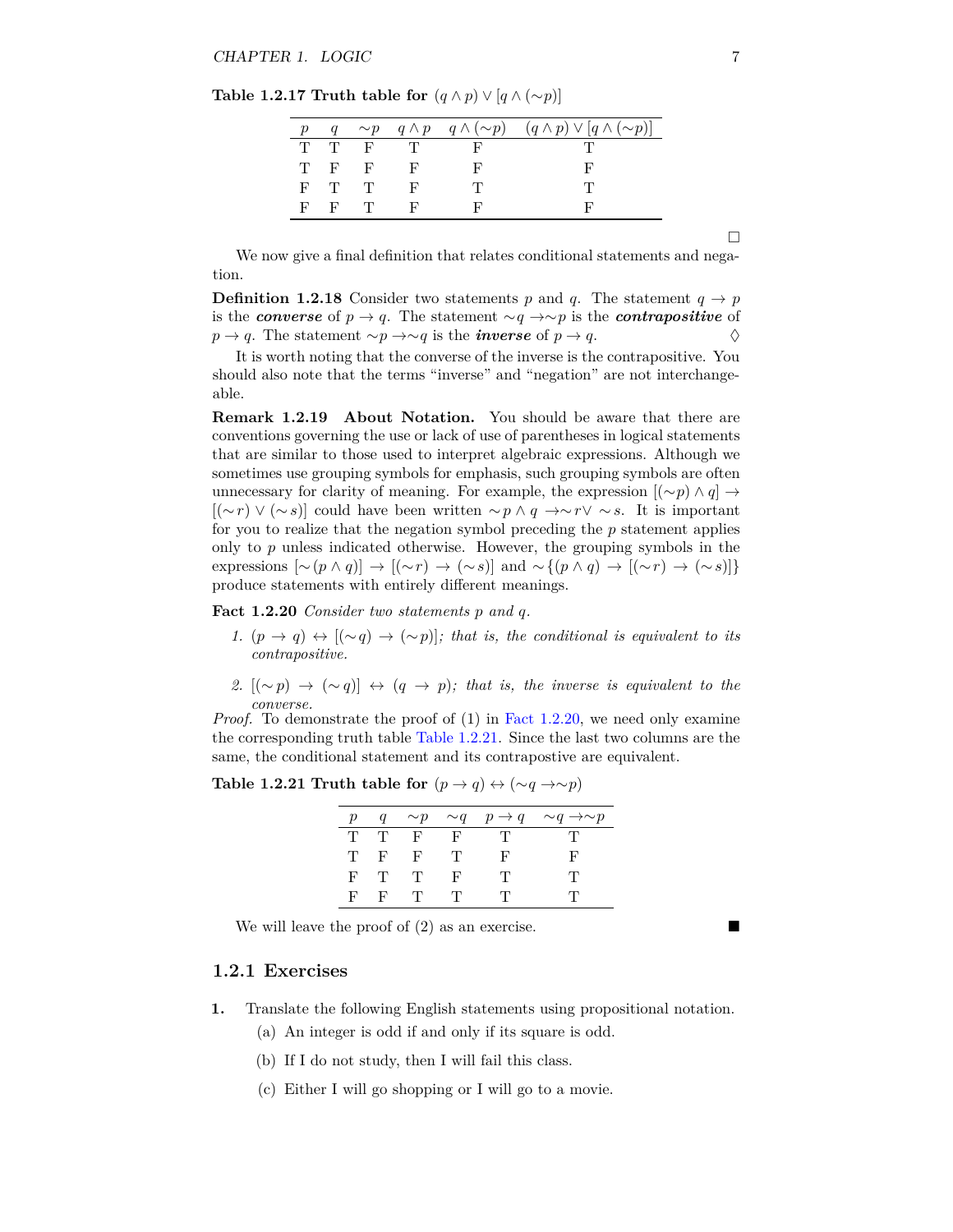- (d) I was well qualified, but I did not get the job.
- (e) If *n* is an integer, then *n* is even or *n* is odd.
- (f) The square of an even integer is an even integer.
- **2.** Negate each of the following statements. (Refer to the definition of negation.)
	- (a) A positive number is larger than zero.
	- (b) If today is Saturday, then I do not have to go to work.
	- (c) Dogs can bark and cats can climb trees.
	- (d) If  $x^2 9 = 0$ , then either  $x = 3$  or  $x = -3$ .

Note: The difficulties of negating compound statements will be vastly simplified by the tautologies studied in the next section.

- **3.** For the conditional statements given below, give the converse, the inverse, and the contrapositive.
	- (a) If I teach third grade, then I am an elementary school teacher.
	- (b) If I do not get to class on time, then I will not be allowed to take the exam.
	- (c) I will return the calls and dictate the letter when I arrive at the office.
	- (d) If  $(x+1)(x-4) = 0$ , then  $x = -1$  or  $x = 4$ .
	- (e) If a number has a factor of 4, then it has a factor of 2.
- **4.** Restate the following in a logically equivalent form.
	- (a) It is not true that both today is Wednesday and the month is June.
	- (b) It is not true that yesterday I both ate breakfast and watched television.
	- (c) It is not raining, or it is not July.
- **5.** In the following statements, remove those grouping symbols which are unnecessary for clarity of meaning.
	- (a) *p* ∨ [(∼*p*) ∧ *q*]
	- (b) [∼(*p* → *q*)] ∧ *q*
	- (c) [*p* ∧ (∼*q*)] ∨ (*p* ∧ *q*)
	- (d) {∼[*p* ∨ (∼*r*)] ∨ (*q* ∧ *p*)} → *p*
- **6.** Construct truth tables for the following compound statements.
	- (a) *p* ∨ (∼*p* ∧ *q*)
	- (b) ∼(*p* → *q*) ∧ *q*
	- (c) (*p* ∧ ∼*q*) ∨ (*p* ∧ *q*)
	- (d) [∼(*p* ∨ ∼*r*) ∧ (*p* ∨ *q*)] → *p*
- **7.** For integers *x* and *y*, find the inverse, the converse, the contrapositive,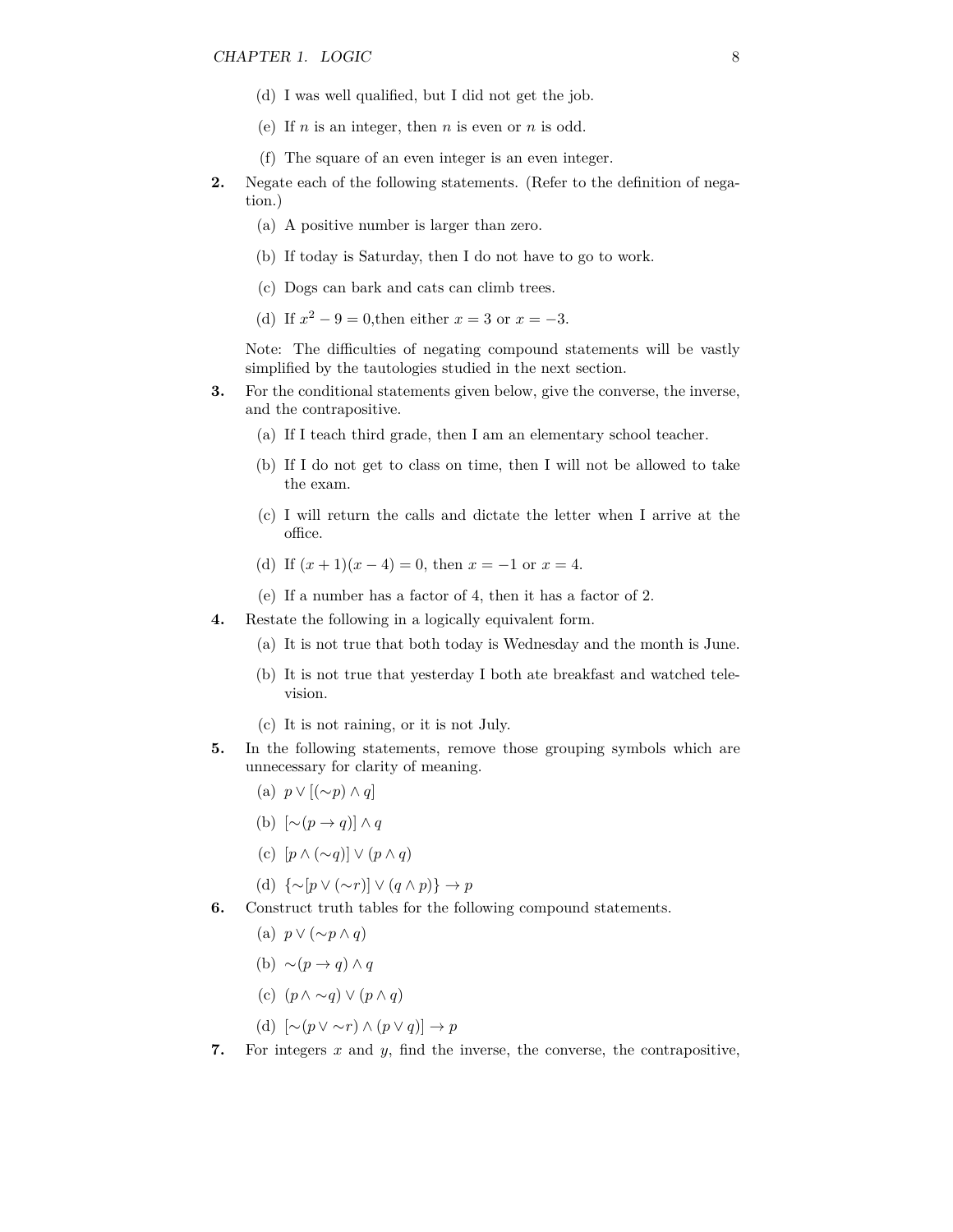and the negation of each of the following statements.

- (a) If  $x = 3$ , then  $x^4 = 81$ .
- (b) If  $x > 0$ , then  $x \neq -4$ .
- (c) If *x* is odd and *y* is even, then *xy* is even.
- (d) If  $x^2 = x$ , then either  $x = 0$  or  $x = 1$ .
- (e) If  $xy \neq 0$ , then  $x \neq 0$  and  $y \neq 0$ .
- **8.** Give two examples from mathematics which satisfy the given conditions.
	- (a) A statement and its converse that are both true.
	- (b) A statement that is true, but its converse is false.
	- (c) A biconditional statement that is true.
	- (d) A biconditional statement that is false.
- **9.** Decide if the conditional statements are true or false.
	- (a) If *n* is a natural number, then the last digit of  $n^4$  is 0, 1, 5, or 6.
	- (b) If the last digit of a natural number is 0, 1, 5, or 6, then it is a fourth power of some natural number.
	- (c) *n* is a natural number only if  $n + 1$  is a whole number.
	- (d)  $n+1$  is a whole number if *n* is a natural number.
- **10.** Let *m* and *n* be integers and consider the statement  $p \rightarrow q$  given by, "If  $m + n$  is even, then *m* and *n* are even."
	- (a) Express the contrapositive, converse, and inverse of the given conditional.
	- (b) For the given conditional or any statements in part (a) that are false, give a counterexample.

## <span id="page-15-0"></span>**1.3 Tautologies, Contradictions, & Quantifiers**

By definition, a simple statement is either true or false. In mathematics/logic, statements which are always true or always false are of great value, but the greatest benefit occurs when dealing with compound statements fitting this description. We give the formal definitions below.

**Definition 1.3.1** A compound statement which is always true is called a *tautology*, while a compound statement which is always false is called a *con-* $\alpha$  *tradiction.* 

**Example 1.3.2** The statement  $p \leftrightarrow \sim p$  is a contradiction since its truth table indicates this statement is always false [\(Table](#page-15-1) [1.3.3\)](#page-15-1). That is, a statement and its negation can never have the same truth value.

<span id="page-15-1"></span>Table 1.3.3 Truth table for  $p \leftrightarrow \sim p$ 

| D  | $\sim p$ | $p \leftrightarrow \sim p$ |
|----|----------|----------------------------|
| T  | F        | Ъ,                         |
| н, | Ή,       | н,                         |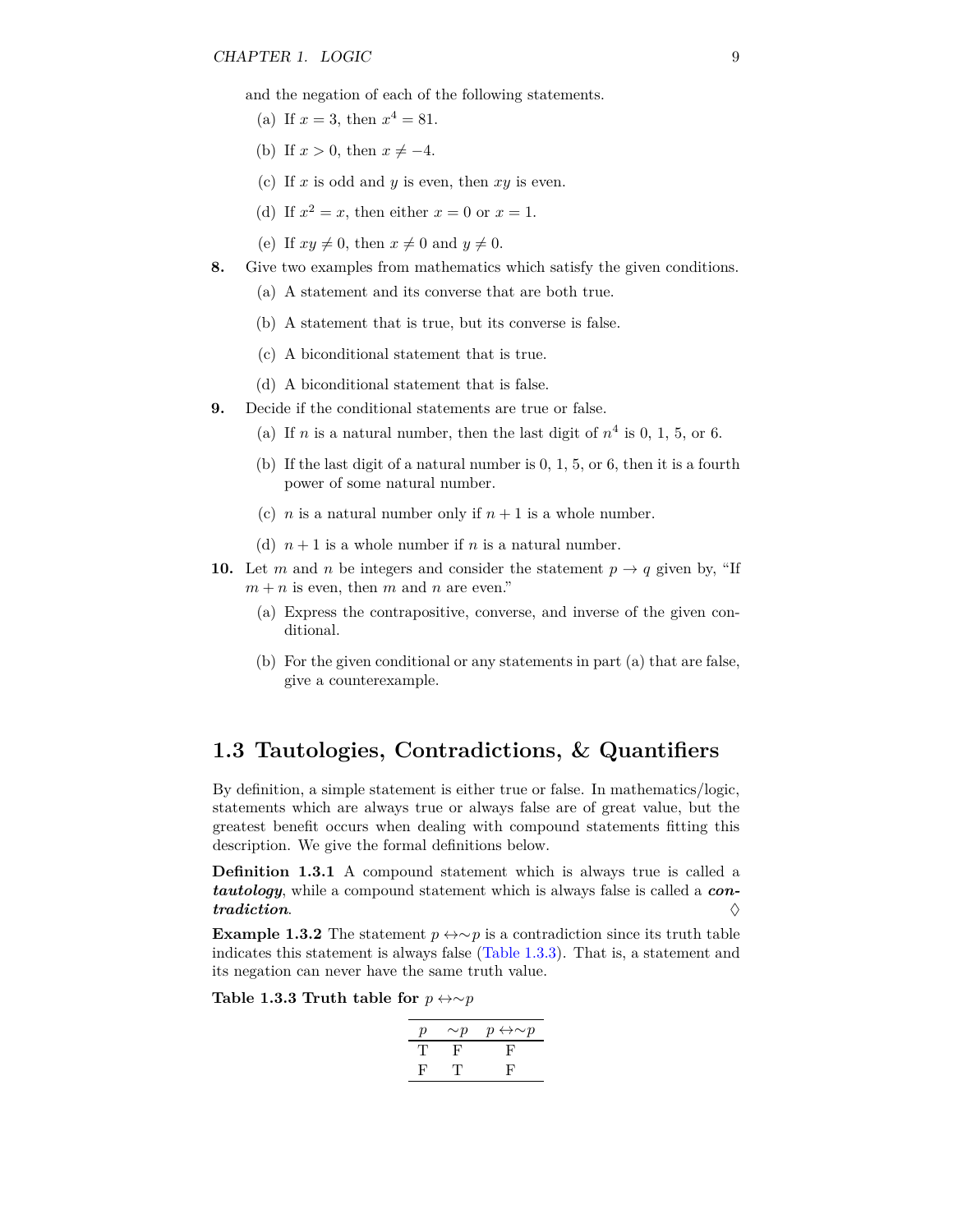**Example 1.3.4** The statement  $p \leftrightarrow \sim(\sim p)$  is a tautology since its truth table indicates this statement is always true [\(Table](#page-16-0) [1.3.5\)](#page-16-0). Thus, the double negation of a statement is equivalent to the original statement.

<span id="page-16-0"></span>Table 1.3.5 Truth table for  $p \leftrightarrow \sim(\sim p)$ 

| . T.<br>-11<br>11 L |  | $\sim p \sim (\sim p)$ $p \leftrightarrow \sim (\sim p)$ |
|---------------------|--|----------------------------------------------------------|
|                     |  |                                                          |
|                     |  |                                                          |

 $\Box$ 

The following theorem enumerates a list of tautologies which will be useful to us. The proofs will be left as exercises.

<span id="page-16-1"></span>**Theorem 1.3.6** *The following are tautologies. Statements (1)–(13) are basic properties, while (14)–(22) can be considered additional laws.*

1.  $p \leftrightarrow p$ *2.*  $p \leftrightarrow ∼( ∼p)$ *3.*  $[\sim (p \vee q)] \leftrightarrow [(\sim p) \wedge (\sim q)]$ *4.* [∼(*p* ∧ *q*)] ↔ [(∼*p*) ∨ (∼*q*)] *5.*  $[\sim (p \rightarrow q)] \leftrightarrow [p \land (\sim q)]$ *6.*  $[∼(p \leftrightarrow q)]$   $\leftrightarrow$   $\{[p \land ∞q)]$   $\lor$   $[q \land ∼p)]\}$ *7.*  $(p \lor q) \leftrightarrow (\sim p \rightarrow q)$ *8.*  $(p \rightarrow q) \leftrightarrow (\sim q \rightarrow \sim p)$ *9.*  $(\sim p \rightarrow \sim q)$  ↔  $(q \rightarrow p)$ 10.  $[(p \rightarrow q) \land (q \rightarrow p)] \leftrightarrow (p \leftrightarrow q)$ *11.*  ${(\sim p) \rightarrow [q \land (\sim q)]} \rightarrow p$ 12.  $(p \leftrightarrow q) \rightarrow [(r \land p) \rightarrow (r \land q)]$ 13.  $(p \leftrightarrow q) \rightarrow [(r \lor p) \leftrightarrow (r \lor q)]$  $14.$   $(p \leftrightarrow q) \leftrightarrow (q \leftrightarrow p)$ *15.*  $(p \land q) \leftrightarrow (q \land p)$ *16.*  $(p \lor q) \leftrightarrow (q \lor p)$ 17.  $[(p \rightarrow p) \land (q \rightarrow r)] \rightarrow (p \rightarrow r)$ 18.  $[(p \leftrightarrow p) \land (q \leftrightarrow r)] \rightarrow (p \rightarrow r)$ *19.*  $[p \lor (q \land r)] \leftrightarrow [(p \lor q) \land (p \lor r)]$ 20.  $[p \wedge (q \vee r)] \leftrightarrow [(p \wedge q) \vee (p \wedge r)]$ 21.  $[p \vee (q \vee r)] \leftrightarrow [(p \vee q) \vee r]$ 22.  $[p \wedge (q \wedge r)] \leftrightarrow [(p \wedge q) \wedge r]$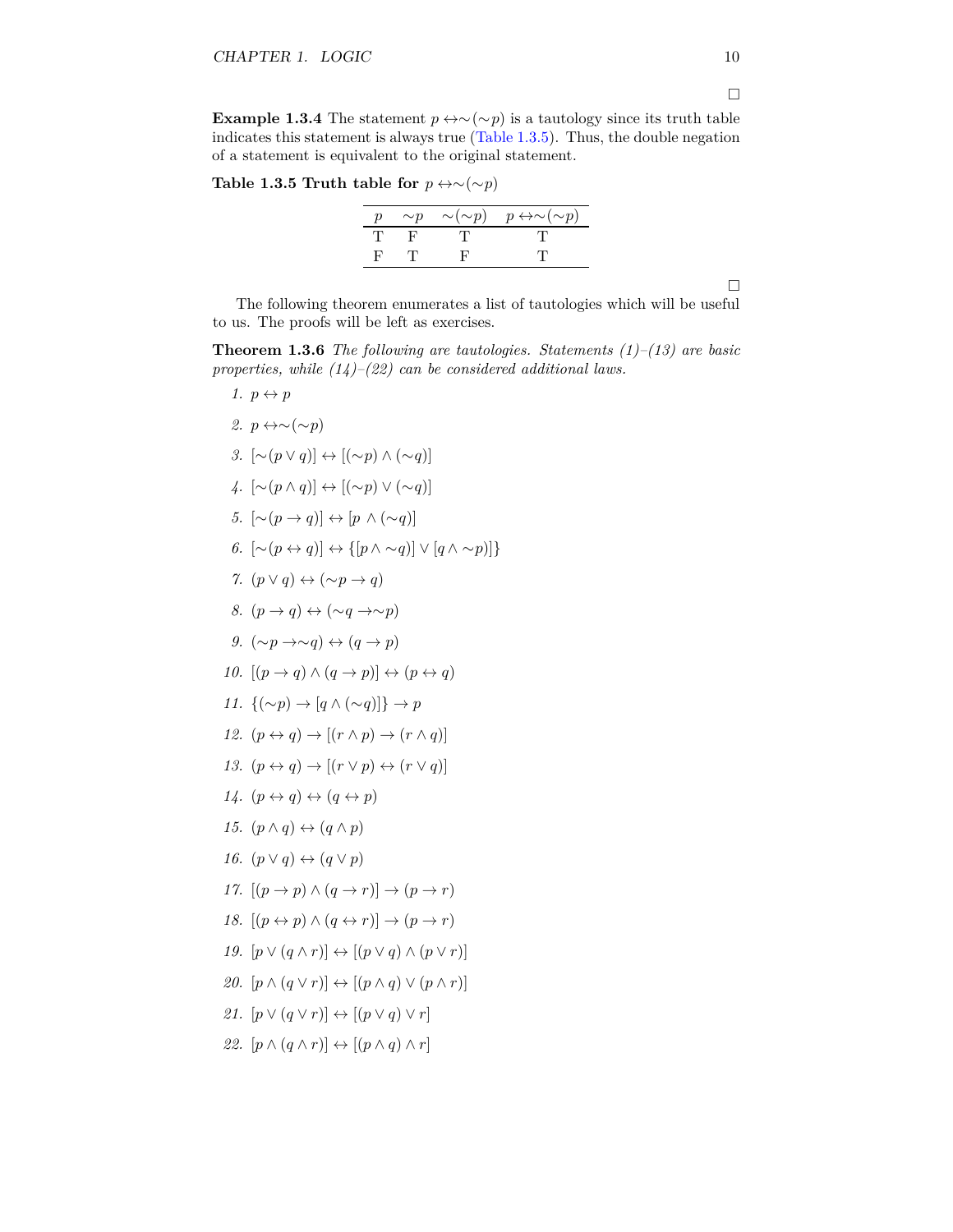#### **1.3.1 Historical Note**

Augustus De Morgan (27 June 1806–18 March 1871) was a British mathematician and logician. Use internet and/or library resources to research his major contributions to the fields of mathematics and logic, specifically De Morgan's Laws. The following theorem lists some useful contradictions, and again, the proof requires construction of the appropriate truth tables and is left to the exercises.

<span id="page-17-1"></span>**Theorem 1.3.7** *The following statements are contradictions.*

- *1.*  $(p \rightarrow q) \land (p \land \sim q)$
- *2.* [(*p* ∨ *q*)∧ ∼*p*]∧ ∼*q*
- *3.* (*p* ∧ *q*)∧ ∼*p*

You should be aware that the list of possible tautologies and contradictions we could have chosen is virtually endless. We have simply chosen those which will be of most benefit to us later.

As a final example we will provide the following example of a truth table involving three statements.

**Example 1.3.8** The following truth table [\(Table](#page-17-0) [1.3.9\)](#page-17-0) can be used to verify the statement

$$
[(p \to q) \lor r] \leftrightarrow [(p \land \sim q) \to r].
$$

Since the columns for  $(p \to q) \lor r$  and  $(p \land \sim q) \to r$  match, we have a tautology.

|                 |              |              |              | L \ L |                               | $\frac{1}{2}$ $\frac{1}{2}$ $\frac{1}{2}$ $\frac{1}{2}$ |                                                                                                                                           |
|-----------------|--------------|--------------|--------------|-------|-------------------------------|---------------------------------------------------------|-------------------------------------------------------------------------------------------------------------------------------------------|
| $p_{\parallel}$ |              |              |              |       |                               |                                                         | $q \quad r \quad p \rightarrow q \quad (p \rightarrow q) \vee r \quad \sim q \quad p \wedge \sim q \quad (p \wedge \sim q) \rightarrow r$ |
| T.              | T T          |              | $\mathbf{T}$ | T     | $\mathbf{F}$ and $\mathbf{F}$ | F                                                       |                                                                                                                                           |
| T               | T            | – F          | T            | Ͳ     | F                             | F                                                       |                                                                                                                                           |
|                 | T F T        |              | F.           |       | Ͳ                             | Ͳ                                                       |                                                                                                                                           |
|                 | T F F        |              | $\mathbf F$  | F     |                               |                                                         | F                                                                                                                                         |
|                 | F T T        |              | T            |       | F                             | F                                                       |                                                                                                                                           |
| F               | $\mathbf{T}$ | $\mathbf{F}$ | T            |       | F                             | F                                                       |                                                                                                                                           |
| F               | $\mathbf{F}$ | $\mathbf{T}$ |              |       |                               |                                                         |                                                                                                                                           |

F F F T T T F T T

<span id="page-17-0"></span>**Table 1.3.9 Truth table for**  $[(p \rightarrow q) \lor r] \leftrightarrow [(p \land \sim q) \rightarrow r]$ 

 $\Box$ 

### **1.3.2 Exercises**

- **1.** Verify each of the following using truth tables.
	- (a) Statements  $(1)$ — $(13)$  of [Theorem](#page-16-1) [1.3.6.](#page-16-1)
	- (b) Statements  $(14)$ — $(22)$  of [Theorem](#page-16-1) [1.3.6.](#page-16-1)
- **2.** Verify each of the following using truth tables.
	- (a) Part (1) of [Theorem](#page-17-1) [1.3.7.](#page-17-1)
	- (b) Part (2) of [Theorem](#page-17-1) [1.3.7.](#page-17-1)
	- (c) Part (3) of [Theorem](#page-17-1) [1.3.7.](#page-17-1)
- <span id="page-17-2"></span>**3.** Using the appropriate tautologies from [Theorem](#page-16-1) [1.3.6,](#page-16-1) negate the follow-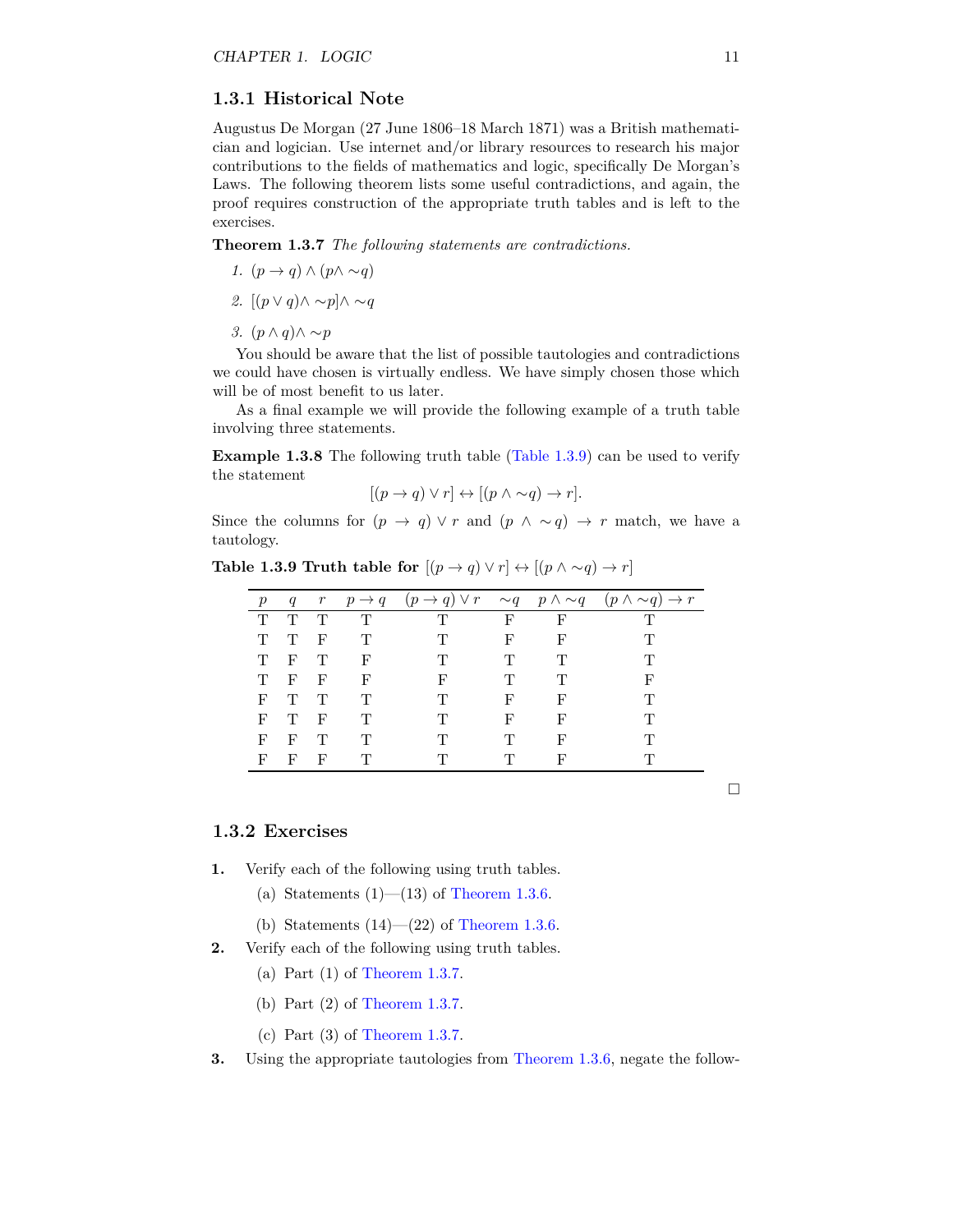ing statements.

- (a) A foot has 12 inches and a yard has three feet.
- (b) Either I will get a job or I will not be able to pay my bills.
- (c) If you study logic one hour per day, then you will make an A in the course.
- (d) If  $x^2 5x + 6 = 0$ , then  $x 3 = 0$  or  $x 2 = 0$ .
- (e) An integer  $m$  is odd if and only if  $m^2$  is odd.
- (f) If *m* is an even integer, then  $m + 1$  is odd and  $m^2$  is even.
- (g) I will call home if I win the game.
- **4.** State the converse, inverse, and contrapositive of the statements indicated below.
	- (a) The statement in (c) of [Exercise 1.3.2.3.](#page-17-2)
	- (b) The statement in (d) of [Exercise 1.3.2.3.](#page-17-2)
	- (c) The statement in (f) of [Exercise 1.3.2.3.](#page-17-2)
	- (d) The statement in (g) of [Exercise 1.3.2.3.](#page-17-2)
- **5.** Justify why each of the following are true by way of a truth table and a brief paragraph explaining what the statement means.
	- (a) [∼*p* ∧ (*p* ∨ *q*)] → *q*
	- (b) [(*p* → *q*)∧ ∼*q*] →∼*p*
	- (c) [∼*p* → (*q*∧ ∼*q*)] → *p*

## <span id="page-18-0"></span>**1.4 Propositional Functions and Quantifiers**

In mathematics we frequently wish to consider sentences (propositions) which involve variables. Since for different values of the variables (called propositional variables) we get different propositions with possibly different truth values, we call such sentences *propositional functions* or *open sentences*.

**Example 1.4.1** For each real number *x* consider the sentence  $x^2 + x = 1$ . Thus,  $x^2 + x = 1$  is a propositional function which has different truth values. The proposition is true for  $x = 1$  and  $x = -2$  and false for all other values of the propositional variable.

We can limit propositional functions by prefixing various expressions we call quantifiers, the most important of which are existential quantifiers and universal quantifiers. Phrases such as

- "there exists a value *x*"
- "there are  $x, y$ , and  $z$ "
- "for some values of *x*"
- "at least one value of *x*"

make use of *existential quantifiers*. On the other hand, phrases such as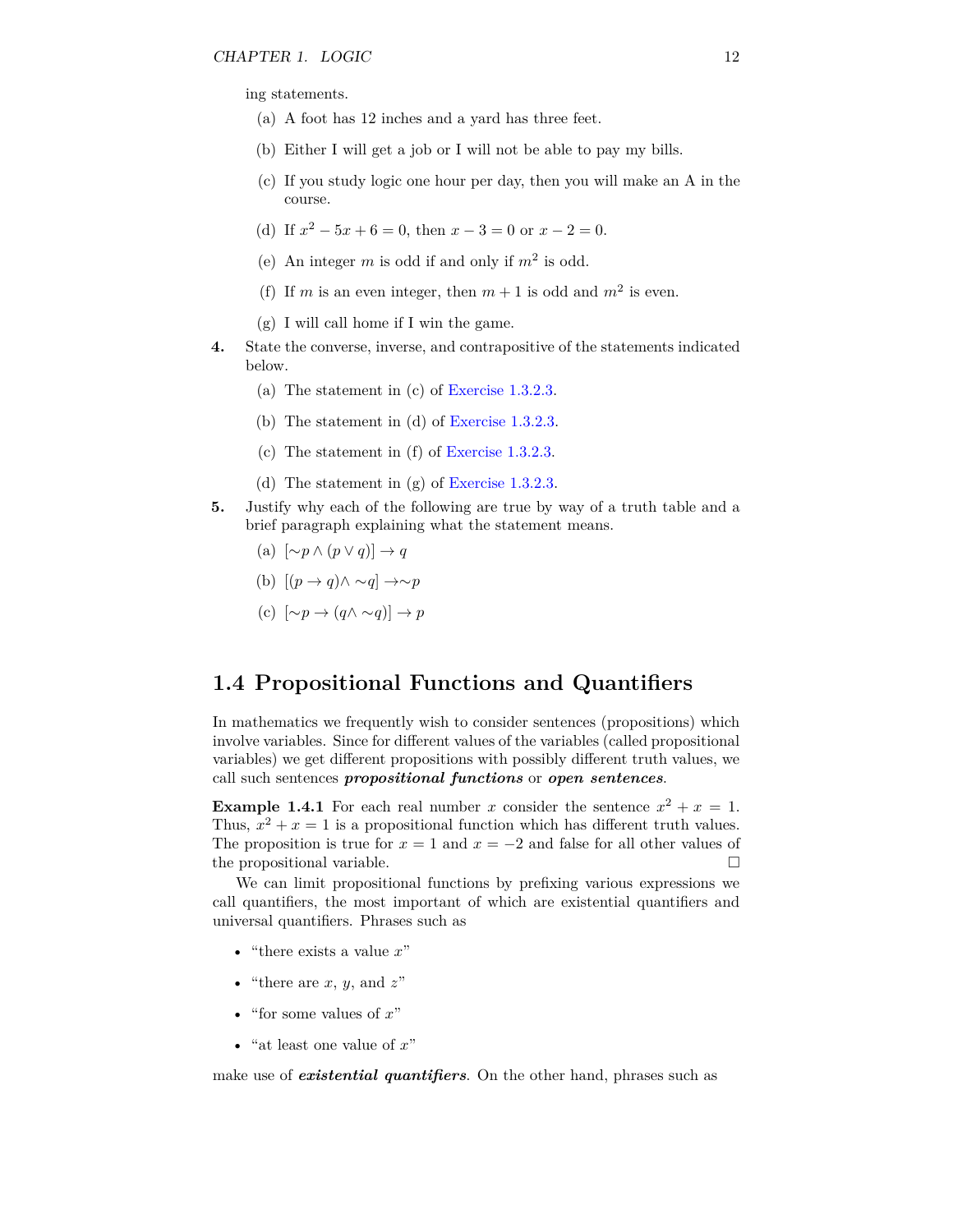- "for each value of *x*"
- "for every value of *x*"
- "for all values of *x*"
- "no value of *x*"

are called *universal quantifiers*.

**Example 1.4.2** For each real number *x* consider the propositional function  $p(x)$  that states  $x^2 + x = 1$ . We can alter that propositional function using the two types of quantifiers.

- 1. There exists x such that  $p(x)$  is true.
- 2. For all  $x, p(x)$  is true.

Clearly, (1) is true and (2) is false.  $\Box$ 

Notationally, we will let  $p(x)$  be a propositional function which states  $p$ is true for each *x*. Using the existential quantifier, we change  $p(x)$  into a proposition, namely "There exists  $x$  such that  $p(x)$ ." In mathematics, "there exists" is replaced by the symbol  $\exists$ , and we replace the statement above by  $(\exists x)(p(x))$ , which is read "There exists x such that  $p(x)$  is true."Similarly, we use the notation for the universal quantifier, ∀, and we have the proposition  $(\forall x)(p(x))$ , which is read "For all *x*,  $p(x)$  is true."

**Example 1.4.3** Consider all states in the USA and the propositional function  $p(x)$ , which states that *x* is a state which borders on the Pacific Ocean. The proposition  $(\forall x)(p(x))$  is false, while the proposition  $(\exists x)(p(x))$ , is true.

**Remark 1.4.4 Caution!** Be careful when using the symbols ∃ and ∀. While their use is quite common in logic, it is very easy to write confusing sentences. You will rarely see these symbols used in an algebra or calculus textbook. You may wish to avoid using these symbols for the time being.

General forms of qualified statements with their negations can be found in [Table](#page-19-0) [1.4.5.](#page-19-0)

#### <span id="page-19-0"></span>**Table 1.4.5 Truth table for negation**

| Statement              | Negation                     |
|------------------------|------------------------------|
| Some $a$ are $b$ .     | No $a$ is $b$ .              |
| Some $a$ are not $b$ . | All $a$ are $b$ .            |
| All $a$ are $b$ .      | Some $a$ are not $b$ .       |
| No $a$ is $b$ .        | Some <i>a</i> are <i>b</i> . |

### **1.4.1 Exercises**

- **1.** Write each of the following statements in "if-then" form.
	- (a) Every figure that is a square is a rectangle.
	- (b) All integers are rational numbers.
	- (c) Figures with exactly 3 sides may be triangles.
	- (d) It rains only if it is cloudy.
- **2.** The open sentence " $x^2 + 8 = 6x$ ," can be made either true or false by using different quantifiers. For example, "For some whole number  $x, x^2 + 8 =$  $6x^{\prime\prime}$  is true, since  $x=4$  or  $x=2$  make the equation true; however, "For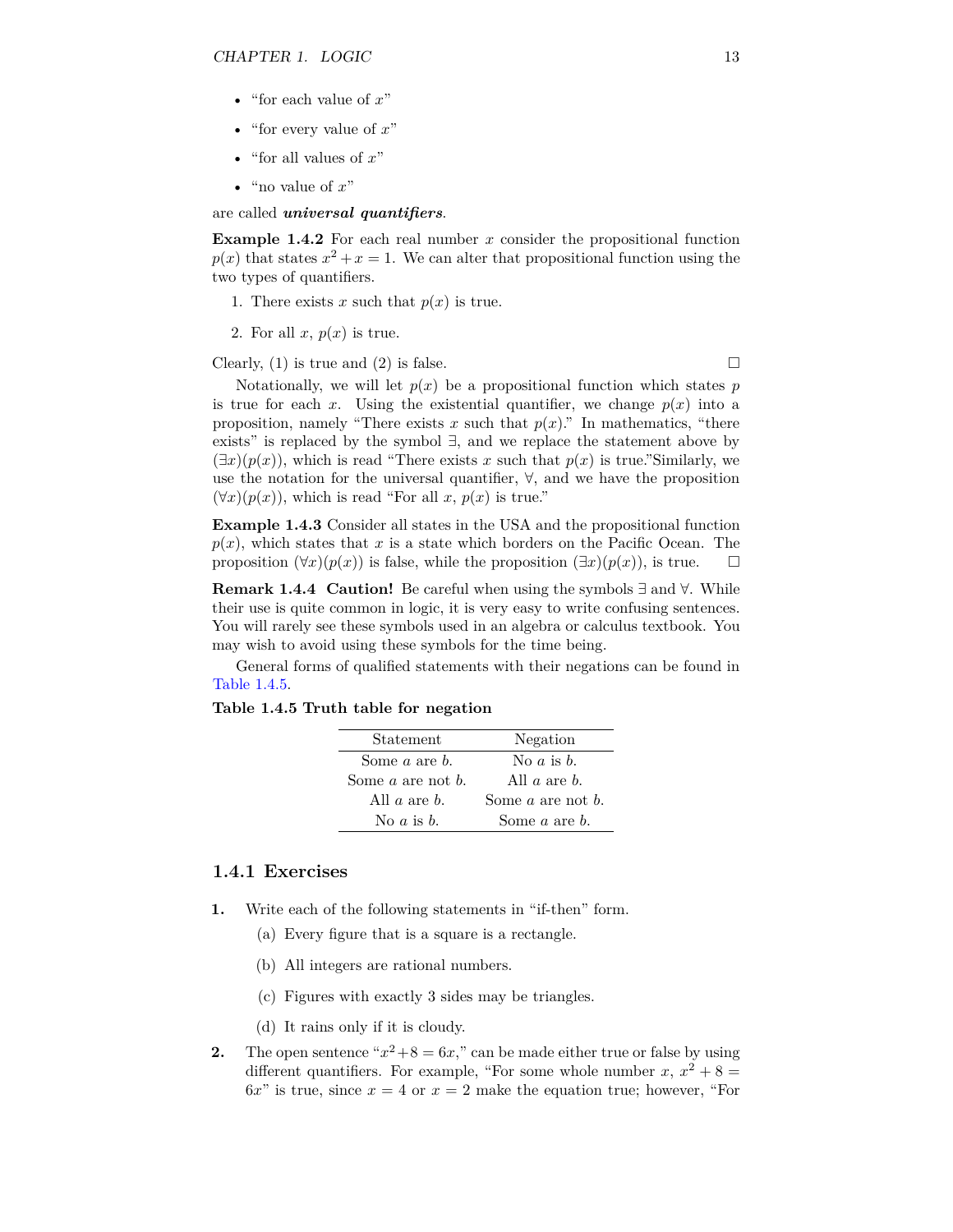all whole numbers *x*.  $x^2 + 8 = 6x$ ," is false since the equation is false for the whole number  $x = 0$  (and for countless other values of x).

Use an appropriate quantifier to make each of the following open sentences true, where  $x$  is a whole number. Then use quantifiers to make each statement false.

- (a)  $x + 5 = 8$
- (b)  $x + x^2 = x(x+1)$
- (c)  $x \cdot 1 = x \cdot 3$
- (d)  $x^2 + 1 = 0$
- **3.** Negate the following statements.
	- (a) There exists at least one real number *x* such that  $x^2 = 9$ .
	- (b) There is no real number x that makes the sentence  $x^2 = -1$  true.
	- (c) Some students attend night school.
	- (d) No children are allowed in this building.
	- (e) There is some number that is both odd and even.
	- (f) All college students are math or engineering majors.
	- (g) For all real numbers *x*, if *x* is positive, then  $-x$  is negative.
	- (h) Some cars are red, and all students take math.
	- (i) There are some people who go to school in the morning and work in the afternoons.
	- (j) Not all numbers are rational and positive.
	- (k) All dogs have 4 legs.
	- (l) Not all rectangles are squares.
- **4.** Find the negation of each of the following.
	- (a) *p* ∧ (*q* ∨ *r*)
	- (b) ∼*p* ∧ (*q* → *p*)
	- (c) [*p* ∧ (*q* → *r*)] ∨ (∼*q* ∧ *p*)
	- (d)  $x^2$  is even only if x is even.
	- (e) There is an integer  $x$  such that  $x/2$  is an integer, and for every integer  $y, x/(2y)$  is not an integer.
	- (f) For every postive integer *x*, either *x* is prime or  $x^2 + 1$  is prime.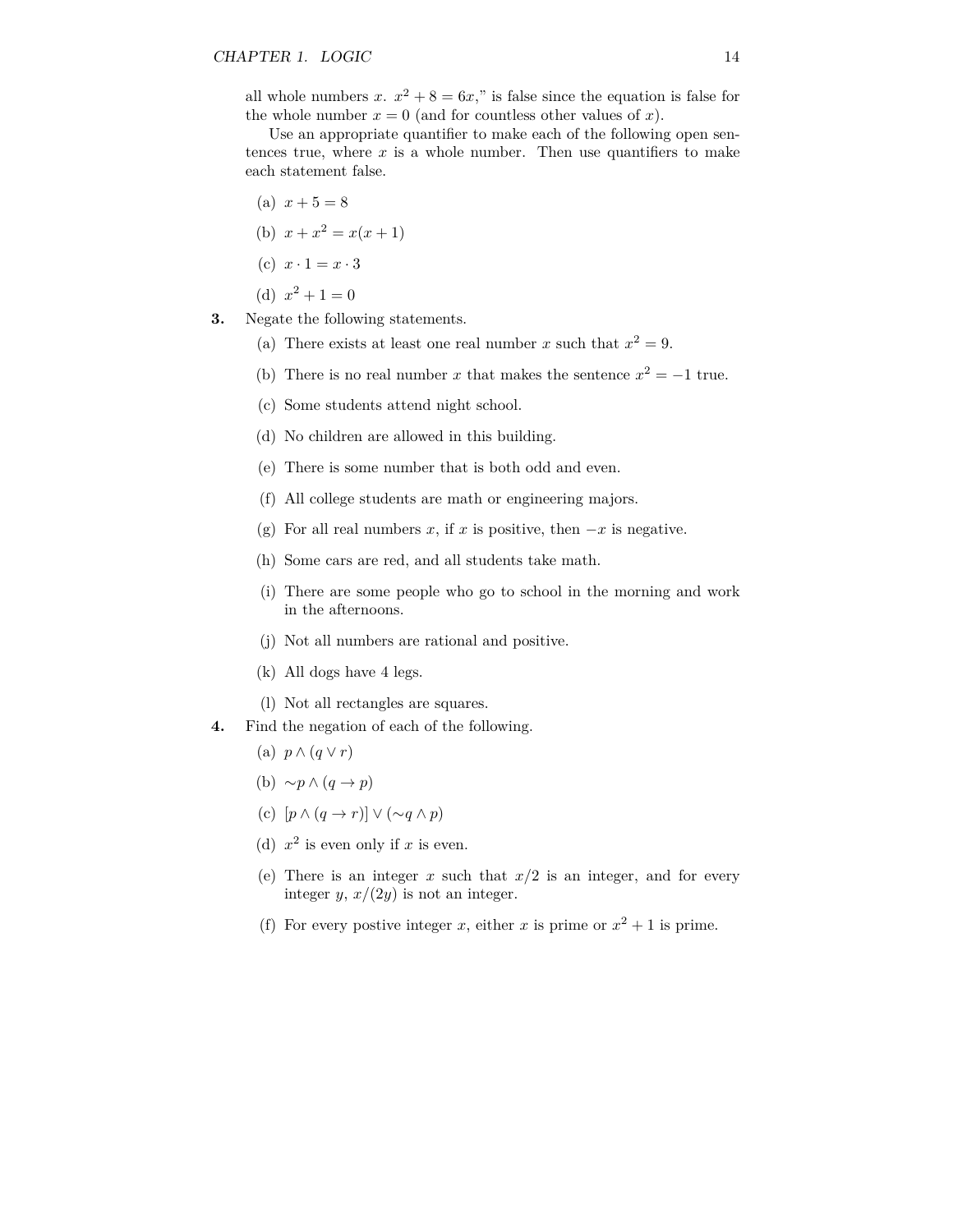## <span id="page-21-0"></span>**Chapter 2**

# **Arguments and Proofs**

An argument may be described as a group of statements, one of which is claimed to follow from the others. Arguments have structure. In mathematics, the statement which is supposedly validated by the others is called the conclusion; those statements which are claimed to provide justification for the conclusion are called the hypotheses.

The type of reasoning used in arguments is traditionally divided into two basic types, deductive and inductive. It is often said that deductive reasoning involves moving from the general to the specific, whereas inductive reasoning involves moving from specific observations to claims of general principles. However, this description is a generalization that is not always the case. The major distinction might better be described in terms of whether or not the conclusion must always follow from the hypotheses. In a *deductive argument* it is claimed that the conclusion must be true if the hypotheses are true; that is, it is impossible for the conclusion to fail if the hypotheses hold true.

In contrast, an *inductive argument* involves the claim that the conclusion probably follows from the hypotheses. Deductive arguments do not become "more valid" by adding hypotheses, whereas inductive arguments may become stronger or weaker by adding hypotheses.

## <span id="page-21-1"></span>**2.1 Deductive Reasoning**

Deductive or direct reasoning is a process of reaching a conclusion from one (or more) statements, called the hypothesis (or hypotheses). This somewhat informal definition can be rephrased using the language and symbolism of the preceding sections. An *argument* is a set of statements in which one of the statements is called the conclusion and the rest make up the hypothesis. A *valid argument* is an argument in which the conclusion must be true whenever the hypotheses are true. In the case of a valid argument we say the conclusion follows from the hypothesis. For example, consider the following argument: "If it is snowing, then it is cold. It is snowing. Therefore, it is cold." In this argument, when the two statements in the hypothesis, namely, "if it is snowing, then it is cold" and "It is snowing" are both true, then one can conclude that "It is cold." That is, this argument is valid since the conclusion follows necessarily from the hypotheses.

It is important to distinguish between the notions of truth and validity. While individual statements may be either true or false, arguments cannot. Similarly, arguments may be described as valid or invalid, but statements cannot. An argument is said to be an invalid argument if its conclusion can be false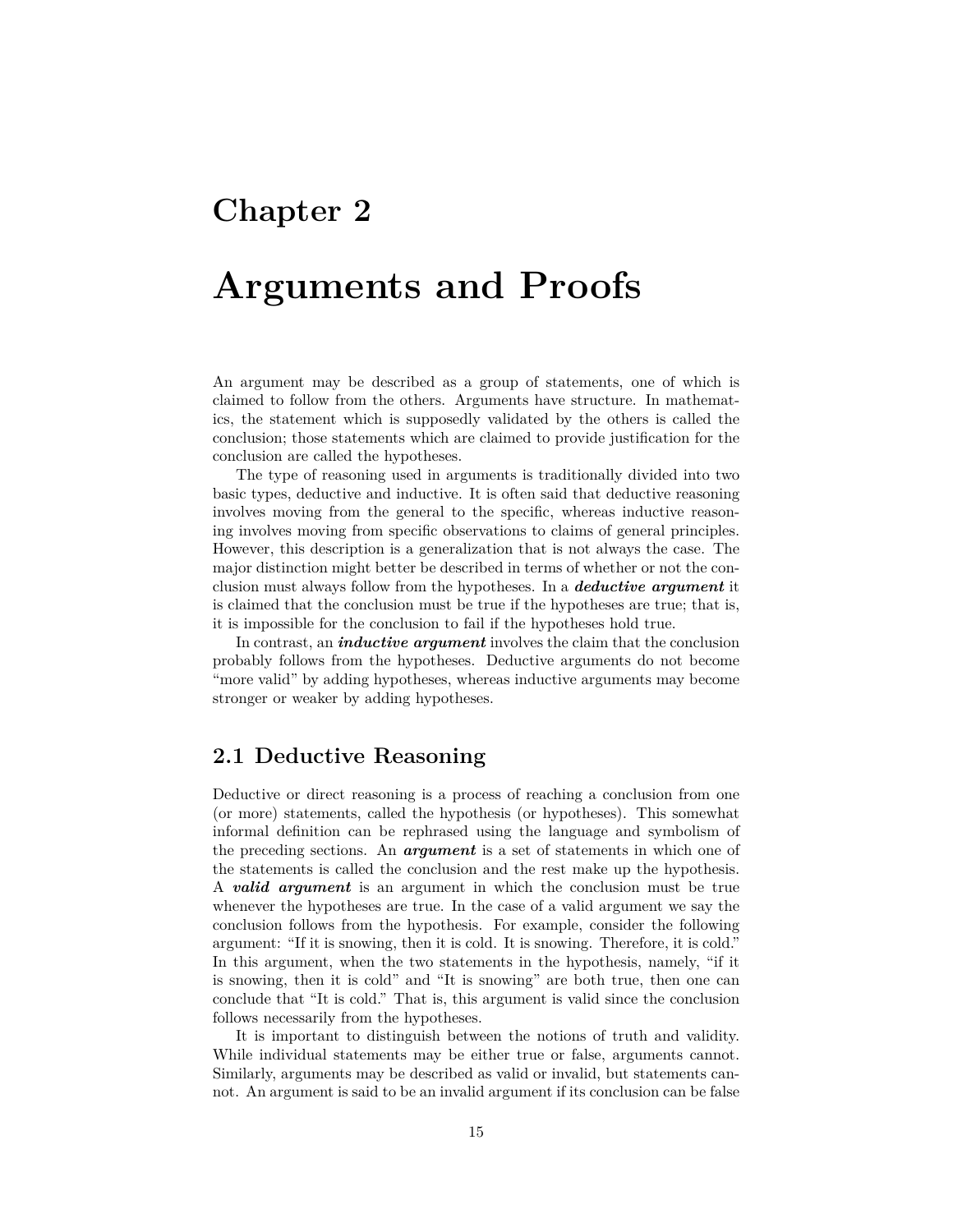when its hypothesis is true. An example of an invalid argument is the following: "If it is raining, then the streets are wet. The streets are wet. Therefore, it is raining." For convenience, we will represent this argument symbolically as  $[(p \rightarrow q) \land p] \rightarrow p$ . This is an invalid argument since the streets could be wet from a variety of causes (e.g., fire hydrant open, sprinkler system malfunction, etc.) without having had any rain. It is possible for valid arguments to contain either true or false hypotheses, as indicated in the two valid arguments in [Example](#page-22-0) [2.1.1.](#page-22-0)

#### <span id="page-22-0"></span>**Example 2.1.1**

- Arguement 1:
	- All counting numbers are positive.
	- All positive numbers are larger than negative 2.
	- Therefore, all counting numbers are larger than negative 2.
- Arguement 2:
	- All numbers are positive.
	- All positive numbers are larger than 5.
	- Therefore, all numbers are larger than 5.

Note that in both Arguments 1 and 2, the conclusions follow necessarily from the hypotheses. Thus, Argument 2 is considered valid even though both hypotheses are false. It should also be noted that an argument may be invalid even though the hypotheses and the conclusion are true. In Argument 3 below, even though both hypotheses may be true, it is possible for the conclusion to be either true or false; thus, the argument is invalid.

- Arguement 3:
	- If it is raining outside, then the lawn gets wet.
	- It is not raining outside.
	- Therefore, the lawn is not wet.

The truth table below [\(Table](#page-22-1) [2.1.2\)](#page-22-1) shows that Arguement 3 is invalid, since it is possible to have the hypotheses,  $(p \to q) \land \sim p$ , true with the conclusion,  $\sim q$ , false. This situation, of course, makes the statement  $[(p \rightarrow q) \land \sim p] \rightarrow \sim q$ false, and the argument is invalid.

<span id="page-22-1"></span>Table 2.1.2 Truth table for  $[(p \rightarrow q) \land \sim p] \rightarrow \sim q$ 

|  |         |          |      | $q \sim p \sim q \quad p \to q \quad (p \to q) \land \sim p \quad [(p \to q) \land \sim p] \to \sim q$ |
|--|---------|----------|------|--------------------------------------------------------------------------------------------------------|
|  | TTFFT   |          | - 15 |                                                                                                        |
|  | T F F T |          |      |                                                                                                        |
|  | F T T F | $\Gamma$ |      |                                                                                                        |
|  | FFTT    |          |      |                                                                                                        |

#### **TAKS CONNECTION.**

How might a student apply deductive reasoning to answer the following question taken from the 2006 Texas Assessment of Knowledge and Skills (TAKS) Grade 5 Mathematics test?

Sue is taller than Bianca and shorter than Colette. If Colette is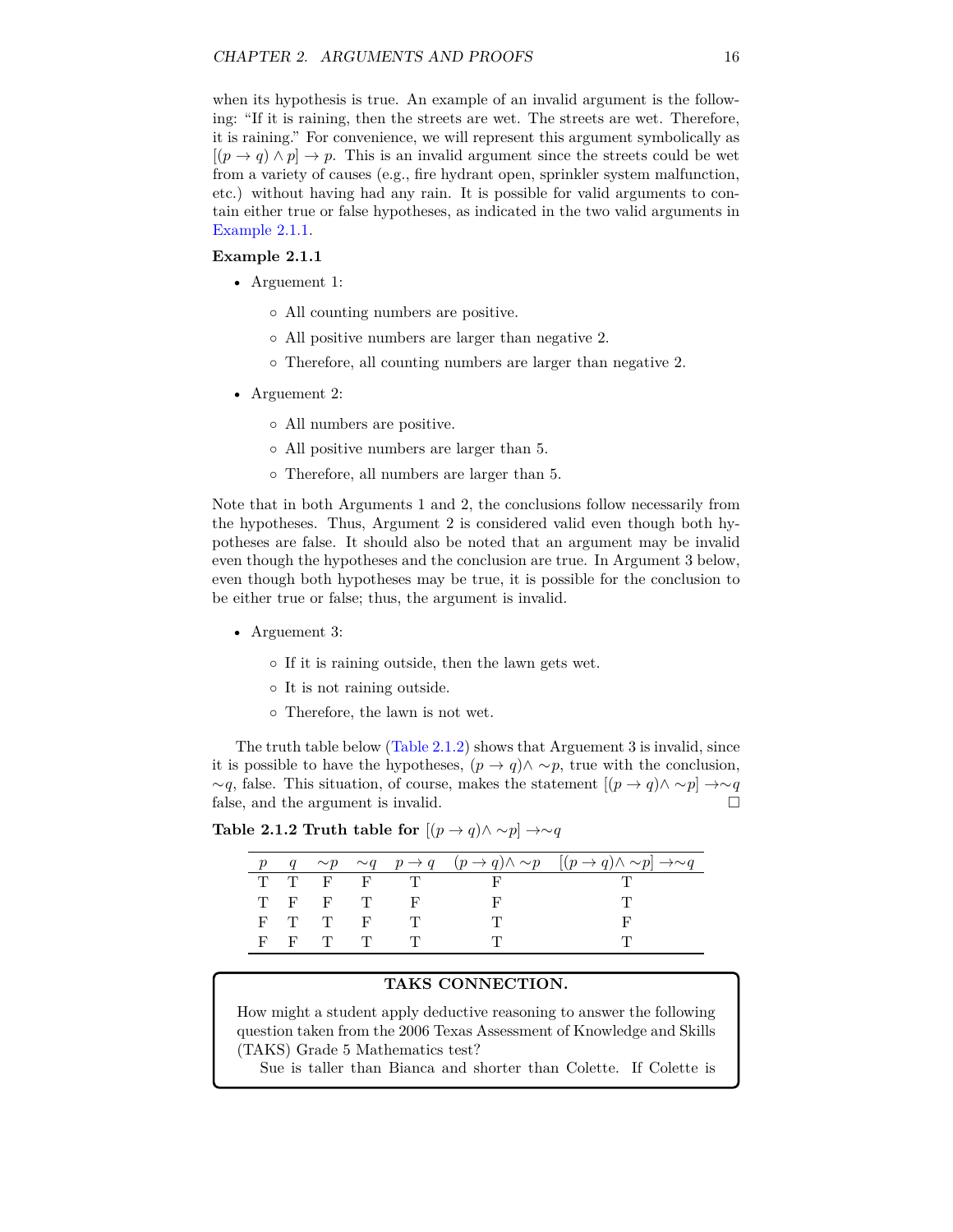shorter than Dora, who is the shortest person?

- F. Sue
- G. Bianca
- H. Colette
- J. Dora

**Example 2.1.3** Charles Dodgson (1832–1898) was an English mathematician who taught logic at Oxford University. As a teacher of logic and a lover of nonsense, he designed entertaining puzzles to train people in systematic reasoning. In these puzzles he would string together a list of implications, purposefully nonsensical so that his students would not influenced by any preconceived opinions. The task presented to the student was to use all the listed implications to arrive at an inescapable conclusion. You may know Charles Dodgson better by his pen name Lewis Carroll, author of *Alice's Adventures in Wonderland* and *Through the Looking-Glass*.

For example, consider the following statements.

- 1. All babies are illogical.
- 2. Nobody is despised who can manage a crocodile.
- 3. Illogical persons are despised.

Let

*p* it is a baby *q* it is logical *r* it can manage a crocodile *s* it is despised*.*

The statements now translate to

- 1. *p* →∼*q* (All babies are illogical.)
- 2. *r* →∼*s* or *s* →∼*r* (Nobody is despised who can manage a crocodile.)
- 3. ∼*q* → *s* (Illogical persons are despised.)

Linking these statements together, we see that  $p \rightarrow \sim q \rightarrow s \rightarrow \sim r$ . In other words, *p* →∼*r* or "babies cannot manage crocodiles."

Translating a conditional statement into "if-then" form can be quite confusing. The statement "All babies are illogical" is not in a very useful form; however, we can write an equivalent "if-then" statement: "If it is a baby, then it is not logical." Consider the following examples.

- "It rains only if I carry an umbrella" can be rewritten as "If it rains, then I carry an umbrella."
- "All citizens of Egypt speak Arabic." can be rewritten as "If someone is a citizen of Egypt, then they speak Arabic."
- "Unless it is sunny, I carry an umbrella." can be rewritten as "If it is not sunny, I carry an umbrella."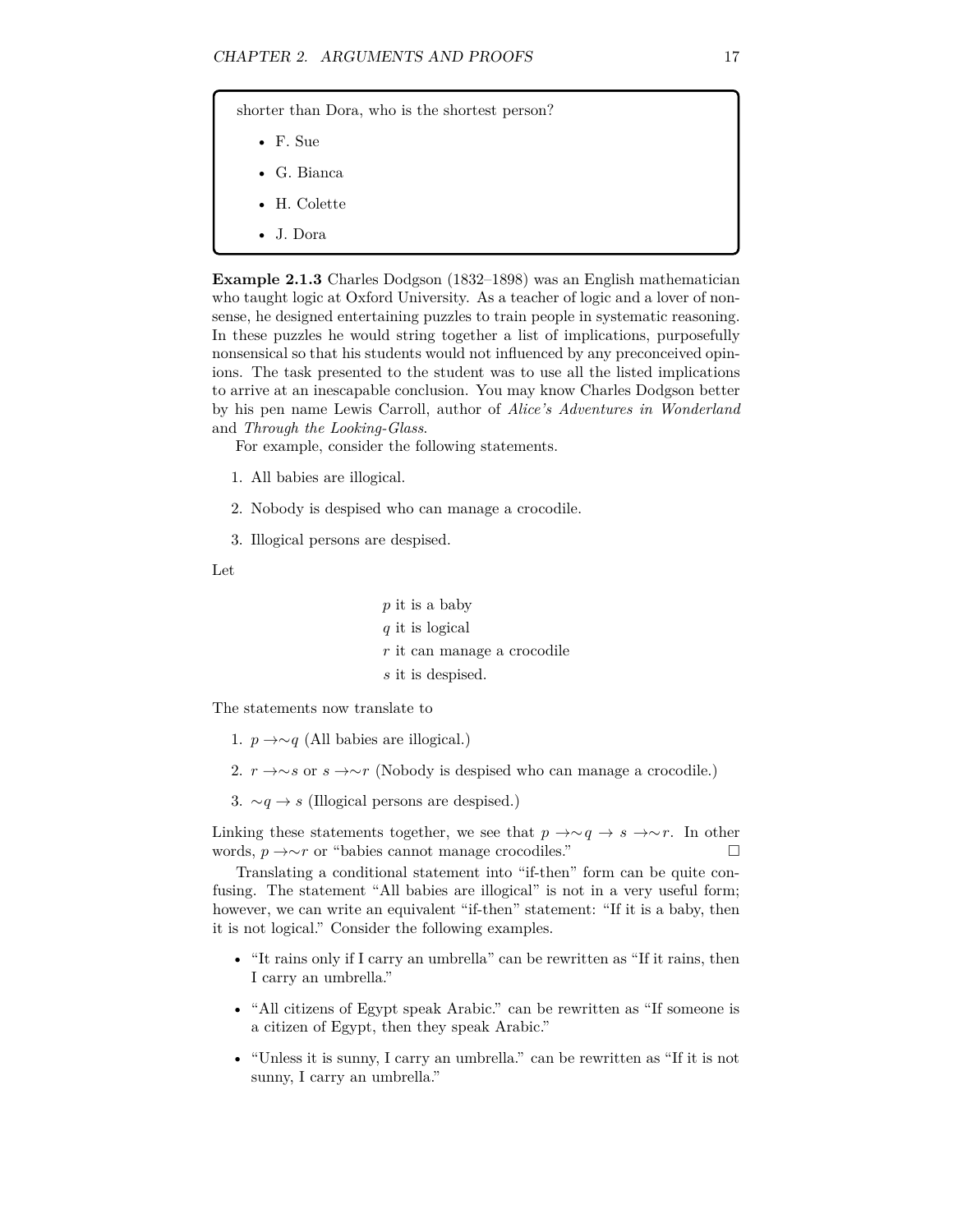- "No one in MTH 300 speaks Chinese." can be rewritten as "If you are in MTH 300, then you do not speak Chinese."
- "For cows to fly it is sufficient that  $3 + 4 = 8$ ." can be rewritten as "If 3"  $+ 4 = 8$ , then cows fly."
- "For cows to fly it is necessary that  $3 + 4 = 8$ ." can be rewritten as "If cows fly, then  $3 + 4 = 8$ ."
- "When it rains, I carry an umbrella." can be rewritten as "If it rains, I carry an umbrella."

### **2.1.1 Exercises**

- **1.** Rewrite the following conditional statements as "if-then" statements.
	- (a) All citizens of Egypt speak Arabic.
	- (b) Dallas is the capital of Texas only if  $2 + 3 \neq 7$ .
	- (c) Nacogdoches is the oldest city in Texas unless mermaids exist.
	- (d) No resident of Boston likes hot peppers.
	- (e) For  $3 + 7 = 10$  it is necessary that cows fly.
	- (f) For  $3 + 7 = 10$  it is sufficient that cows fly.
	- (g) I carry and umbrella when it rains.
	- (h) I carry an umbrella only if it rains. See

how many of the following Lewis Carroll puzzles you can solve.

**2.**

- All babies are illogical.
- Nobody is despised who can manage a crocodile.
- Illogical persons are dispised.

**3.**

- None of the unnoticed things, met with at sea, are mermaids.
- Things entered in the log, as met with at sea, are sure to be worth remembering.
- I have never met with anything worth remembering, when on a voyage.
- Things met with at sea, that are noticed, are sure to be recorded in the log.

**4.**

- No ducks waltz.
- No officers ever decline to waltz.
- All my poultry are ducks.

**5.**

- No birds, except ostriches, are 9 feet high.
- There are no birds in this aviary that belong to anyone but me.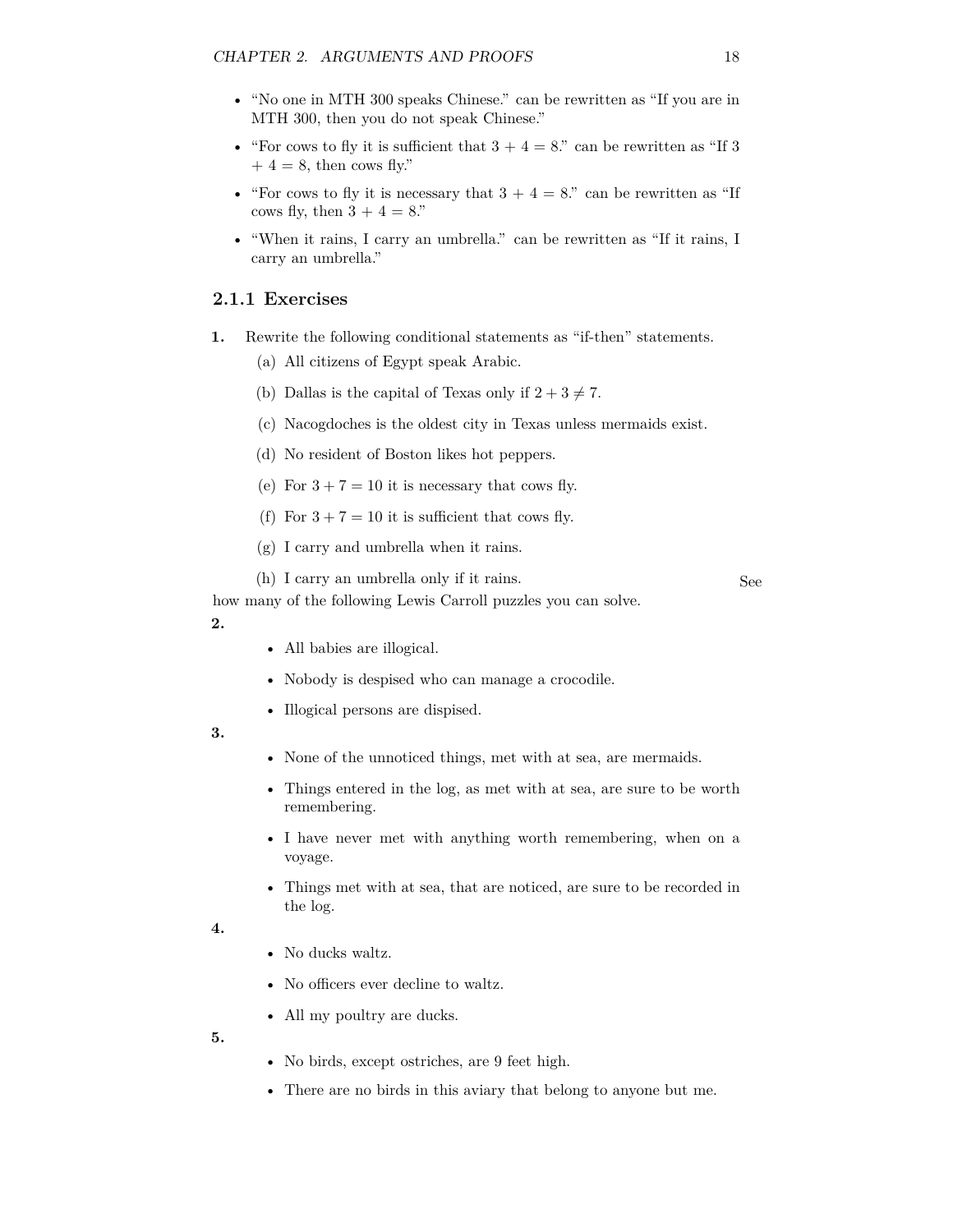- No ostrich lives on mince pies.
- I have no birds less than 9 feet high.
- **6.**
- All writers, who understand human nature, are clever.
- No one is a true poet unless he can stir the hearts of men.
- Shakespeare wrote "Hamlet."
- No writer, who does not understand human nature, can stir the hearts of men.
- None but a true poet could have written "Hamlet."
- **7.**
- No kitten, that loves fish, is unteachable.
- No kitten without a tail will play with a gorilla.
- Kittens with whiskers always love fish.
- No teachable kitten has green eyes.
- No kittens have tails unless they have whiskers
- **8.**
- No shark ever doubts that he is well fitted out.
- A fish, that cannot dance a minuet, is contemptible.
- No fish is quite certain that it is well fitted out, unless it has three rows of teeth.
- All fishes, except sharks, are kind to children.
- No heavy fish can dance a minuet.
- A fish with three rows of teeth is not to be despised.

## <span id="page-25-0"></span>**2.2 Three Forms of Valid Arguments**

Three especially important forms of valid arguments, used repeatedly in logic, are discussed next.

## **2.2.1** Law of Detachment (Direct Reasoning):  $[(p \rightarrow q) \land$  $[p] \rightarrow q$

The Law of Detachment is the most commonly used principle of deductive reasoning. In words, this law says that whenever a conditional statement and its hypothesis are true, the conclusion is also true. That is, the conclusion can be "detached" from the conditional (see [Example](#page-25-1) [2.2.1\)](#page-25-1).

#### <span id="page-25-1"></span>**Example 2.2.1**

- If the units digit of a number is zero, then the number is a multiple of 10.
- The units digit in the number 40 is zero.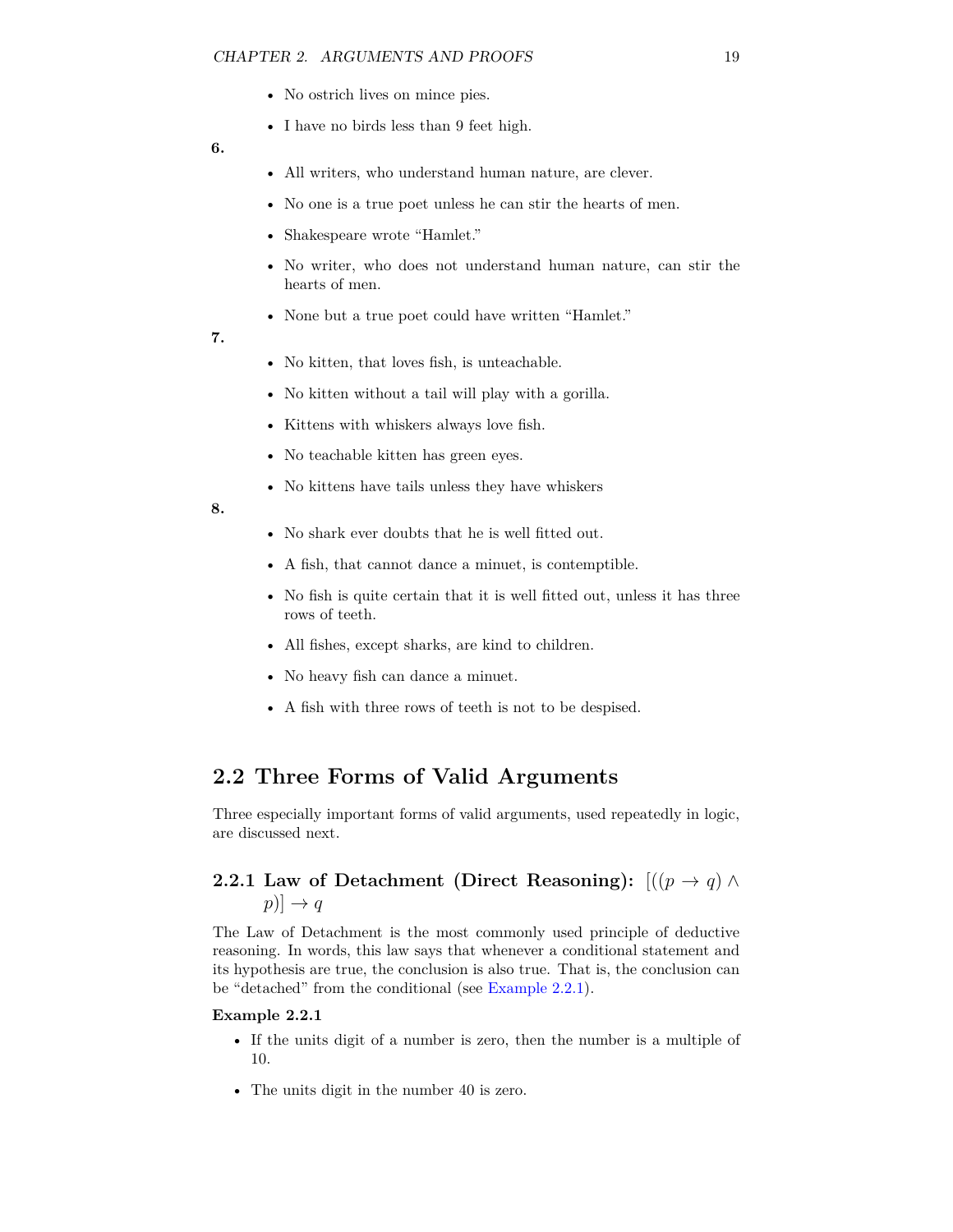• Therefore, 40 is a multiple of 10.

<span id="page-26-0"></span>Special types of diagrams, called Euler (pronounced "oiler") diagrams, can also be used to help determine the validity of arguments. The argument in [Example](#page-25-1) [2.2.1](#page-25-1) can be visualized using an Euler diagram as indicated in [Fig](#page-26-0)ure [2.2.2.](#page-26-0)



**Figure 2.2.2** Euler diagram for direct reasoning

## **2.2.2** Law of Syllogism (Transitive Reasoning):  $[(p \rightarrow q) \land$  $(q \rightarrow r)] \rightarrow (p \rightarrow r)$

The Law of Syllogism is also called transitive reasoning or the chain rule. Examples of the Law of Syllogism occur repeatedly in mathematics. The following argument is an application of this law.

#### **Example 2.2.3**

- If a number is a multiple of eight, then it is a multiple of four.
- If a number is a multiple of four, then it is a multiple of two.
- Therefore, if a number is a multiple of eight, then it is a multiple of two.

<span id="page-26-1"></span>An Euler diagram for this argument is given in [Figure](#page-26-1) [2.2.4.](#page-26-1) Notice that if *x* is any number that is a multiple of eight, then *x* is also a multiple of four. Then, since *x* is a multiple of four, *x* must also be a multiple of two.



Figure 2.2.4 Euler diagram for transitive reasoning

 $\Box$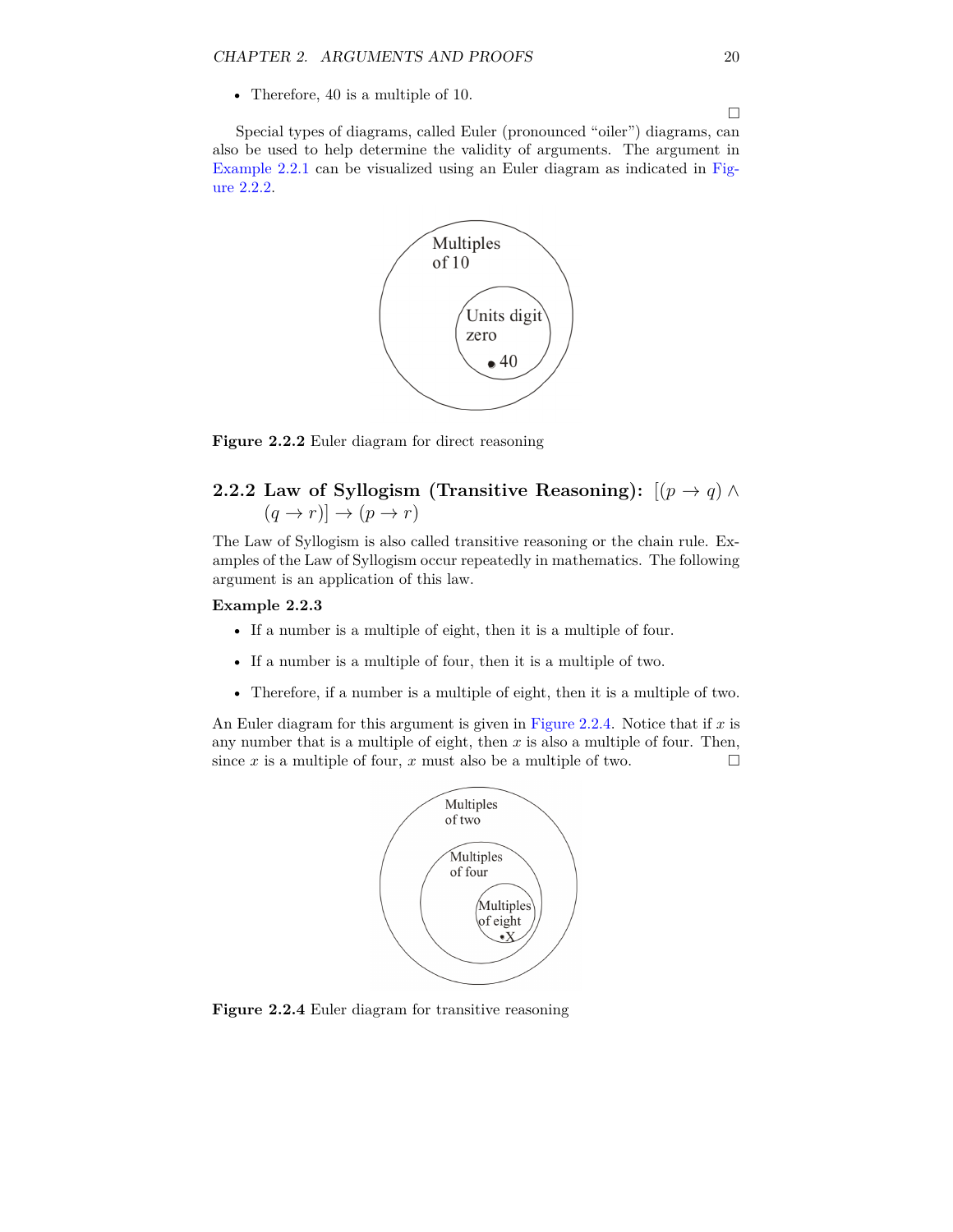## **2.2.3** Law of Contraposition (Indirect Reasoning):  $[(p \rightarrow$ *q*)∧ ∼*q*] →∼*p*

Since the contrapositive of a conditional is logically equivalent to the original conditional,  $\sim q \rightarrow \sim p$  is logically equivalent to  $p \rightarrow q$ . Then, by applying the Law of Detachment to the contrapositive of  $p \to q$ , we may deduce ~*p*.

#### **Example 2.2.5**

- If a number is a power of 3, then its units digit is 1, 3, 7, or 9.
- The units digit ins 3*,*124 is not 1, 3, 7, or 9.
- Therefore, 3*,*124 is not a power of 3.

<span id="page-27-0"></span>In words, the Law of Contraposition says that whenever a conditional is true and its conclusion is false, then the hypothesis is also false. (In other words, if a conditional is true and the negation of its conclusion is also true, then the negation of its hypothesis is true.) Again, an Euler diagram may be used to help determine the validity of the argument [\(Figure](#page-27-0) [2.2.6\)](#page-27-0).  $\Box$ 



**Figure 2.2.6** Euler diagram indirect reasoning

#### **2.2.4 Exercises**

- **1.** Determine the validity of the following arguments. Justify your thinking.
	- (a) All equilateral triangles are equiangular.
		- All equiangular triangles are isosceles.
		- Therefore, all equilateral triangles are isosceles.
	- (b) All equilateral triangles are equiangular.
		- All equiangular triangles are isosceles.
		- Therefore all isosceles triangles are equilateral.
	- (c) If you study every day, then you will be successful.
		- You do not study every day.
		- Therefore, you will not be successful.
	- (d) If you study every day, then you will be successful.
		- You are not successful.
		- Therefore, you did not study every day.
	- (e) Some females are doctors.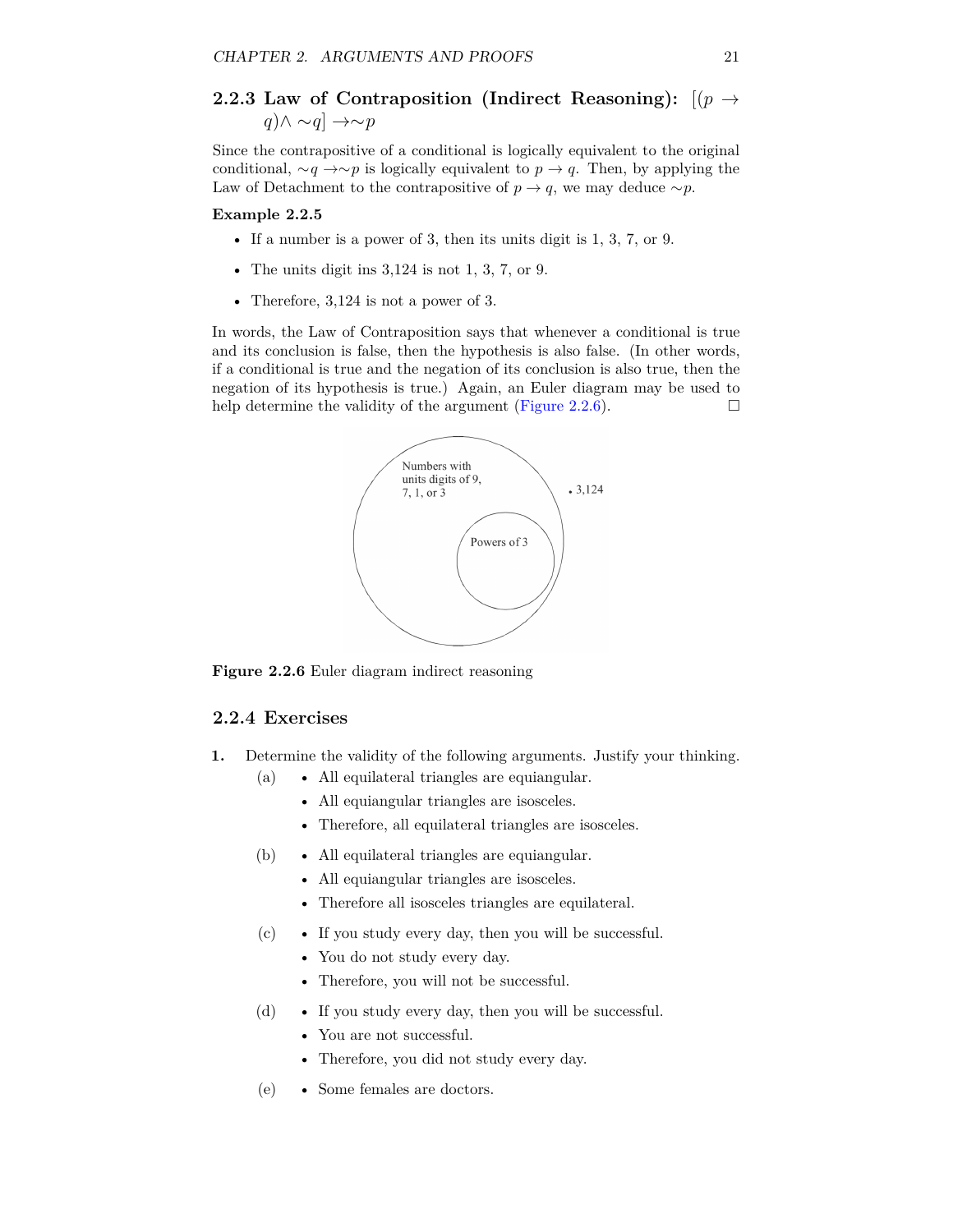- All doctors are college graduates.
- Therefore, all females are college graduates.
- (f) If the alarm goes off, then I will call the police.
	- I called the police.
	- So the alarm went off.
- $(g)$  If the alarm goes off, then I will call the police.
	- If I call the police, then I will file a report.
	- The alarm went off, so I will file a report.
- (h) If today is Friday, then tomorrow is Saturday.
	- Tomorrow is Monday, so today is not Friday.
- (i) All teachers are smart.
	- Some teachers are funny.
	- Therefore, some smart people are funny.
- (j) If a student is a freshman, then the student takes English.
	- Mark is a junior.
	- Therefore, Mark does not take English.
- **2.** Determine a valid conclusion that follows from each of the following statements and explain your reasoning.
	- (a) If you come to class every day, then you will be successful. You come to class every day.
	- (b) If Jana does not fall, then she will win the race. Jana does not win the race.
	- (c) Every square is a rectangle. Some parallelograms are rhombuses. Every rectangle is a parallelogram.
- **3.** Suppose that  $r \to s$  is false. Determine the truth values (true, false, or cannot be determined) of each of the following statements.
	- $(a)$   $s \rightarrow r$ (b) *s* ∨ *r* (c) *s* ∧ *r* (d) ∼*r* (e) ∼*s* → *r* (f) ∼*s* ∧ *r*
- **4.** What conclusions can be deduced from these sets of hypotheses? (Let *f* stand for a statement that is false.)

Hypotheses: 
$$
p
$$
 or  $q$ 

\n(a)  $\frac{\sim p}{\sim p}$ 

\n(b)  $\frac{\text{Hypotheses: } \sim p \to f}{\text{Conclusion } ?}$ 

\n(c)  $\frac{p}{\text{Conclusion } ?}$ 

\n(d)  $\frac{p}{\text{Conclusion } ?}$ 

\n(e)  $\frac{p}{\text{Conclusion } ?}$ 

\n(f)  $\frac{p}{\text{Conclusion } ?}$ 

**5.** There are three forms of invalid reasoning which commonly occur.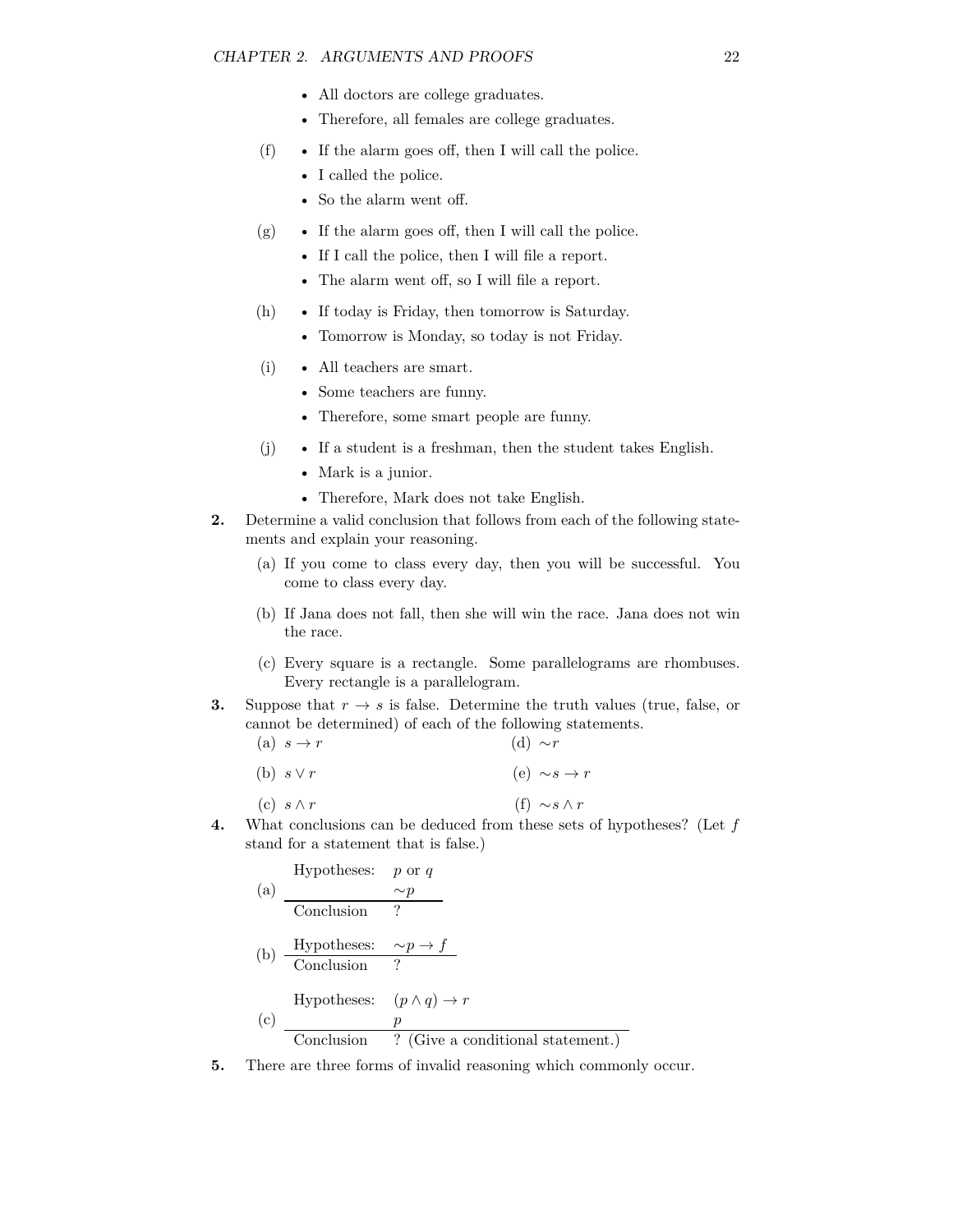

Which fallacies occur in the following arguments?

- (a) If I am a good person, nothing bad will happen to me. Nothing happened to me. Therefore, I am a good person.
- (b) If you work hard, you will be wealthy and wise. Therefore, if you are wealthy, then you will be wise.

## <span id="page-29-0"></span>**2.3 Proofs**

As we stated both in the preface as well as earlier in this chapter, our working definition of mathematics is that it is the application of inductive and deductive logic to a system of axioms. It is not our purpose in this text to formalize the logical procedure required to provide formalistic proofs. Rather, we wish to arm the student with the basic logic and methods of attack used to form convincing arguments of the validity of the statements encountered in a reasonably careful study of the foundations of mathematics.

Since we will need a working definition of the word "proof," we agree that a proof is a logical sequence of steps which validate the truth of the proposition in question. In this vein the reader should review those statements which we have proven and note that usually we merely showed that certain definitions were satisfied. For example, when we proposed certain statements were equivalent, we established that they had the same truth value. Surely, as we proceed further, we will be forced to provide proofs which require longer and at times more subtle sequences of logical statements. Our endeavor, as well as yours, will be to convince the reader of the truth of the propositions in question.

There are, however, some general approaches to proofs which are based on the various tautologies and contradictions presented in [Section](#page-15-0) [1.3.](#page-15-0) Most theorems are merely conditional statements of the form, "If *p*, then *q*." Certainly, *p* and *q* might themselves be complicated compound statements, but that should not be allowed to cloud the issue at this time, so let us consider a typical theorem and a few general types of proof.

**Theorem 2.3.1** *If p, then q.*

#### **2.3.1 Method 1: Direct Proof**

Recall from the truth table of a conditional sentence that when *p* is false, *q* can have any truth value and the conditional will still be true. Thus, we need only consider the case when *p* is true and argue that *q* must also be true. Hence, we assume *p* is true and by applying various known tautologies and apparent implications, we argue *q* is also true.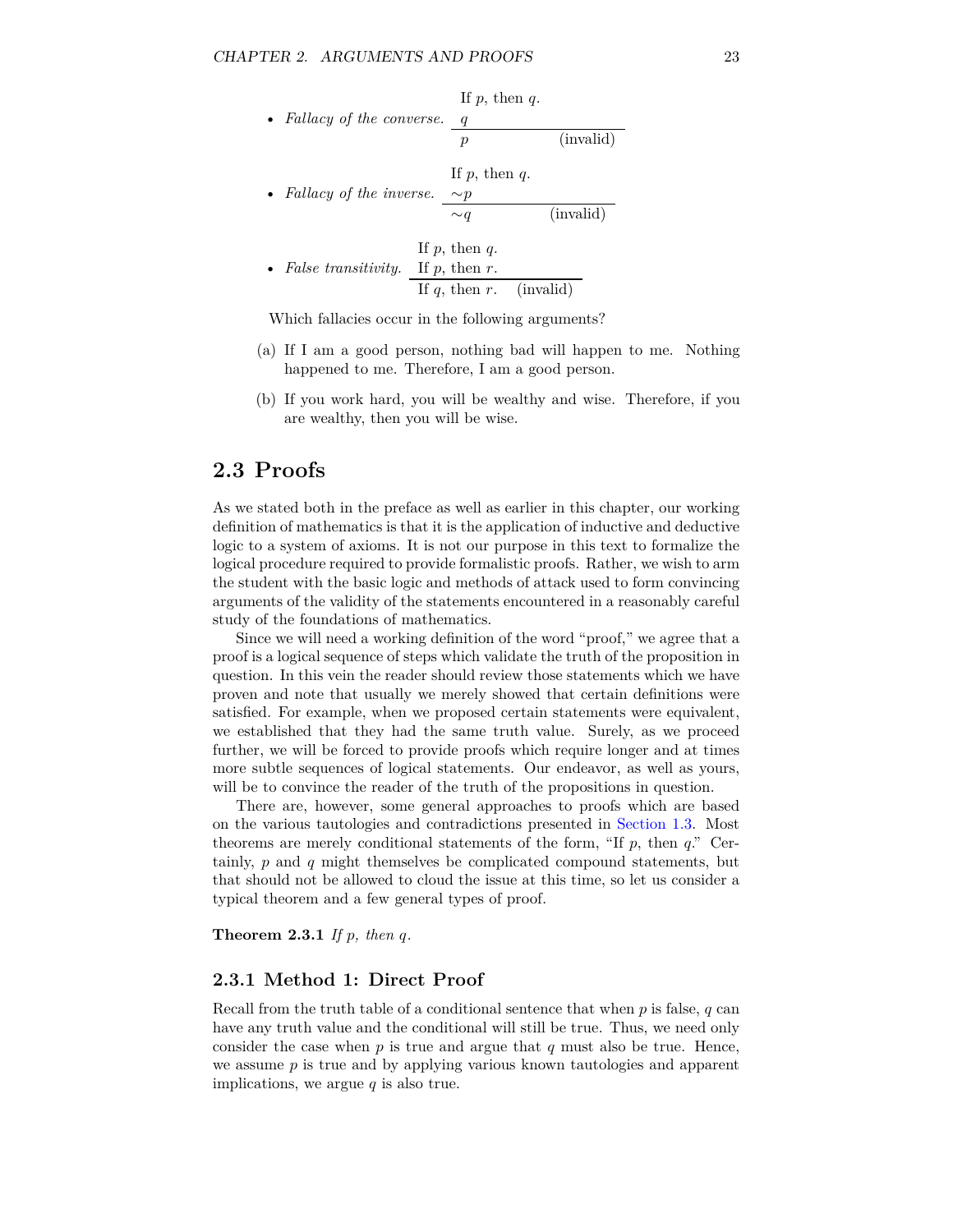**Example 2.3.2** We will prove the statement: "Let *m* and *n* be integers. If *m* is even and *n* is even, then  $m + n$  is even."

*Proof.* Assume the hypothesis, "*m* is even and *n* is even" is true. By definition of conjunction, it follows that the component statements "*m* is even" and "*n* is even" are true. But since even numbers are by definition multiples of 2, there must exist integers  $r$  and  $s$  such that  $m = 2r$  and  $n = 2s$ . Then substitution yields

$$
m + n = 2r + 2s = 2(r + s).
$$

Since the set of integers is closed under addition, the number  $r + s$  is also an integer. Thus, we have written  $m + n$  as 2 times an integer, so we have shown  $m + n$  is even. That is, the conclusion " $m + n$  is even" is true whenever the hypothesis "*m* is even and *n* is even" is true.

#### **2.3.2 Method 2: Proof by Contradiction**

We know that  $[\sim (p \rightarrow q)] \leftrightarrow [p \wedge (\sim q)]$  by part (5) of [Theorem](#page-16-1) [1.3.6.](#page-16-1) If we begin by assuming *p* ∧ (∼*q*) is true and reach a contradiction, it must be the case that  $p \wedge (\sim q)$  is false. But  $p \wedge (\sim q)$  being false and yet equivalent to  $~\sim$   $(p \rightarrow q)$  implies that  $~\sim$   $(p \rightarrow q)$  is also false or  $p \rightarrow q$  is true. Therefore, in proving by contradiction, we assume *p* and ∼*q* are both true and reach a contradiction. This logically shows that the statement  $p \to q$  as argued above.

<span id="page-30-0"></span>**Example 2.3.3** We will prove the statement: "Let *x* and *y* be positive real numbers. If  $x \neq y$ , then  $x^2 \neq y^2$ ."

*Proof.* For positive real numbers *x* and *y*, assume  $x \neq y$  and  $x^2 = y^2$ . Then

$$
x^2 - y^2 = (x - y)(x + y) = 0.
$$

Hence, either  $x - y = 0$  or  $x + y = 0$ . We assumed that  $x \neq y$ , so  $x - y \neq 0$ . Consequently,  $x + y = 0$  or  $x = -y$ , which contradicts the assumption that both *x* and *y* are positive. Therefore,  $x^2 \neq y^2$  if  $x \neq y$ .

#### **2.3.3 Method 3: Proof by Contrapositive (Indirect Proof)**

Since we know that  $(p \to q) \leftrightarrow (\sim q \to \sim p)$  by part (8) of [Theorem](#page-16-1) [1.3.6,](#page-16-1) we can prove  $\sim q \rightarrow \sim p$  instead of  $p \rightarrow q$ . That is, we assume that  $\sim q$  is true and argue that ∼*p* is true. So essentially, a proof by contraposition is a direct proof applied to a statement that is equivalent to the one we wish to prove.

**Example 2.3.4** As in [Example](#page-30-0) [2.3.3,](#page-30-0) we will prove the statement: "Let *x* and *y* be positive real numbers. If  $x \neq y$ , then  $x^2 \neq y^2$ ." However, we will directly prove the equivalent statement, "If  $x^2 = y^2$ , the  $x = y$ ."

*Proof.* Assume that  $x^2 = y^2$ . Then

$$
x^2 - y^2 = (x - y)(x + y) = 0.
$$

Consequently,  $x - y = 0$  or  $x + y = 0$ . Since both x and y are positive,  $x + y$ must also be positive. Hence,  $x + y \neq 0$ . Therefore,  $x - y = 0$  or  $x = y$ .  $\Box$ 

#### **2.3.4 Counterexamples**

We can use a counterexample to prove that a statement is false. In considering the truth value of a conditional statement  $p \to q$ , we would know the statement is false if we could find a single example for which  $p$  is true but  $q$  is false.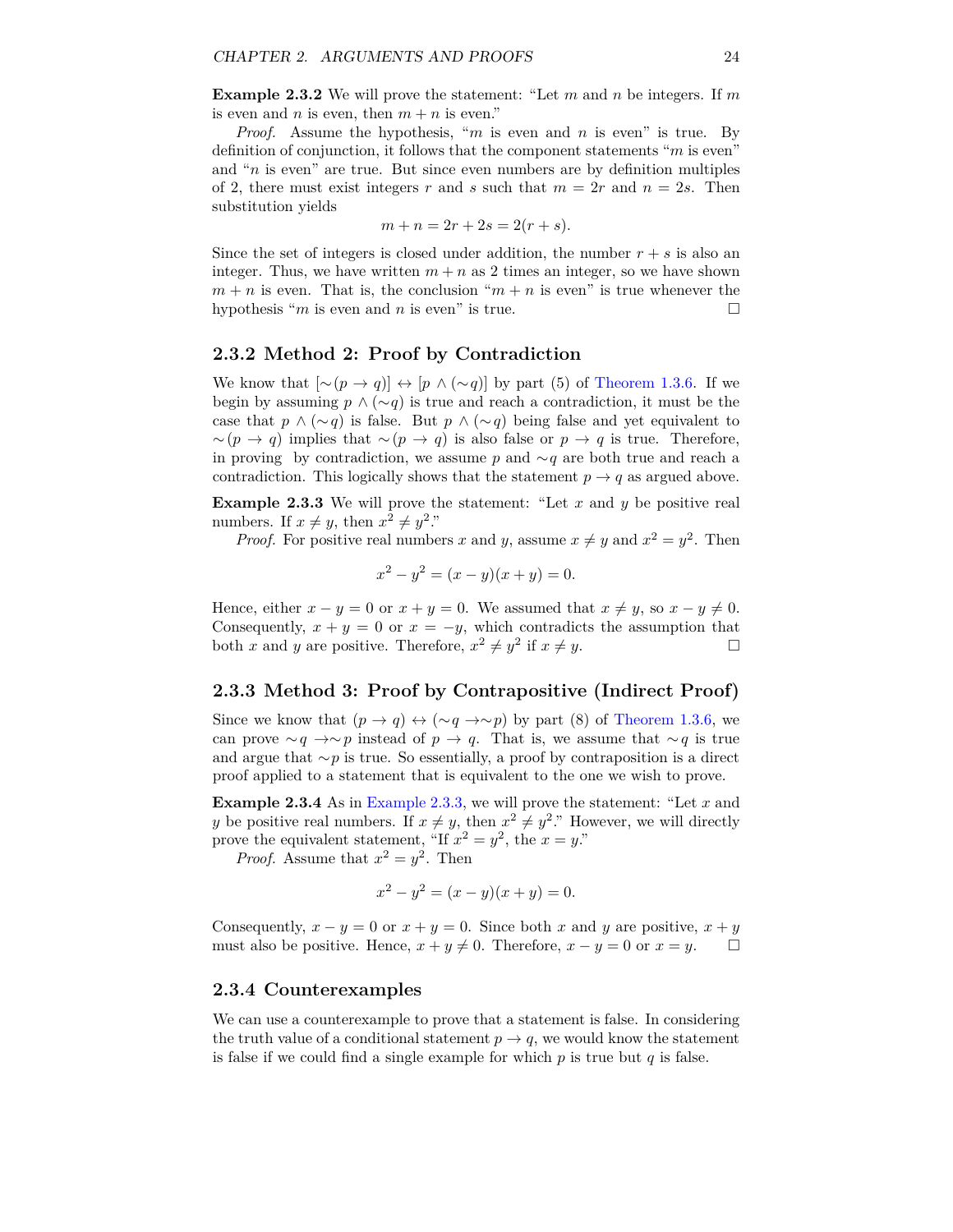**Example 2.3.5** Consider the statement: "Let *m* and *n* be integers. If *m* is even, then  $m + n$  is even." By considering a single example such as  $m = 2$  and  $n = 3$ , and observing that

$$
m + n = 2 + 3 = 5
$$

is not even, we have established the conditional statement is false.  $\Box$ 

#### **2.3.5 Exercises**

- <span id="page-31-0"></span>**1.** Let *m* and *n* represent integers. Prove by the direct method.
	- (a) If *n* is even, then  $-n$  is even.
	- (b) If *n* is odd, then  $-n$  is odd.
	- (c) If *m* is even and *n* is odd, then  $m + n$  is odd.
	- (d) If *m* is odd, then  $m^2 + 1$  is even.
- **2.** Using facts from [Exercise 2.3.5.1,](#page-31-0) prove the given statement by the method indicated.

If  $m + n$  is even and  $m$  is odd, then  $n$  is odd.

- (a) Direct method.
- (b) Contraposition.
- (c) Contradiction.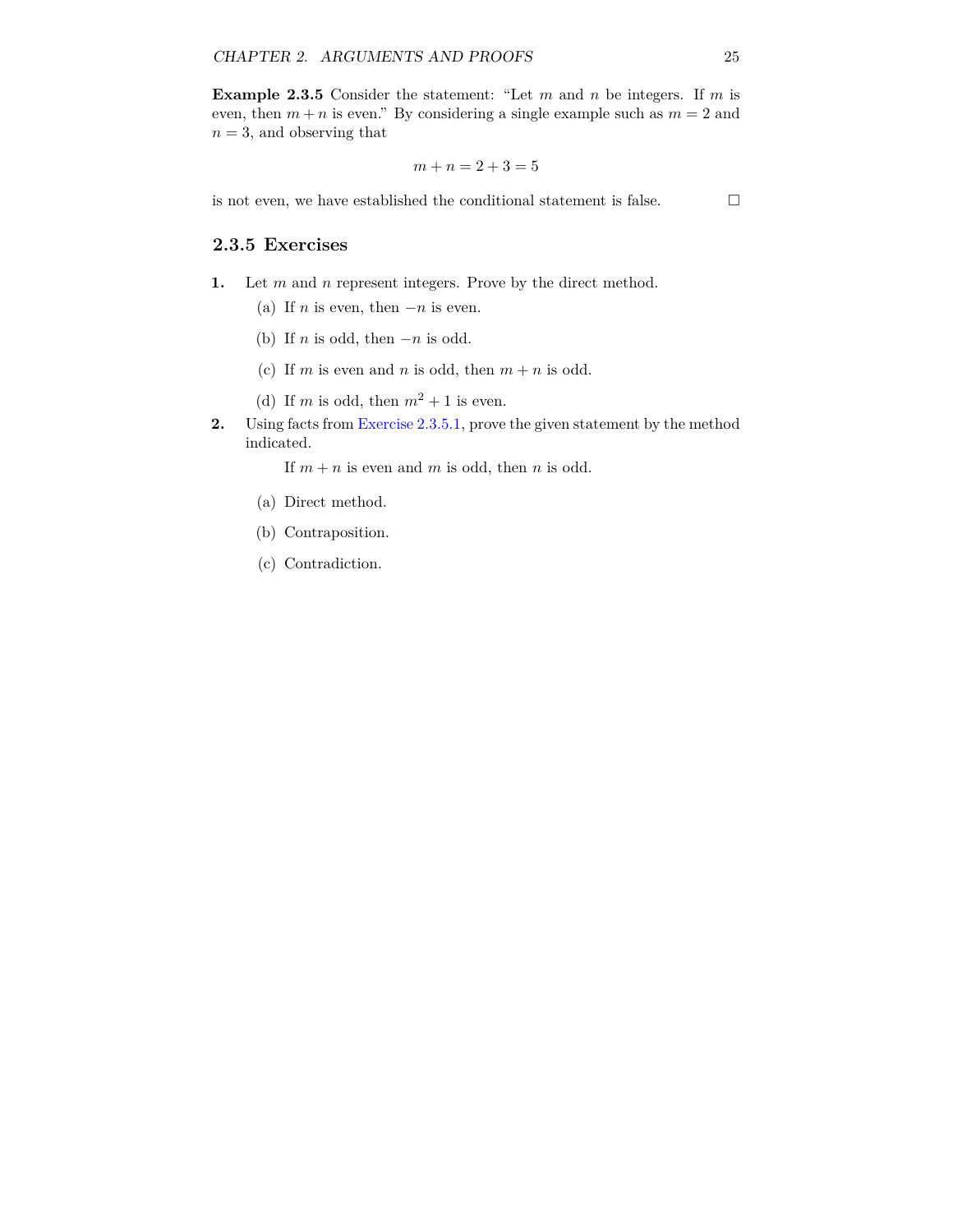## <span id="page-32-0"></span>**Chapter 3**

# **Sets**

#### **TEXAS STATE BOARD FOR EDUCATOR CERTIFICATION (SBEC): MATHEMATICS STANDARDS COVERED.**

- STANDARD V: MATHEMATICAL PROCESSES: The mathematics teacher understands and uses mathematical processes to reason mathematically, to solve mathematical problems, to make mathematical connections within and outside of mathematics, and to communicate mathematically.
- STANDARD VI: MATHEMATICAL PERSPECTIVES: The mathematics teacher understands the historical development of mathematical ideas, the interrelationship between society and mathematics, the structure of mathematics, and the evolving nature of mathematics and mathematical knowledge.

## <span id="page-32-1"></span>**3.1 Sets**

An underlying idea of mathematics is the concept of a collection of objects or a set.

**Definition 3.1.1** A **set** is a collection of distinct objects, which are called the **elements** of the set. We will use capital letters to denote sets, for example *a*, *B*, *S*, *T*, etc. If *x* is an element of a set *S*, we use the notation  $x \in S$ . As is frequently done in mathematics, if *x* is not an element of a set *S*, we denote this by  $x \notin S$ . Two sets, *A* and *B*, are **equal** (denoted  $A = B$ ) if and only if they have precisely the same elements.  $\Diamond$ 

**Definition 3.1.2** A set which is comprised of some (or all) of the elements of U, some **universal set**, is called a subset of U and is denoted  $S \subseteq U$ . If *A* ⊆ **U** and *B* ⊆ **U**, we further state that *A* is a **subset** of *B*, denoted *A* ⊆ *B* or  $A \subseteq B$ , if each element of *A* is also an element of *B*. Moreover, if  $A \subseteq B$ but  $A \neq B$ , we say that *A* is a **proper subset** of *B* and write  $A \subsetneq B$ .  $\diamond$ 

**Example 3.1.3** Let  $\mathbb{U} = \{a, b, c, ..., z\}$ ,  $S = \{a, b, s, u\}$ ,  $T = \{a, u\}$ , and *W* = {*b, d*}. The *S* ⊆ U, *T* ⊆ U, *W* ⊆ U, and *T* ⊆ *S*. However, *W* ⊈ *S*,  $W \not\subseteq T$ ,  $T \not\subseteq W$ , and  $S \not\subseteq W$ . We read  $W \not\subseteq S$  as "*W* is not a subset of *S*." In addition,  $S \subset \mathbb{U}$ ,  $T \subset \mathbb{U}$ ,  $W \subset \mathbb{U}$ , and  $T \subset S$ .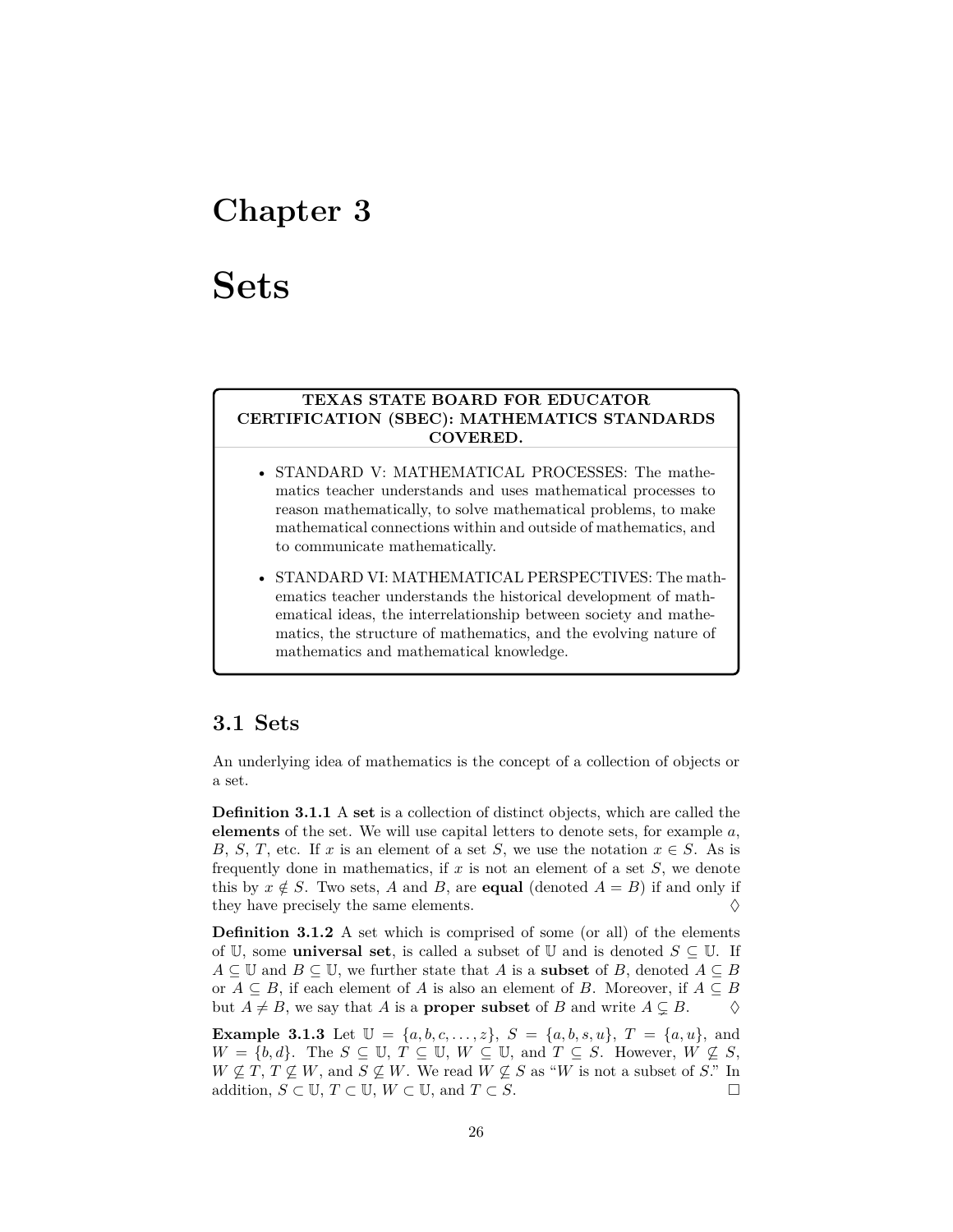When referring to the definition of subset, you should note that to prove  $A \subseteq B$ , one would naturally consider an arbitrary element *x* of *A* and prove that  $x \in B$ . In other words, we must prove the conditional statement "If  $x \in A$ , then  $x \in B$ ."

**Fact 3.1.4** *Let A and B be sets. Then*  $A = B$  *if and only if*  $A \subseteq B$  *and*  $B \subseteq A$ *. We sometimes refer to this method of proof as "proofs by double inclusion."*

Without entering into a philosophical argument, we define  $\emptyset$  to be the set with no elements, called the **empty set**, the **void set**, or the **null set**. This set is extremely useful and should be understood carefully.

**Fact 3.1.5** *Let*  $\mathbb{U}$  *be any universal set and*  $A \subseteq \mathbb{U}$ *. Then*  $\emptyset \subseteq A$  *and*  $\emptyset \subseteq \mathbb{U}$ *.* 

*Proof.* By definition of subset, we must show each element in  $\emptyset$  is also an element of *A* (or U, if we are proving  $\emptyset \subseteq U$ ); however, since there are no elements in to check, the definition is satisfied.

Let us consider the proof above logically. Recall that  $A \subseteq B$  is a conditional statement (if  $x \in A$ , then  $x \in B$ ). So we need to examine "If  $x \in \emptyset$ , then  $x \in A$ ." But  $\emptyset$  has no elements, so  $x \in \emptyset$  is false, meaning the conditional is true.

The next definition introduces several basic ways of combining sets which are used throughout mathematics.

**Definition 3.1.6** Let U be the universal set with *A* and *B* subsets of U. Then

- $A \cup B = \{x \in \mathbb{U} \mid x \in A \text{ or } x \in B\}$ , which is called A **union** *B*.
- $A \cap B = \{x \in \mathbb{U} \mid x \in A \text{ and } x \in B\}$ , which is called *A* **intersect** *B*.
- $\overline{A} = \{x \in \mathbb{U} \mid x \notin A\}$ , which is called the **complement** of *A*.
- $A \setminus B = \{x \in \mathbb{U} \mid x \in A \text{ or } x \notin B\}$ , which is read *A* minus *B*.
- *A* and *B* are set to be **disjoint** if  $A \cap B = \emptyset$ .

<span id="page-33-0"></span>While not sufficient for proof, Venn diagrams can be useful in visualizing these concepts  $(Figure 3.1.7-3.1.10)$ .



**Figure 3.1.7** The shaded area represents  $A \cup B$ 



**Figure 3.1.8** The shaded area represents  $A \cap B$ 

 $\Diamond$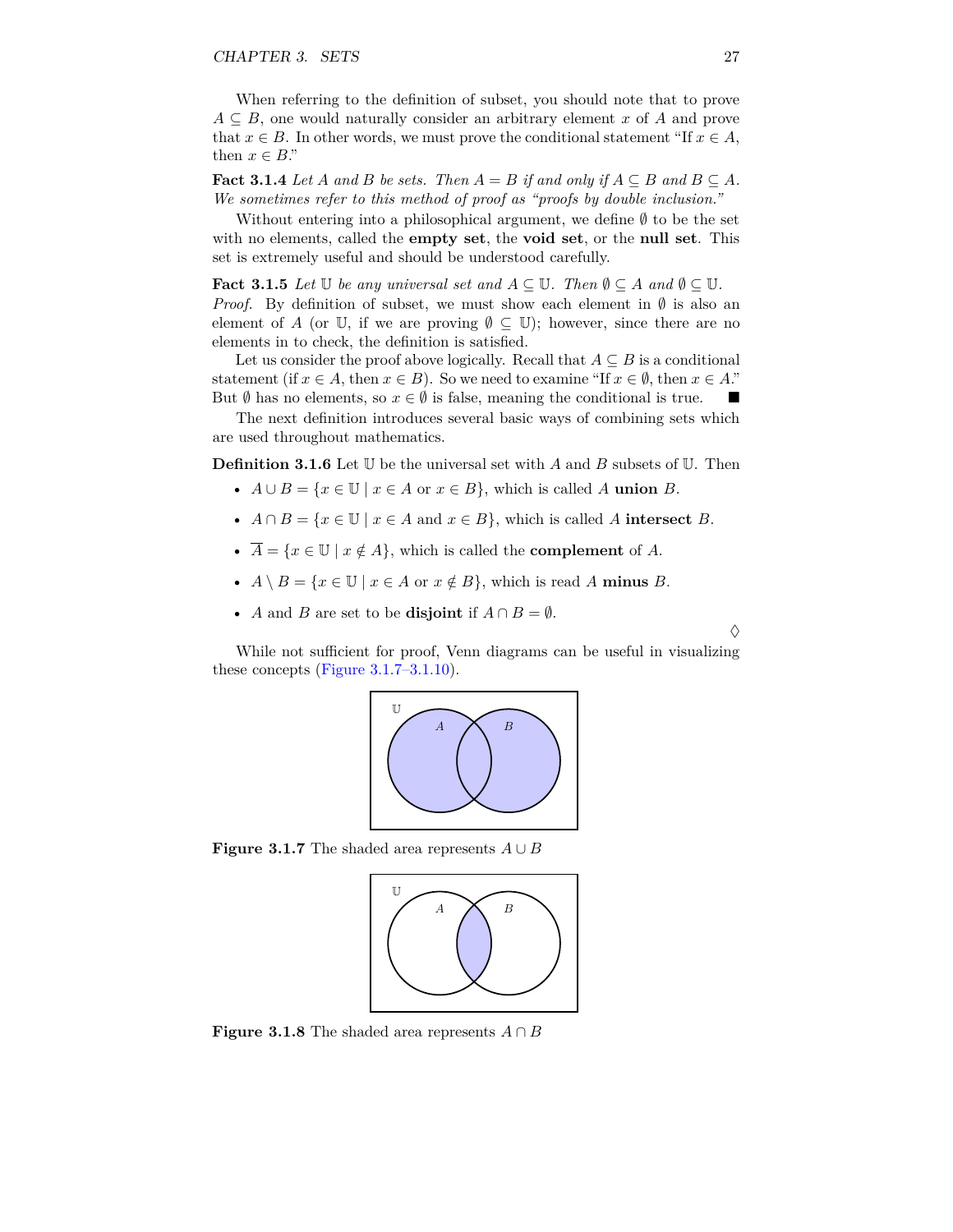

<span id="page-34-0"></span>**Figure 3.1.9** The shaded area represents  $A \setminus B$ 



**Figure 3.1.10** The shaded area represents  $\overline{A}$ 

#### **TAKS CONNECTION.**

How might a student apply the concept of set intersections to answer the following question taken from the 2006 Texas Assessment of Knowledge and Skills (TAKS) Grade 5 Mathematics test?

The Venn diagram below is used to classify counting numbers according to a set of rules.



Which one of the following numbers belongs in the region of the diagram marked by the question mark?

- A. 45
- B. 50
- C. 60
- D. 65

**Definition 3.1.11** If *A* is a set, then the **power set** of *A* is the set  $P(A)$  =  ${B \mid B \subseteq A}$ .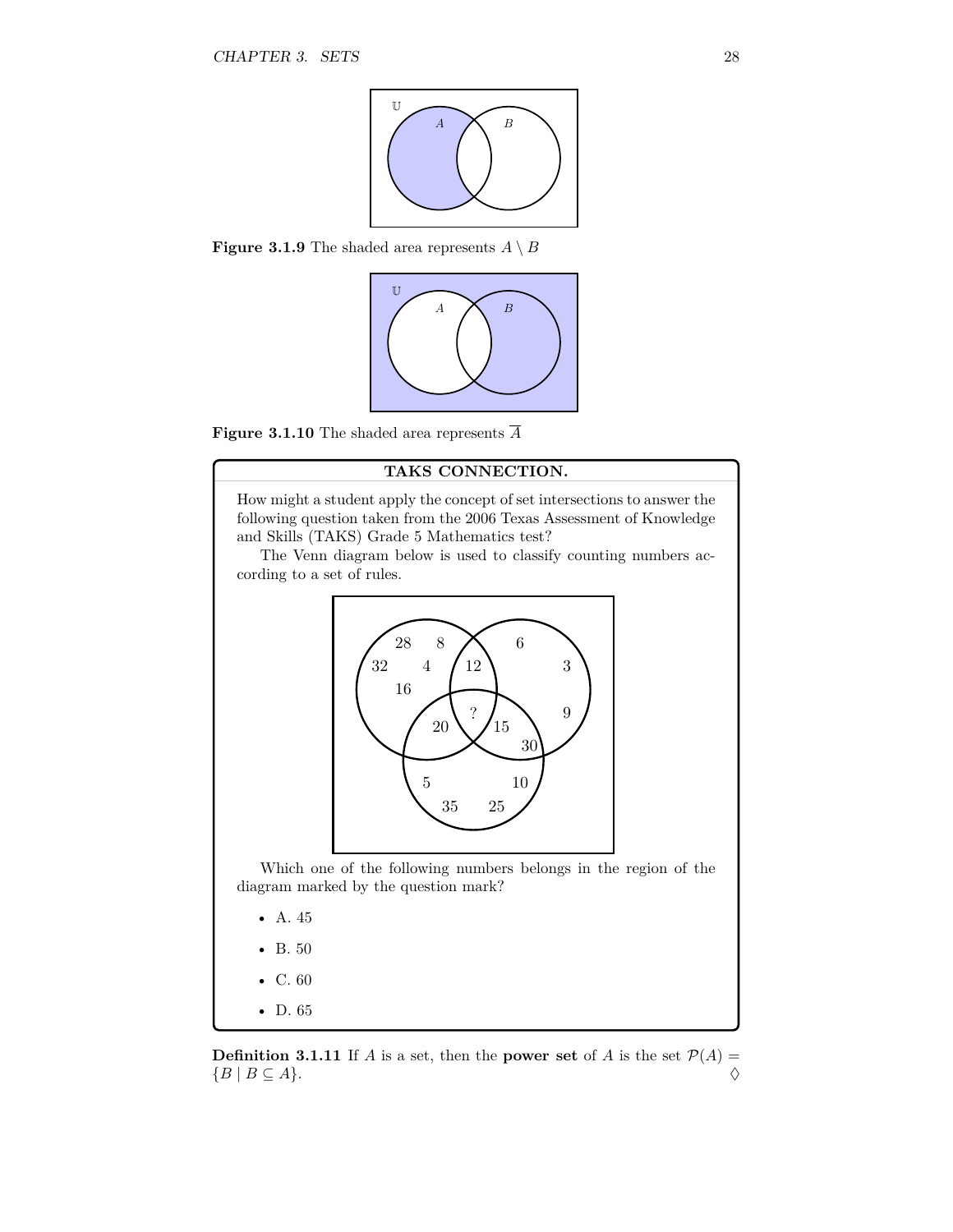**Example 3.1.12** If  $A = \{1, 2\}$ , then  $\mathcal{P}(A) = \{\emptyset, \{1\}, \{2\}, A\}$ . If  $B = \{a, b, c\}$ , then  $\mathcal{P}(B) = \{\emptyset, \{a\}, \{b\}, \{c\}, \{a, b\}, \{a, c\}, \{b, c\}, B\}.$ 

**Definition 3.1.13** If *A* and *B* are sets, then  $A \times B = \{(a, b) | a \in A \text{ and } b \in B\}$ is called the **Cartesian product** or the **cross product** of *A* and *B*.  $\diamond$ 

**Example 3.1.14** If  $A = \{1, 2\}$  and  $B = \{a, b, c\}$ , then  $A \times B = \{(1, a), (1, b), (1, c), (2, a), (2, b), (2, c)\}.$  $\Box$ 

<span id="page-35-0"></span>**Fact 3.1.15** *Let A, B, and C be subsets of a universal set* U*. Then*

- $1.$   $A ⊆ A ∪ B$ *.*
- *2.*  $A ∩ B ⊂ A$ *.*
- $3.$  *A*  $\setminus$  *B* ⊆ *A*.
- 4.  $A \setminus B$  *and*  $B \setminus A$  *are disjoint.*
- 5. *A* and  $\overline{A}$  are disjoint.
- *6. If*  $A ⊆ B$  *and*  $B ⊆ C$ *, then*  $A ⊆ C$ *.*
- $7. A \cup B = B \cup A$ *.*
- *8.*  $A ∩ B = B ∩ A$ *.*
- *9.*  $A \cap (B \cap C) = (A \cap B) \cap C$ *.*
- *10.*  $A \cup (B \cup C) = (A \cup B) \cup C$ *.*
- *11.*  $A \cap (B \cup C) = (A \cap B) \cup (A \cap C)$ *.*
- *12.*  $A \cup (B \cap C) = (A \cup B) \cap (A \cup C)$ *.*
- *13. A* ⊂ *B if and only if*  $\overline{B}$  ⊂  $\overline{A}$ *.*
- *14. A*  $\setminus$  *B* = *A* ∩ *B.*
- $15.$   $\overline{A \cup B} = \overline{A} \cap \overline{B}$ .
- *16.*  $\overline{A \cap B} = \overline{A} \cup \overline{B}$ .
- $17. \ \overline{\overline{A}} = A.$
- *18.*  $A \cup \emptyset = \emptyset \cup A = A$ .
- *19.*  $A \cap \emptyset = \emptyset \cap A = \emptyset$ .
- *20.*  $A \cup \mathbb{U} = \mathbb{U} \cup A = \mathbb{U}$ .
- *21.*  $A \cap \mathbb{U} = \mathbb{U} \cap A = A$ *.*

**Example 3.1.16** We will prove  $(3)$  in Fact [3.1.15.](#page-35-0) That is, we will show  $A \setminus B \subseteq A$ .

*Proof:* Let  $x \in A \setminus B$ . Then  $x \in A$  but  $x \notin B$ . By the definition of a subset  $A \setminus B \subseteq A$ . That is, "if  $x \in A \setminus B$ , then  $x \in A$ ."

**Example 3.1.17** We will prove (7) in Fact [3.1.15.](#page-35-0) That is, we will show  $A \cup B = B \cup A$ .

*Proof:* Let  $x \in A \cup B$ . Then  $x \in A$  or  $x \in B$  by the definition of  $A \cup B$ . Hence,  $x \in B$  or  $x \in A$ . By the definition of union  $x \in B \cup A$ . We have argued by direct proof that " $x \in A \cup B$ , then  $x \in B \cup A$ ." Thus,  $A \cup B \subseteq B \cup A$ . By reversing the proof, we can show that  $B \cup A \subseteq A \cup B$ . Therefore,  $A \cup B = B \cup A$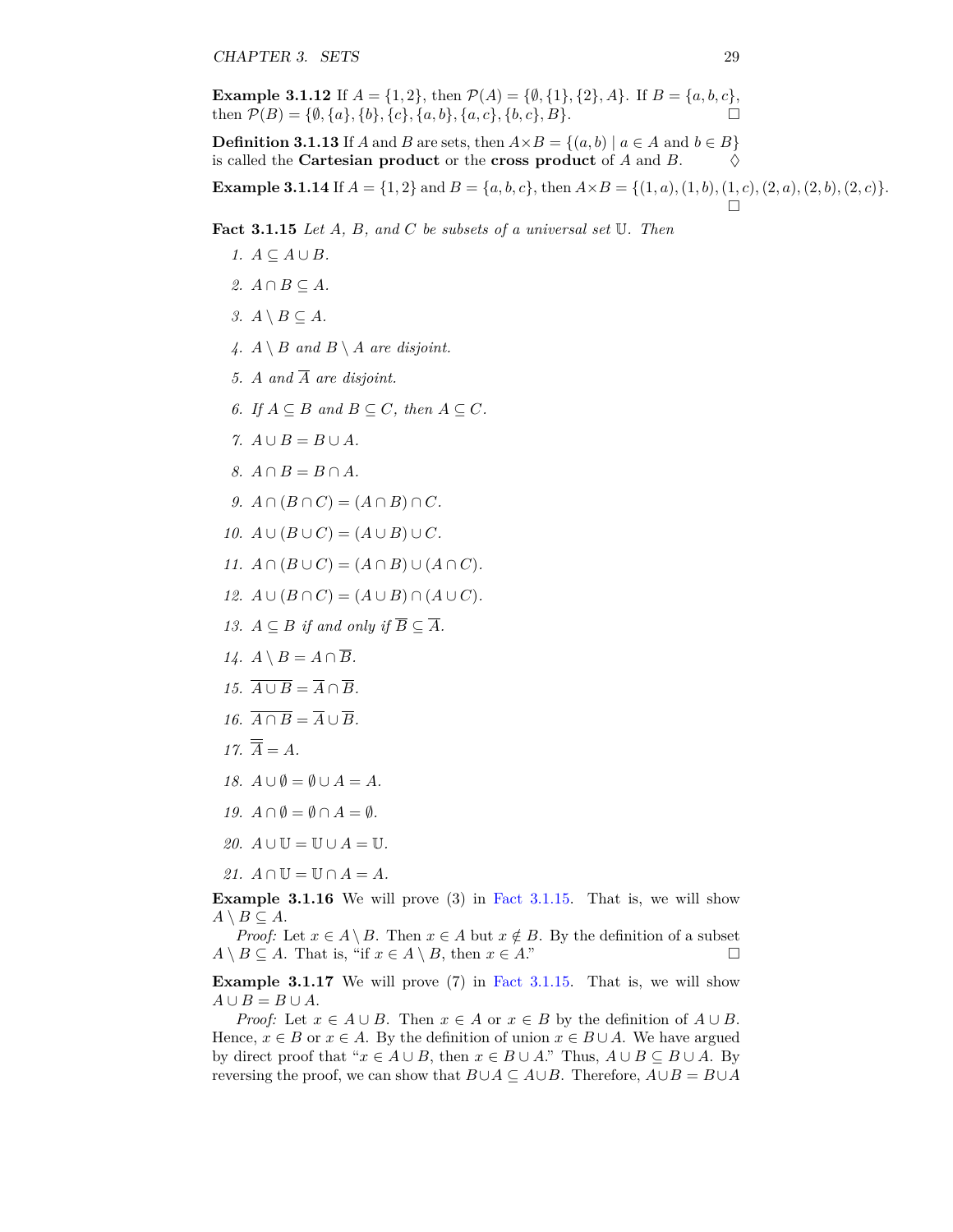<span id="page-36-2"></span>**Example 3.1.18** We will prove (16) in Fact [3.1.15.](#page-35-0) That is, we will show  $\overline{A \cap B} = \overline{A} \cup \overline{B}.$ 

*Proof:* To show  $\overline{A \cap B} = \overline{A} \cup \overline{B}$ , we again use the method of double inclusion. Let  $x \in \overline{A \cap B}$ . Then  $x \notin A \cap B$ . Recalling the definition of intersection, we notice that the statement  $x \notin A \cap B$  parallels the logic statement ~( $p \land q$ ). DeMorgan's Laws for logic tell us that  $[\sim (p \land q)] \leftrightarrow [\sim p \lor \sim q]$ . So we now have  $x \notin A$  or  $x \notin B$ ; hence,  $x \in \overline{A}$  or  $x \in \overline{B}$ . Thus, by definition of union, *x* ∈ *A* ∪ *B*. Consequently,  $\overline{A \cap B} \subseteq \overline{A} \cup \overline{B}$ .

To see that  $\overline{A} \cup \overline{B} \subseteq \overline{A \cap B}$  let  $y \in \overline{A} \cup \overline{B}$ . Then  $y \in \overline{A}$  or  $y \in \overline{B}$ , which means that  $y \notin A$  or  $y \notin B$ . Arguing as above, we have  $y \notin A \cap B$ . Thus,  $y \in \overline{A \cap B}$ , and  $\overline{A} \cup \overline{B} \subseteq \overline{A \cap B}$ .

As indicated, the proofs of the other parts of this fact are left as exercises.

#### <span id="page-36-1"></span>**3.1.1 Historical Note**

Unlike most areas of mathematics, which arise as a result of the cumulative efforts of many mathematicians, sometimes over several generations, set theory is the creation of a single individual. Georg Ferdinand Ludwig Phillip Cantor (27 June 1806–18 March 1871) was a German mathematician, born in Russia. Use internet and/or library resources to research his major contributions to the area of set theory, specifically the concept of cardinality and Cantor's Theorem.

### **3.1.2 Exercises**

<span id="page-36-0"></span>**1.** Let  $\mathbb{U} = \{1, 2, \ldots, 10\}, A = \{1, 2, 3, 4, 5\}, B = \{2, 3, 5\}, D = \{1, 3, 5, 7, 9\},\$ and  $E = \{2, 4, 6, 8, 10\}$ . Label each of the statements below as True or False and explain.

|    | (a) $D$ and $E$ are disjoint.                             | (i) $6 \in D$ .                         |
|----|-----------------------------------------------------------|-----------------------------------------|
|    | (b) $A \subseteq E$ .                                     | (j) $\{8\} \in E$ .                     |
|    | (c) $B \subset A$ .                                       | $(k)$ $\emptyset \subseteq B$ .         |
|    | (d) $A \subset \mathbb{U}$ .                              | (1) $\{2,3\} \subseteq B$ .             |
|    | (e) $(A \cap D) \subset A$ .                              | $(m)$ $5 \subseteq B$ .                 |
|    | (f) $(A \cup E) \subset \mathbb{U}$ .                     | $(n)$ $\emptyset \subseteq \emptyset$ . |
|    | (g) $(D \cup E) \subset \mathbb{U}$ .                     | (o) $\overline{D} = E$ .                |
|    | (h) $(D \cup E) = \mathbb{U}$ .                           | (p) $\overline{B \cup D} \subseteq E$ . |
| 2. | Using the sets in Exercise $3.1.2.1$ , find:<br>$(a)$ $B$ | (e) $E \cap (B \cup D)$                 |
|    | (b) $D \setminus A$                                       | (f) $\overline{A} \cap (B \setminus D)$ |
|    | (c) $\overline{D} \cap \overline{A}$                      | (g) $\overline{D \cap E}$               |
|    | (d) $\overline{D \cup A}$                                 | (h) $D \setminus E$                     |
| 3. | Prove $(1)$ in Fact 3.1.15                                |                                         |
| 4. | Prove $(2)$ in Fact 3.1.15                                |                                         |
|    |                                                           |                                         |

**5.** Prove (4) in Fact [3.1.15](#page-35-0) **6.** Prove (5) in Fact [3.1.15](#page-35-0)  $\Box$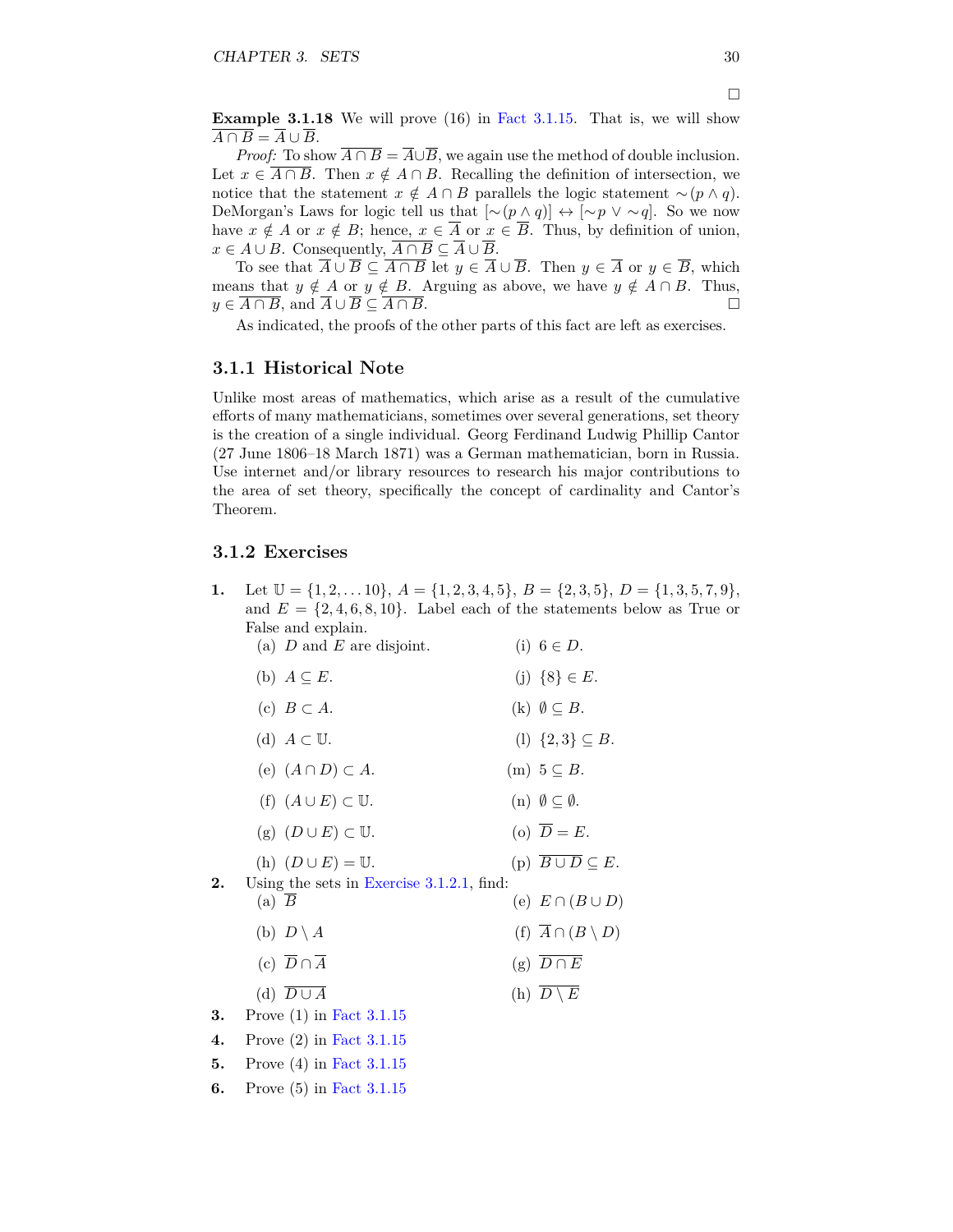- **7.** Prove (6) in Fact [3.1.15](#page-35-0)
- **8.** Prove (8) in Fact [3.1.15](#page-35-0)
- **9.** Prove (9) in Fact [3.1.15](#page-35-0)
- **10.** Prove (10) in Fact [3.1.15](#page-35-0)
- **11.** Prove (11) in Fact [3.1.15](#page-35-0)
- **12.** Prove (12) in Fact [3.1.15](#page-35-0)
- **13.** Prove the second half of Part (13) in Fact [3.1.15](#page-35-0)
- **14.** Prove (14) in Fact [3.1.15](#page-35-0)
- **15.** Prove (15) in Fact [3.1.15](#page-35-0)
- **16.** Prove (17) in Fact [3.1.15](#page-35-0)
- **17.** Prove (18) in Fact [3.1.15](#page-35-0)
- **18.** Prove (19) in Fact [3.1.15](#page-35-0)
- **19.** Prove (20) in Fact [3.1.15](#page-35-0)
- **20.** Prove (21) in Fact [3.1.15](#page-35-0) For

each of the following problems, assume *A*, *B*, *C*, and *D* are subsets of some universal set U. In problems [Exercise 3.1.2.21–3.1.2.33,](#page-37-0) prove that the statements are true.

- **21.** If  $C \subseteq A$  or  $C \subseteq B$ , then  $C \subseteq A \cup B$ .
- <span id="page-37-0"></span>**22.** If  $A \subseteq C$  and  $B \subseteq C$ , then  $A \cap B \subseteq C$ .
- **23.**  $A \setminus A = \emptyset$ .
- **24.**  $A \setminus (A \setminus B) \subseteq B$ .
- **25.** If *A* or *B* are disjoint, then  $B \subseteq \overline{A}$ .
- **26.** If  $A \subseteq C$  and  $B \subseteq D$ , then  $A \setminus D \subseteq C \setminus B$ .
- **27.**  $A \setminus (B \setminus C) = A \cap (\overline{B} \cup C).$
- **28.**  $(A \setminus B) \setminus C = A \setminus (B \cup C)$ .
- **29.**  $A \setminus (B \cup C) = (A \setminus B) \cap (A \setminus C).$
- **30.** *A* ⊆ *B* if and only if  $A ∩ B = A$ .
- **31.** *A* ⊆ *B* if and only if  $A ∪ B = B$ .
- **32.**  $B \subseteq A$  if and only if  $A \cup \overline{B} = \mathbb{U}$ .
- **33.** If  $A \subseteq B$  and  $C \subseteq D$ , then
	- (a)  $A \cup C \subseteq B \cup D$  and
	- (b)  $A \cap C \subseteq B \cap D$ .
- **34.** Prove or disprove:
	- (a) If  $A \cup B = A \cup C$ , then  $B = C$ .
	- (b) If  $A \cap B = A \cap C$ , then  $B = C$ .
- **35.** Define  $A \triangle B = (A \setminus B) \cup (B \setminus A)$ . Prove or disprove:
	- (a)  $A \triangle B = B \triangle A$ .
	- (b)  $A \triangle (B \triangle C) = (A \triangle B) \triangle C$ .
	- (c)  $A \triangle \emptyset = A$ .
	- (d)  $A \triangle A = \emptyset$ .
	- (e)  $A \triangle B = (A \cup B) \setminus (A \cap B)$ .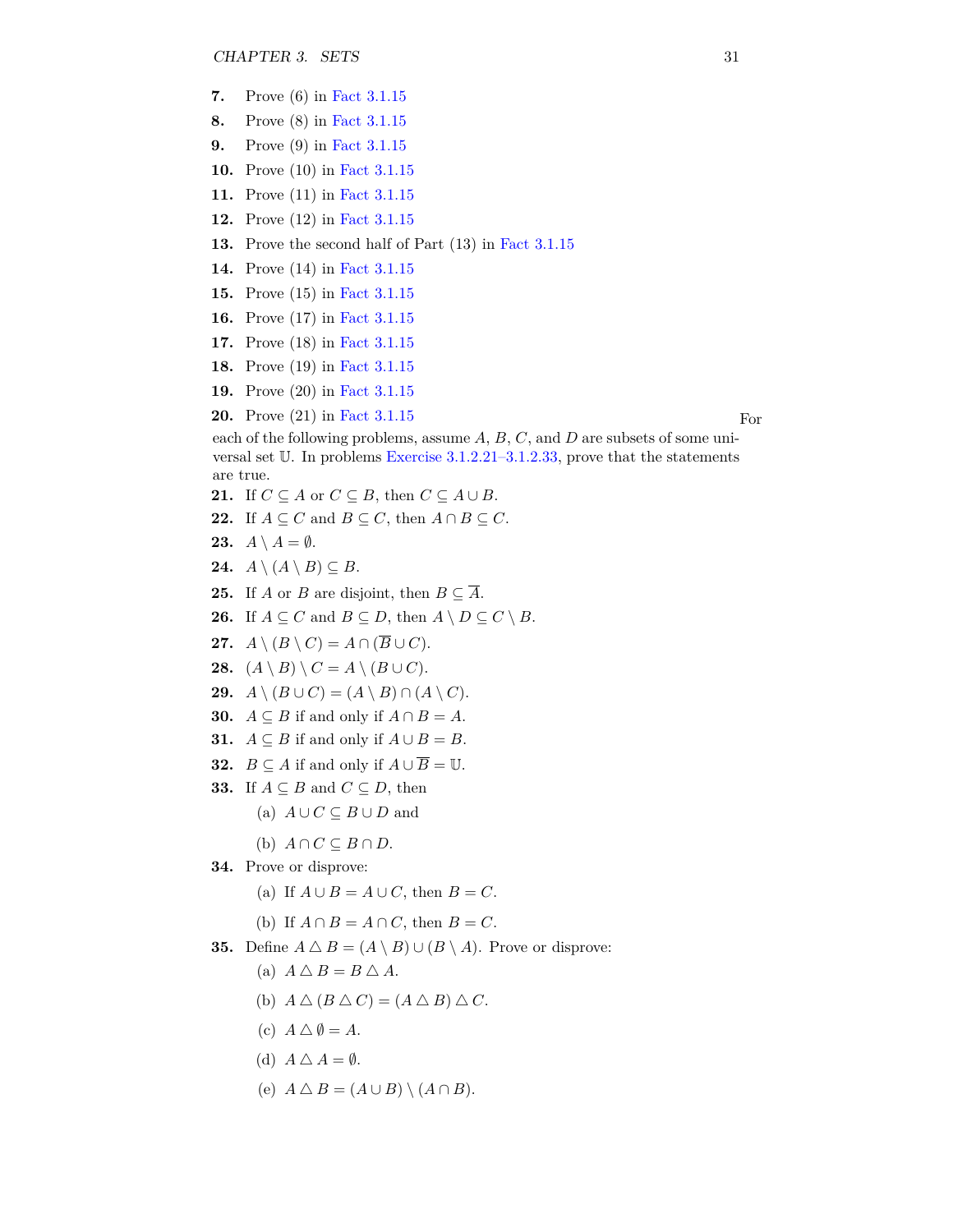- (f)  $A \cap (B \triangle C) = (A \cap B) \triangle (A \cap C)$ .
- (g)  $A \cup (B \triangle C) = (A \cup B) \triangle (A \cup C)$ .
- (h)  $A \cap B = \emptyset$  if and only if  $A \triangle B = A \cup B$ .
- **36.** Draw Venn diagrams to illustrate various parts of Fact [3.1.15.](#page-35-0)
- **37.** For sets  $A = \{1, 2, 3, 4, 5\}$ ,  $B = \{3, 5, 7, 9\}$ , and  $C = \{a, b\}$ , find: (a)  $\mathcal{P}(C)$ .
	- (b)  $A \times C$ .
	- (c)  $C \times (A \cap B)$ .
	- (d)  $(C \times A) \cap (C \times B)$ .
- **38.** Prove or disprove: If  $A, B \in \mathcal{P}(S)$ , then  $A \cup B \in \mathcal{P}(S)$ .
- **39.** Prove or disprove: If  $A, B \in \mathcal{P}(S)$ , then  $A \cap B \in \mathcal{P}(S)$ .
- **40.** Is it true that  $A \times \emptyset = \emptyset \times A = \emptyset$ ? Justify your thinking.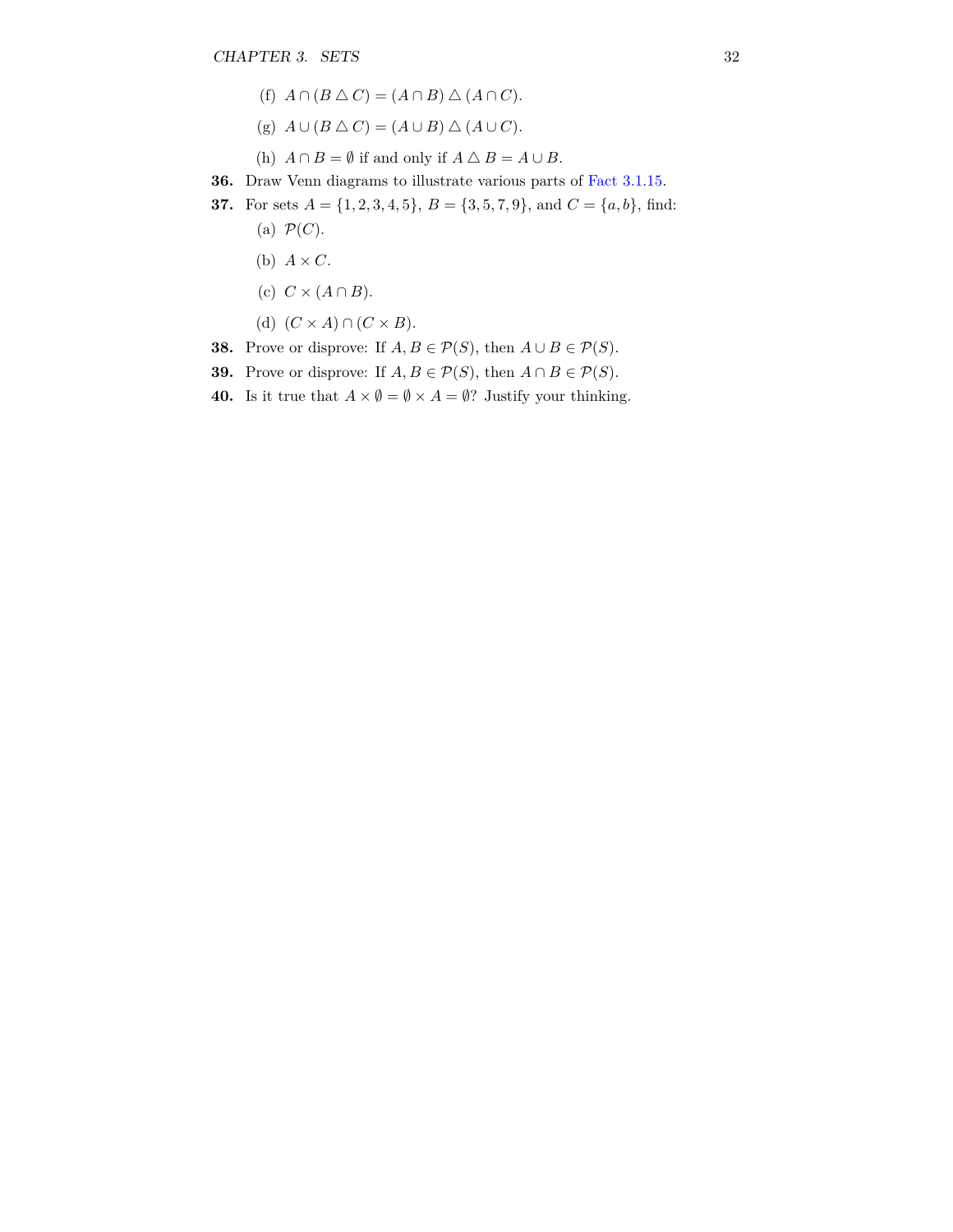# **Chapter 4**

# **Relations**

### **TEXAS STATE BOARD FOR EDUCATOR CERTIFICATION (SBEC): MATHEMATICS STANDARDS COVERED.**

- STANDARD II: PATTERNS AND ALGEBRA: The mathematics teacher understands and uses patterns, relations, functions, algebraic reasoning, analysis, and technology appropriate to teach the statewide curriculum (Texas Essential Knowledge and Skills [TEKS]) in order to prepare students to use mathematics.
- STANDARD V: MATHEMATICAL PROCESSES: The mathematics teacher understands and uses mathematical processes to reason mathematically, to solve mathematical problems, to make mathematical connections within and outside of mathematics, and to communicate mathematically.
- STANDARD VI: MATHEMATICAL PERSPECTIVES: The mathematics teacher understands the historical development of mathematical ideas, the interrelationship between society and mathematics, the structure of mathematics, and the evolving nature of mathematics and mathematical knowledge.

In our everyday lives we encounter many circumstances which necessitate relating objects, sets, or people. Hiring is determined by comparing abilities of applicants and purchases are made based on relative prices. Descriptions such as "is faster than," "is the brother of," and "is smaller than" are heard countless times each day.

This concept of relating elements from different collections of objects is used extensively in mathematics. In previous courses, you have considered relations primarily from a very informal perspective; we will now approach the study of relations in a more formal way and give a formal definition of a relation below. A variety of special types of relations, including functions, will be considered in greater depth in this chapter.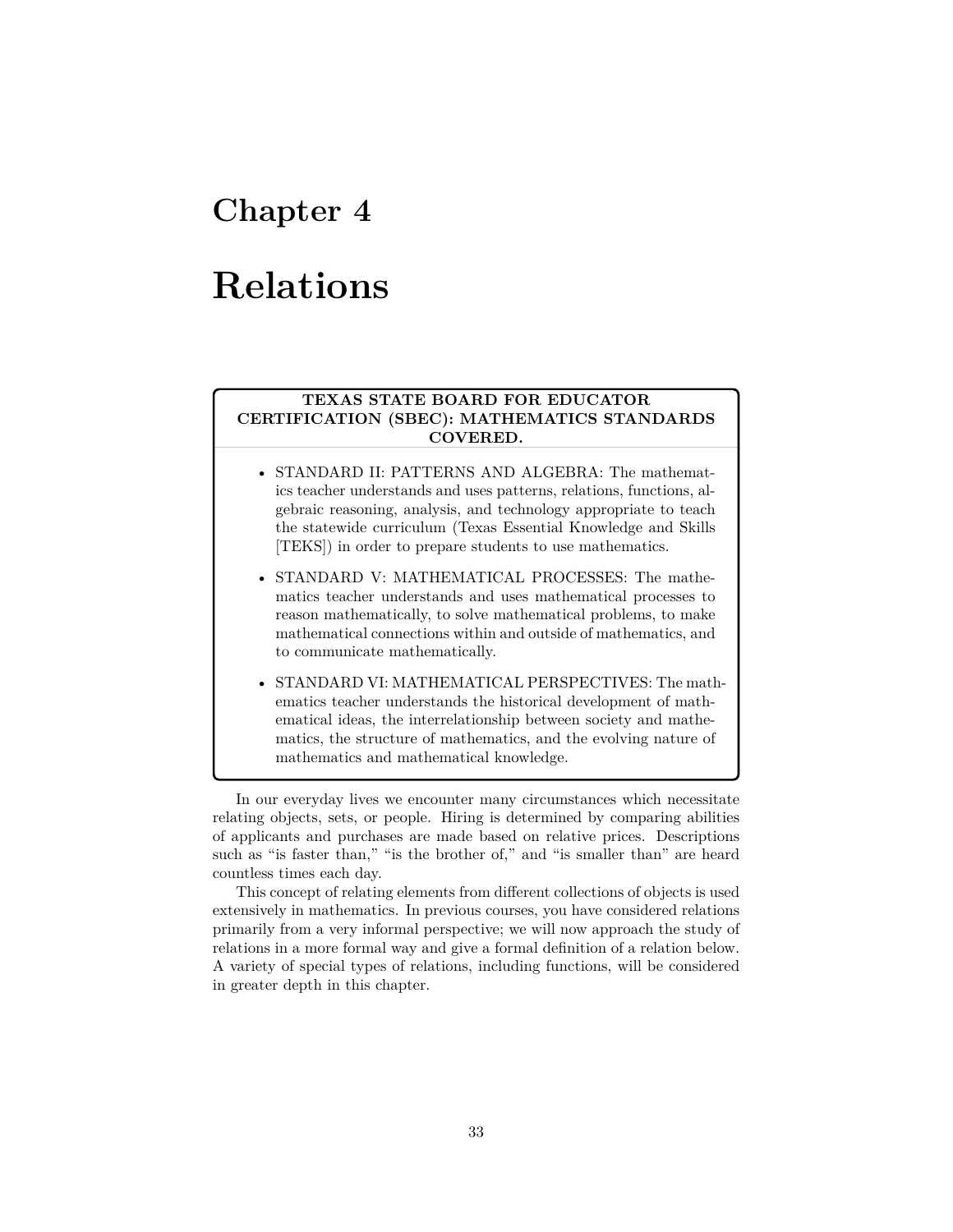## <span id="page-40-2"></span>**4.1 Relations**

For convenience, we restate the definition of the Cartesian product of sets with which you might already be familiar.

**Definition 4.1.1** The *Cartesian product* of two sets *A* and *B*, denoted  $A \times B$ , is the set consisting of all ordered pairs in which the first element comes from set *A* and the second element comes from set *B*; that is,  $A \times B = \{(a, b) \mid$  $a \in A$  and  $b \in B$ .

**Definition 4.1.2** A *relation R* from a set *A* to a set *B* is a subset of  $A \times B$ . If  $R$  is a relation from  $A$  to  $A$ , we say  $R$  is a relation on  $A$ .

While a relation may be described in a variety of ways, it is really just a set of ordered pairs.

<span id="page-40-0"></span>**Example 4.1.3** Let  $A = \{a, b, c, d\}$  and  $B = \{1, 2, 3\}$ . Consider the following sets.

- 1.  $R_1 = \{(a, 2), (b, 3), (c, 2), (d, 3)\}$
- 2.  $R_2 = \{(a, 1), (a, 2), (b, 3)\}$
- 3.  $R_3 = \{(a, 1), (b, 3), (c, 2)\}\$
- 4.  $R_4 = \{(a, a), (b, b), (c, c), (d, d)\}$
- 5.  $R_5 = \{(d, a), (c, a), (d, d)\}$

Each of the sets  $R_1$ ,  $R_2$ , and  $R_3$  is a relation from A to B because the first elements in the ordered pairs are from *A* and the second elements are from *B*, while  $R_4$  and  $R_5$  are relations on  $A$  because both first and second elements are from  $A$ .

Although relations are actually sets of ordered pairs, such collections of ordered pairs may be indicated in many ways. Notice that a relation is essentially a pairing of elements according to some criteria. For example, we may "pair" a person's name with his or her social security number, age, height, or the names of cities lived in. Sometimes relations are specified simply by listing these pairs in set form as in the example above. When relations are described in this form, the rules or criteria for the pairing are often not known. For instance, in  $R_1$  of [Example](#page-40-0) [4.1.3,](#page-40-0) we know that  $b$  and  $d$  are both related to 3, but we do not know why. Similarly, relations may be indicated in table or graphical form as in the below.

<span id="page-40-1"></span>

**Figure 4.1.4** Pictorial representation *R* from *A* to *B*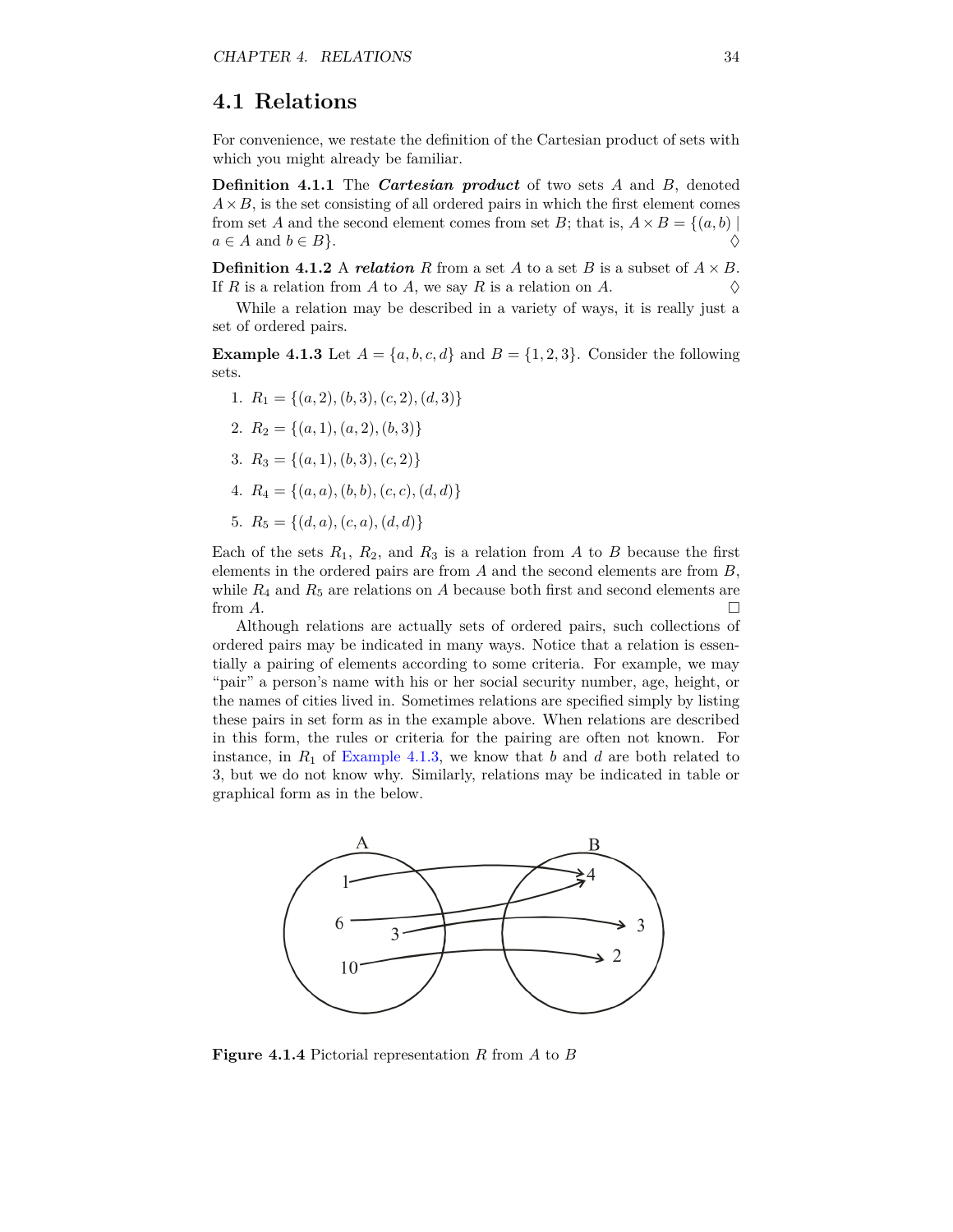**Example 4.1.5** [Figure](#page-40-1) [4.1.4](#page-40-1) is a pictorial representation of of the relation  $R = \{(1,4), (6,4), (3,3), (10,2)\}\$ from  $A = \{1,3,6,10\}$  to  $B = \{2,3,4\}$ . The arrow diagram below is a different way of representing the same relation.



A third representation of *R* is given in table form below.

#### **Table 4.1.6 A table representation** *R* **from** *A* **to** *B*

| $\it a$ | b  |
|---------|----|
| 1       | 4  |
| 3       | 3  |
| 6       | 4  |
| 10      | ۰, |

 $\Box$ 

In many cases, listing all the ordered pairs in a relation is tedious or simply impossible. Under those circumstances the relation may be described in many different ways; associated ordered pairs are indicated by specifying a defining rule.

**Example 4.1.7** The equation  $x + y = 4$  describes a relation, *R*, consisting of an infinite set of ordered pairs whose components will satisfy the equation. Hence, the ordered pairs  $(2, 2)$ ,  $(3/2, 5/2)$ ,  $(-7, 11)$ , and  $(0, 4)$  are a few of the elements in the relation. Precisely stated,

$$
R(x, y) = \{(x, y) \in \mathbb{R} \times \mathbb{R} \mid x + y = 4\}
$$

That is, the relation described by the equation is actually the infinite set of ordered pairs of real numbers whose sum is equal to 4. In the following figure, we have indicated all the ordered pairs which satisfy the linear equation; this is sometimes called the graphical representation of the equation.



**Figure 4.1.8** Graphical representation of  $x + y = 4$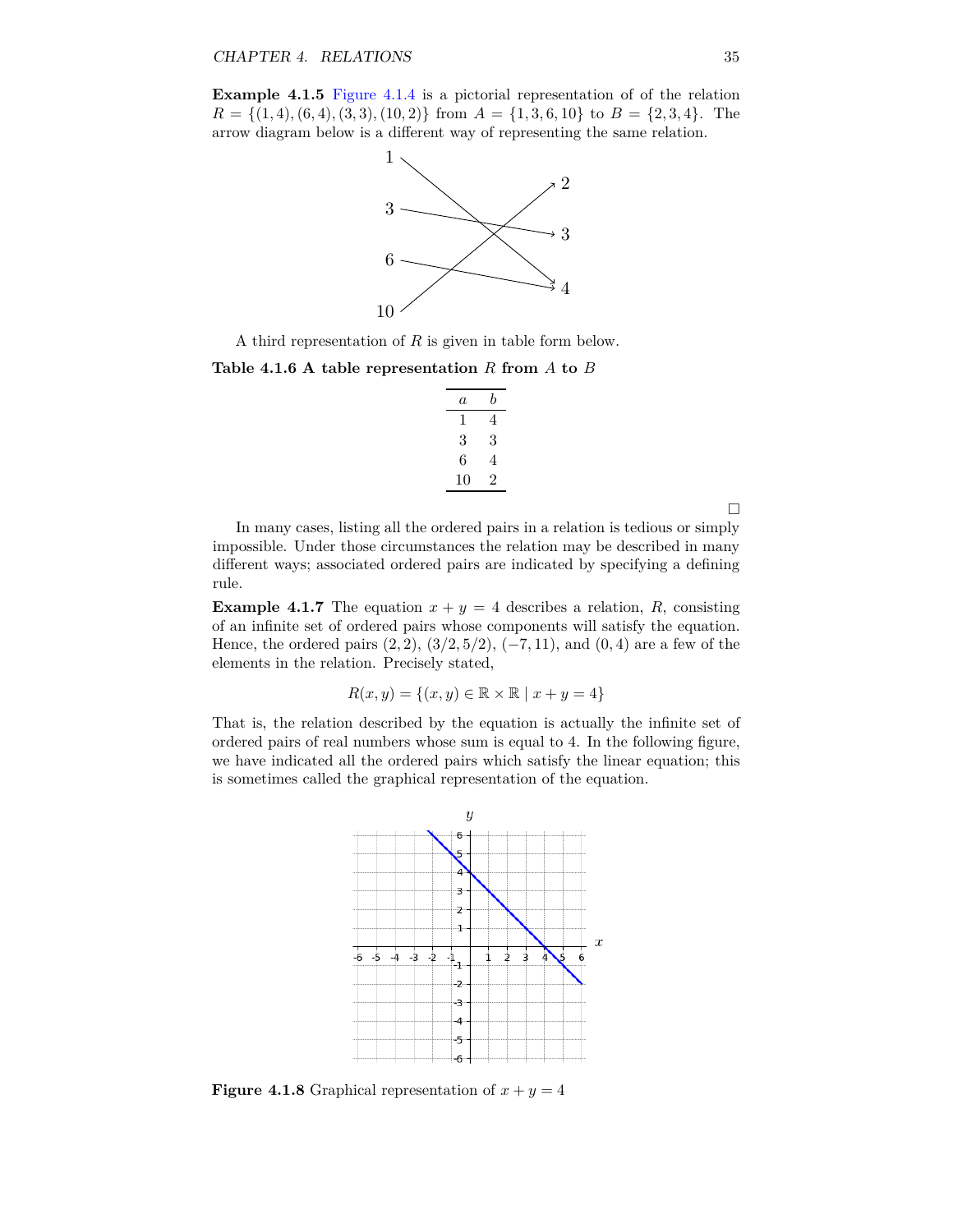<span id="page-42-2"></span><span id="page-42-0"></span>**Example 4.1.9** Let  $A = \{1, 2, 3, 4\}$  and define a relation R on A by

$$
R(x, y) = \{(x, y) \in A \times A \mid x \le y\}.
$$

That is, *R* is the set of all ordered pairs whose components both come from the set *A* and in which the first component is less than or equal to the second. In this case we could enumerate *R* as follows:

$$
R = \{(1, 1), (1, 2), (1, 3), (1, 4), (2, 2), (2, 3), (2, 4), (3, 3), (3, 4), (4, 4)\}
$$

Notice in [Example](#page-42-0) [4.1.9](#page-42-0) that it is merely inconvenient to have to list all the ordered pairs implied by the rule given. However, if the set A were the set of all integers instead of the finite set  $\{1, 2, 3, 4\}$ , the same rule applied to A would yield an infinite set of ordered pairs that would be impossible to list. In such cases, it is convenient to use notation that refers to the relation by the criteria used for comparison. We say the relation  $R$  is "less than or equal to" or "≤" rather than the actual set of ordered pairs, and instead of saying  $(1, 3) \in R$ , we say  $1 \leq 3$ .

**Remark 4.1.10** In general, we often substitute the notation  $aRb$  for  $(a, b) \in R$ .

Then to determine whether two elements in the set are related, we simply substitute our familiar relation for *R* in the expression *aRb*. For example, instead of asking if the ordered pair (3*,* 2) is an element of the relation "is greater than," we ask if 3 "is greater than" 2; that is, we usually write  $3 > 2$ instead of writing  $(3, 2) \in \mathbb{S}^n$ .

In considering each of the examples given in this section, it is clear that a relation between sets *A* and *B* need not "use up" all of both sets. This idea leads us to consider those subsets of *A* and *B* whose elements are paired by the relation, namely the domain and range.

<span id="page-42-1"></span>**Definition 4.1.11** If *R* is a relation from *A* to *B*, then the **domain** of *R*, Dom(*R*) is defined by

$$
Dom(R) = \{a \in A \mid (a, b) \in R \text{ for some } b \in B\}.
$$

The **range**, denoted by  $\text{Ran}(R)$ , is defined by

$$
Ran(R) = \{b \in B \mid (a, b) \in R \text{ for some } a \in A\}.
$$

By [Definition](#page-42-1) [4.1.11,](#page-42-1) it is clear that  $Dom(R)$  is a subset of *A* and  $Ran(R)$ is a subset of *B*.

Informally, we designate the domain of a relation *R* as the set of all elements of the set *A* that are actually paired with (or mapped to) at least one element in *B*. The range of a relation R may be described as the set of all elements in the set *B* to which at least one element of *A* is mapped. These concepts are defined formally in the definition below.

**[Example](#page-40-0) 4.1.12** Consider the sets  $R_1, R_2, \ldots, R_5$  as defined in Example [4.1.3.](#page-40-0) Then

- 1.  $Dom(R_1) = A$  and  $Ran(R_1) = \{2, 3\}.$
- 2.  $Dom(R_2) = \{a, b\}$  and  $Ran(R_2) = B$ .
- 3. Dom $(R_3) = \{a, b, c\}$  and  $\text{Ran}(R_3) = B$ .

 $\Box$ 

 $\Diamond$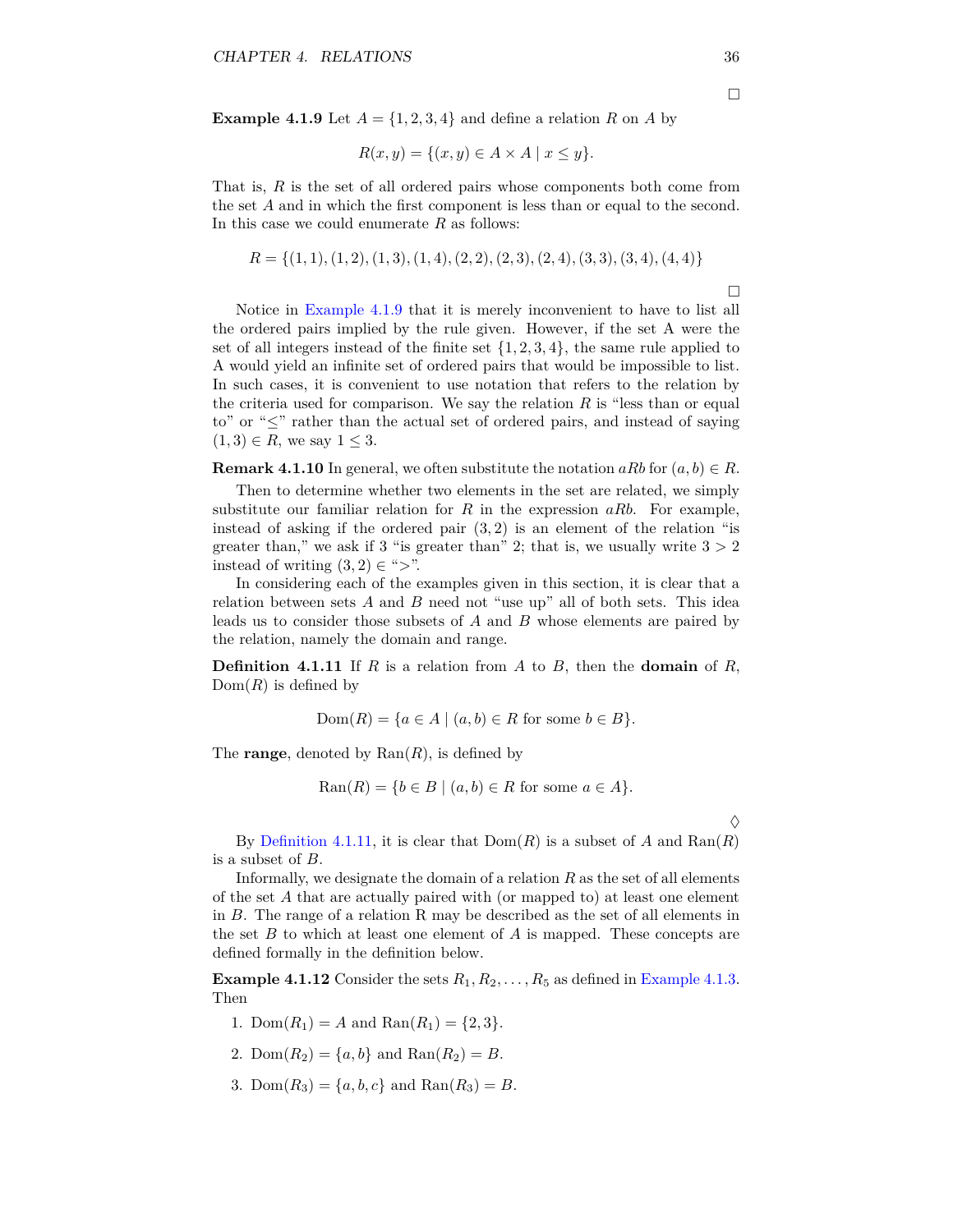- <span id="page-43-2"></span>4.  $Dom(R_4) = A$  and  $Ran(R_4) = A$ .
- 5. Dom $(R_5) = \{c, d\}$  and  $\text{Ran}(R_5) = \{a, d\}.$

**Example 4.1.13** Consider the equation  $x^2 + y^2 = 1$  defined on R. Let

$$
R = \{(x, y) \in \mathbb{R} \times \mathbb{R}\} \mid x^2 + y^2 = 1\}.
$$

Then  $Dom(R) = \{x \mid -1 \le x \le 1\}$  and  $Ran(R) = \{y \mid -1 \le y \le 1\}$  since substituting numbers whose squares are greater than 1 for either variable yields an equation with only complex solutions.  $\Box$ 

We will investigate the concepts of domain and range in more detail in the study of functions. However, the reader may suspect that although these sets are sometimes easily found, often they will require some insight and work to determine!

Earlier we considered the relation " $\leq$ ." If we were to consider the associated pairs in reverse order, we might describe this new list of ordered pairs by the relation "≥." Thus we see that relations are in some sense reversible, and we formalize this concept in the definition that follows.

**Definition 4.1.14** If *R* is a relation from *A* to *B*, then the **inverse relation** of  $R$ , denoted by  $R^{-1}$ , is defined by

$$
R^{-1} = \{(b, a) \mid (a, b) \in R\}.
$$

 $\Diamond$ 

Thus,  $R^{-1}$  is a new relation from *B* to *A* and consists of ordered pairs from *R* with the components reversed. Hence, the inverse relation of  $R =$  $\{(2,3), (4,7), (2,9), (6,9)\}\$ is the relation  $R^{-1} = \{(3,2), (7,4), (9,2), (9,6)\}.$ 

Consider the relation in [Figure](#page-43-0) [4.1.15.](#page-43-0) The inverse relation  $R^{-1}$  from *B* to *A* can be found by simply reversing the arrows [\(Figure](#page-43-1) [4.1.16\)](#page-43-1). In this case,  $Dom(R) = Ran(R^{-1}$  and  $Ran(R) = Dom(R^{-1})$ .

<span id="page-43-0"></span>

<span id="page-43-1"></span>**Figure 4.1.15** The relation *R* from *A* to *B*



**Figure 4.1.16** The relation *R*<sup>−</sup><sup>1</sup> from *B* to *A*

 $\hfill \square$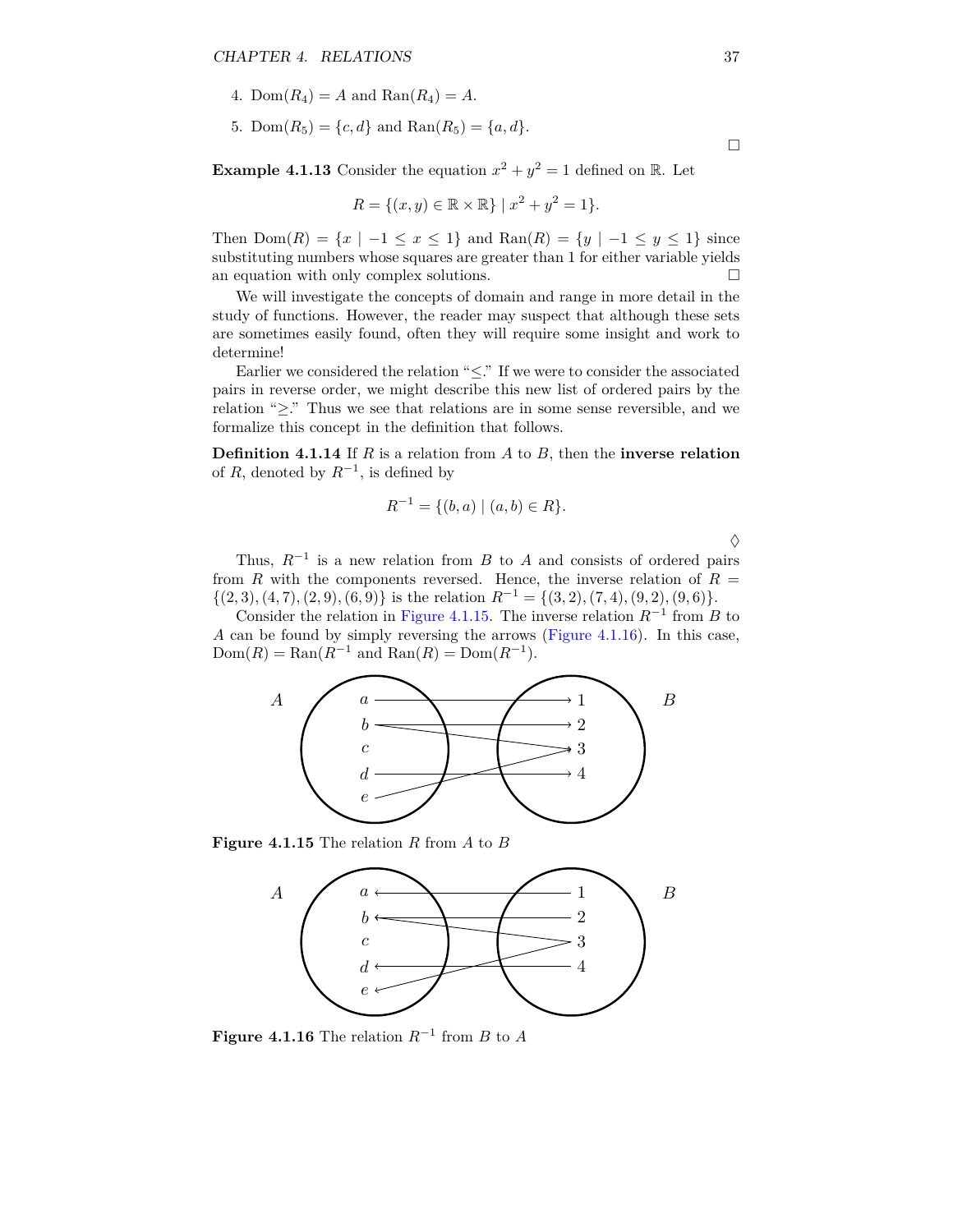## <span id="page-44-0"></span>**4.2 Equivalence Relations**

One particular kind of relation that plays a vital role in mathematics is an equivalence relation. Before defining an equivalence relation, we will consider definitions and examples of each of the properties involved.

**Definition 4.2.1** A relation *R* is **reflexive** if  $(a, a) \in R$  for every  $a \in A$ . That is for each  $a \in A$ , We have  $aRa$ .

It is important to realize that this definition involves a quantified expression, "for each  $a \in A$ ." Recall from logic that when such an expression is negated, the quantifier changes. Hence, it follows that a relation is not reflexive if there exists even one element in *A* that is not related to itself.

**Example 4.2.2** The relation " $\leq$ " on  $\mathbb{Z}$  has the reflexive property since every integer is less than or equal to itself.

**Example 4.2.3** The relation "=" on  $\mathbb{R}$  is reflexive since every real number is equal to itself.

**Example 4.2.4** The relation  $R = \{(2, 3), (2, 2), (3, 2), (3, 3)\}$  is not a reflexive relation on the set  $A = \{1, 2, 3\}$  since  $1 \in A$ , but  $(1, 1) \notin R$ . But R is reflexive when considered as a relation on the set  $B = \{2, 3\}.$ 

**Example 4.2.5** Let *S* be nonempty and  $\mathcal{P}(S)$  be the power set of *S*. Then the subset relation is reflexive on  $\mathcal{P}(S)$  since every set is a subset of itself.  $\Box$ 

**Definition 4.2.6** A relation *R* on *A* is **symmetric** if whenever  $(a, b) \in R$ , then  $(b, a) \in R$ . Alternatively, if *aRb*, then *bRa*.  $\diamondsuit$ 

You should notice a major distinction in the nature of the definitions of these terms. The definition of reflexive is universal in that it must be true for all members of the set upon which it is defined. In contrast, the definition for the symmetric property is stated in the form of a conditional. (Remember from formal logic that a conditional,  $p \rightarrow q$ , is false only when p is true and *q* is false.) So to show a relation is not symmetric we must be able to find an ordered pair  $(a, b)$  in  $R$  such that  $(b, a)$  is not in  $R$ .

**Example 4.2.7** Let  $A = \{1, 2, 3, 4\}$  and consider the given relations on *A*. The relations  $R = \{(1, 2), (2, 1), (3, 4), (4, 3)\}$  and  $S = \{(1, 1)\}$  have the symmetric property. However,  $T = \{(3, 3), (2, 4), (4, 2), (1, 2)\}$  is not symmetric since  $(1,2) \in T$  but  $(2,1) \notin T$ .

It is important to remember that to show a relation does *not* have a certain property, we need only provide a single counterexample.

**Example 4.2.8** The relation "≥" is not symmetric on R since  $5 \geq 2$  but  $2 \not\geq 5$ .  $\Box$ 

**Example 4.2.9** Let *A* be the set of rectangles in the Cartesian plane, and let elements of *A* be related if they have the same area. Then this relation is symmetric.  $\Box$ 

**Definition 4.2.10** A relation *R* on *A* is **transitive** if whenever  $(a, b) \in R$  and  $(b, c) \in R$ , then  $(a, c) \in R$ .

A relation *R* is not transitive if there exist *a*, *b*, and *c* in *A* such that  $(a, b) \in R$  and  $(b, c) \in R$  but  $(a, c) \notin R$ .

**Example 4.2.11** The relation " $\lt$ " is transitive on R.

**Example 4.2.12** Let  $R = \{(1, 1), (2, 2), (3, 3)\}$  on  $\mathbb{Z}$ . Then *R* is transitive since there do not exist integers a, b, and c such that  $(a, b) \in R$  and  $(b, c) \in R$ but  $(a, c) \notin R$ .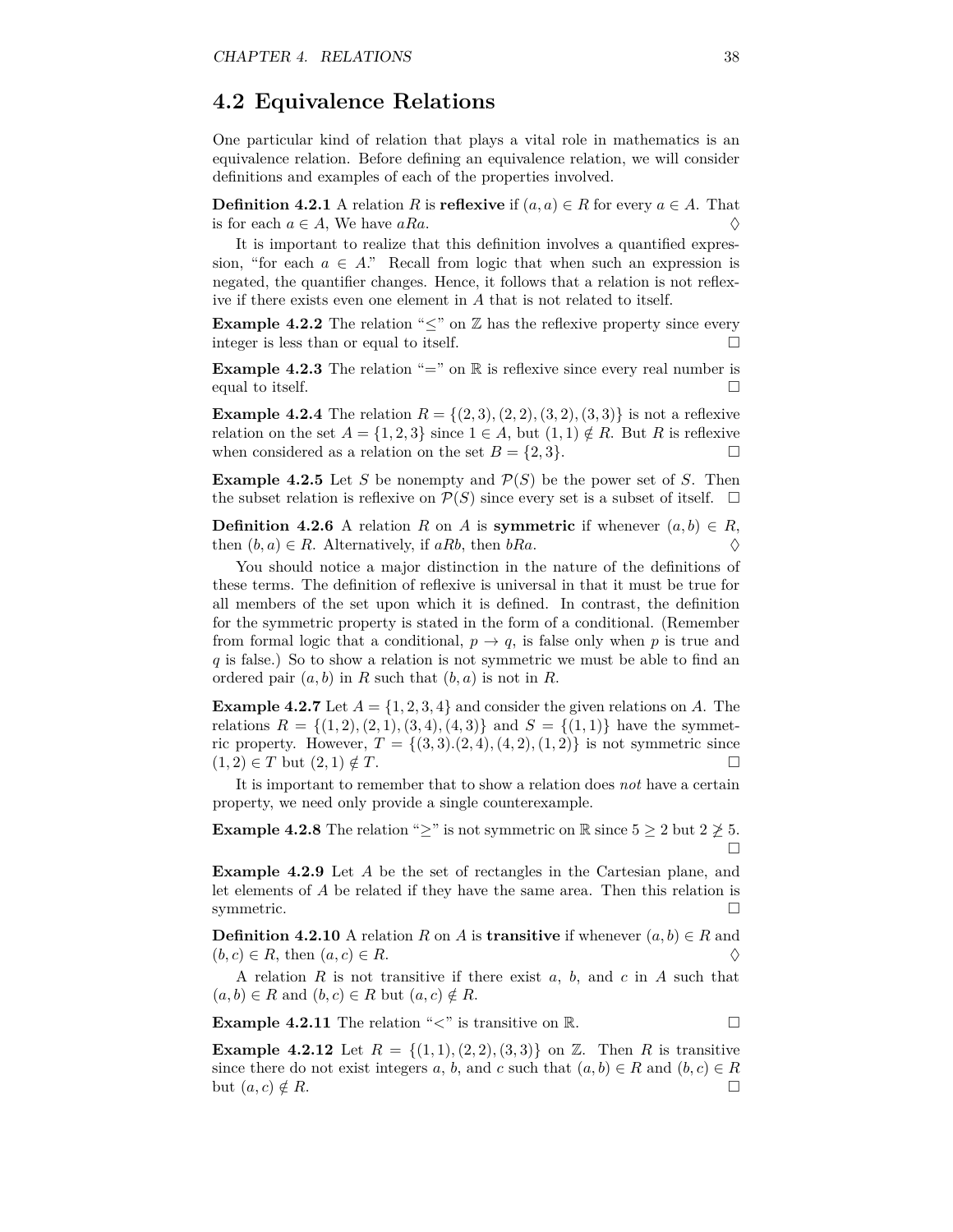<span id="page-45-4"></span>**Example 4.2.13** Let  $R = \{(1, 2), (2, 3)\}$  on  $\mathbb{Z}$ . Then *R* is not transitive since  $(1, 2) \in R$  and  $(2, 3) \in R$  but  $(1, 3) \notin R$ .

**Definition 4.2.14** A relation *R* on *A* which is reflexive, symmetric, and transitive is called an **equivalence relation** on *A*. If two elements *a* and *b* are equivelent, we write  $a \sim b$ , unless of course there is already a notation in place such as "=."  $\Diamond$ 

**Example 4.2.15** Let  $A = \{1, 2, 3\}$  and  $R = \{(1, 1), (2, 2)\}$ . Then *R* is not an equivalence relation on *A*. The relation is both transitive and symmetric but is not reflexive since  $(3,3) \notin R$ .

**Example 4.2.16** Let  $A = \{1, 2, 3\}$  and

$$
S = \{(1,1), (2,2), (3,3), (1,2), (2,1), (2,3), (3,2)\}.
$$

The relation *S* is both reflexive and symmetric but is not transitive, since  $(1,2) \in S$  and  $(2,3) \in S$  but  $(1,3) \notin S$ .

**Example 4.2.17** Let  $A = \{a, b\}$  and  $\mathcal{P}(A)$  be the power set of *A*. Then the subset relation is reflexive and transitive but is not symmetric since  $\{a\} \subseteq \{a, b\}$ but  $\{a, b\} \nsubseteq \{a\}.$ 

<span id="page-45-0"></span>**Example 4.2.18** Consider the set  $\mathbb{Z}$  and define  $a \sim b$  if 5 divides  $a - b$ , denoted by 5 |  $(a - b)$ ; i.e., there is no remainder when  $a - b$  is divided by 5. Then  $2 \sim 12$ , since  $5 \mid (2 - 12)$  and  $3 \not\sim 7$ , since  $5 \mid (3 - 7)$ . We have defined an equivalence relation on  $\mathbb{Z}$ . The proof is left as an exercise ((((Unresolved xref, reference "relations-exercise-integers-mod5"; check spelling or use "provisional"  $\Box$  attribute))) ).

<span id="page-45-3"></span>**Example 4.2.19** Consider the set  $\mathbb{Z}$ , and let *n* be a fixed integer that is not equal to zero. define  $a \sim b$  if  $n \mid (a - b)$ . The relation is a generalization of [Example](#page-45-0) [4.2.18](#page-45-0) and is also an equivalence relation.

**Example 4.2.20** Some other equivalence relations are "is the same age as" on the set of all people, "has the same area as" on the set of all rectangles in the Cartesian plane, and "lives on the same street as" on the set of all people living in a given city.

Consider the relation "is the same age as" on the set of all students in a given class. This relation groups the people in the class according to age. Each person in the class is in some group, even if it is a single member group. In addition, no person is in more than one group and all people in a specific group are the same age. These qualities are common to all equivalence relations, leading us to the following formal definition.

<span id="page-45-1"></span>**Definition 4.2.21** Let  $\sim$  be an equivalence relation on *A*. If *x* ∈ *A*, then the **equivalence class** of *x*, denoted by  $\overline{x}$ , is defined by  $\overline{x} = \{y \in A \mid x \sim y\}$ .  $\diamond$ 

<span id="page-45-2"></span>**Example 4.2.22** Suppose  $A = \{6, 7, 8, 9, 10\}$  and let the relation R on A be defined by *aRb* if *a* and *b* have the same remainder when divided by 2. This relation is an equivalence relation since it is reflexive, symmetric, and transitive. (Verification is left as an exercise.) Then by [Definition](#page-45-1) [4.2.21,](#page-45-1)

$$
\overline{6} = \overline{8} = \overline{10} = \{6, 8, 10\}
$$

and

$$
\overline{7} = \overline{9} = \{7, 9\}.
$$

Furthermore,  $\overline{6}$  and  $\overline{7}$  are disjoint sets whose union is *A*. So *A* has just partitioned into disjoint pieces where each piece can have different names.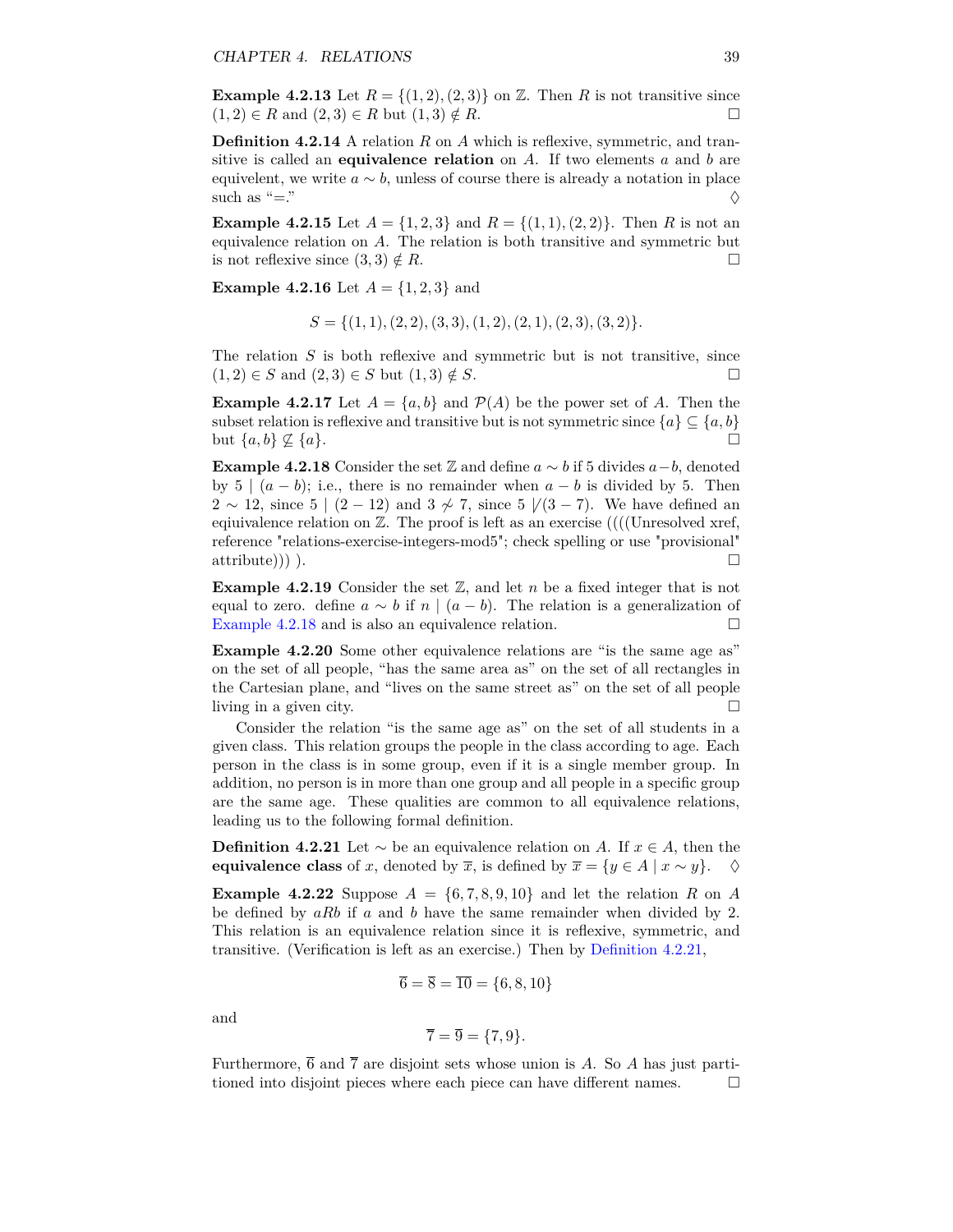<span id="page-46-1"></span>The observations for the specific relation considered in [Example](#page-45-2) [4.2.22](#page-45-2) lead us to generalize these concepts to any equivalence relation defined on an arbitrary set.

<span id="page-46-0"></span>**Theorem 4.2.23** *Let*  $\sim$  *be an equivalence relation on A. Then:* 

- *1. Each equivalence class is non-empty.*
- *2. Any two equivalence classes are either equal or disjoint*
- *3. The set A is equal to the union of all the equivalence classes.*

When given an equivalence relation on a set, we may find the classes generated by that relation by first choosing elements at random from the set. For example, suppose

$$
A = \left\{ \frac{2}{3}, -\frac{1}{2}, -1, 0, \frac{4}{6}, \frac{0}{3}, -\frac{4}{8}, \frac{10}{15} \right\}.
$$

and let the equivalence relation on be " $=$ ." To find the equivalence classes determined by the relation, we may choose any element in *A*, say 4*/*6. Then 4*/*6 ∈ 4*/*6, since 4*/*6 = 4*/*6. The other elements of 4*/*6 are 2*/*3 and 10*/*15, since they are the only elements of *A* equal to  $4/6$ . Thus,  $4/6 = \{4/6, 2/3, 10/15\}$ . Part (2) of [Theorem](#page-46-0) [4.2.23](#page-46-0) implies we might just as easily have chosen 2*/*3 *>* or 10*/*15, and we would have arrived at the same equivalence class. That is, since 2/3 ∈  $\overline{4/6}$  and  $10/15 \in \overline{4/6}$ , then  $\overline{2/3} = \overline{4/6} = \overline{10/15}$ . So we conclude that we may designate an equivalence class completely using any of its elements.

#### **TAKS CONNECTION.**

How might a student apply the concept of equivalence classes to answer the following question taken from the 2006 Texas Assessment of Knowledge and Skills (TAKS) Grade 5 Mathematics test?

Stan was putting fruit into baskets. He wanted each basket to be more than 7*/*10 full. Which fraction is more than 7*/*10?

Which one of the following numbers belongs in the region of the diagram marked by the question mark?

- A. 4*/*5
- B. 1*/*2
- C. 2*/*3
- D. 3*/*5

**Example 4.2.24** Let *A* be the set of all ordered pairs of real numbers, and define  $(a, b) \sim (c, d)$  if  $a^2 + b^2 = c^2 + d^2$ ). Before proceeding further, you should find some ordered pairs that are related and then verify that this indeed defines an equivalence relation. Then for any  $(x, y) \in \mathbb{R} \times \mathbb{R}$ , we have

$$
\overline{(x,y)} = \{ (s,t) \mid x^2 + y^2 = s^2 + t^2 \}.
$$

These equivalence classes are represented geometrically by circles centered at the origin.  $\Box$ 

Before leaving this section, we introduce a visual method for representing finite relations. For rather small finite relations, these visual representations, called **digraphs**, can be very helpful in conceptualizing a relation and its properties.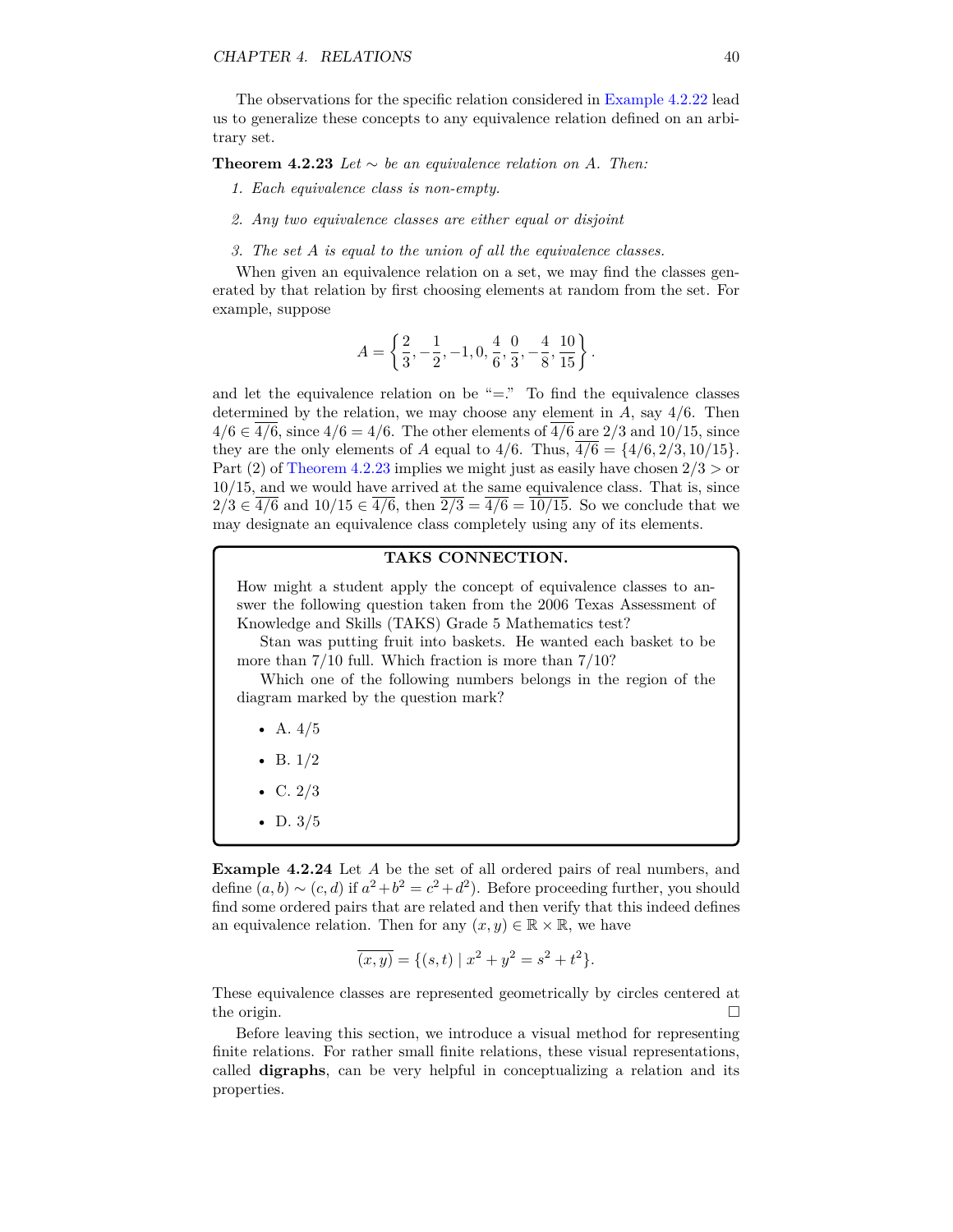In general, consider a finite set *A* and a relation *R* defined on it. Digraphs are constructed by drawing a small dot representing each element of *A* and labeling that circle appropriately. These dots are called the **vertices** of the graph. At each dot, say *x*, draw a directed line segment from it to any other dot, labeled *y*, if and only if *xRy*. These directed line segments are called **edges**. Then notice that the dots represent *A* and the edges represent the ordered pairs in *R*.

<span id="page-47-0"></span>**Example 4.2.25** Consider the set  $A = \{a, b, c, d\}$  and the relation

$$
R = \{(a, a), (c, c), (a, b), (b, a), (b, d), (c, d), (b, c)\}.
$$



**Figure 4.2.26** The digraph for the relation *R* on *A*

Notice that there is an edge representing every ordered pair in *R* [\(Fig](#page-47-0)ure [4.2.26\)](#page-47-0). For those elements in *A* that are related to themselves, there is an edge that looks like a loop. In this relation there are only two loops since only *a* and *c* are related to themselves. From this example it is reasonable to conclude that for an arbitrary finite relation *R* defined on *A*, the relation will have the reflexive property if and only if each vertex has a loop. Thus, we can quickly see from the digraph that *R* is not reflexive. We may also conclude from the digraph that *R* is not symmetric and not transitive. Why?  $\square$ 

#### **4.2.1 Exercises**

- **1.** Determine whether or not the following relations are reflexive, symmetric, or transitive. Which are equivalence relations on the given sets? Justify your thinking.
	- (a)  $R = \{(1, 1), (3, 3), (5, 5)\}$  on  $A = \{1, 3, 5\}$
	- (b)  $R = \{(1, 1), (2, 2), (1, 2)\}$  on  $A = \{1, 2\}$
	- (c)  $R = \{(1, 1), (1, 2), (2, 1)\}$  on  $A = \{1, 2\}$
	- (d)  $R = \{(1,3), (2,3), (3,2), (3,1)\}$  on  $A = \{1,2,3\}$
	- (e)  $R = \{(1, 1), (2, 2), (3, 3), (4, 4), (1, 3), (2, 4)\}$  on  $A = \{1, 2, 3, 4\}$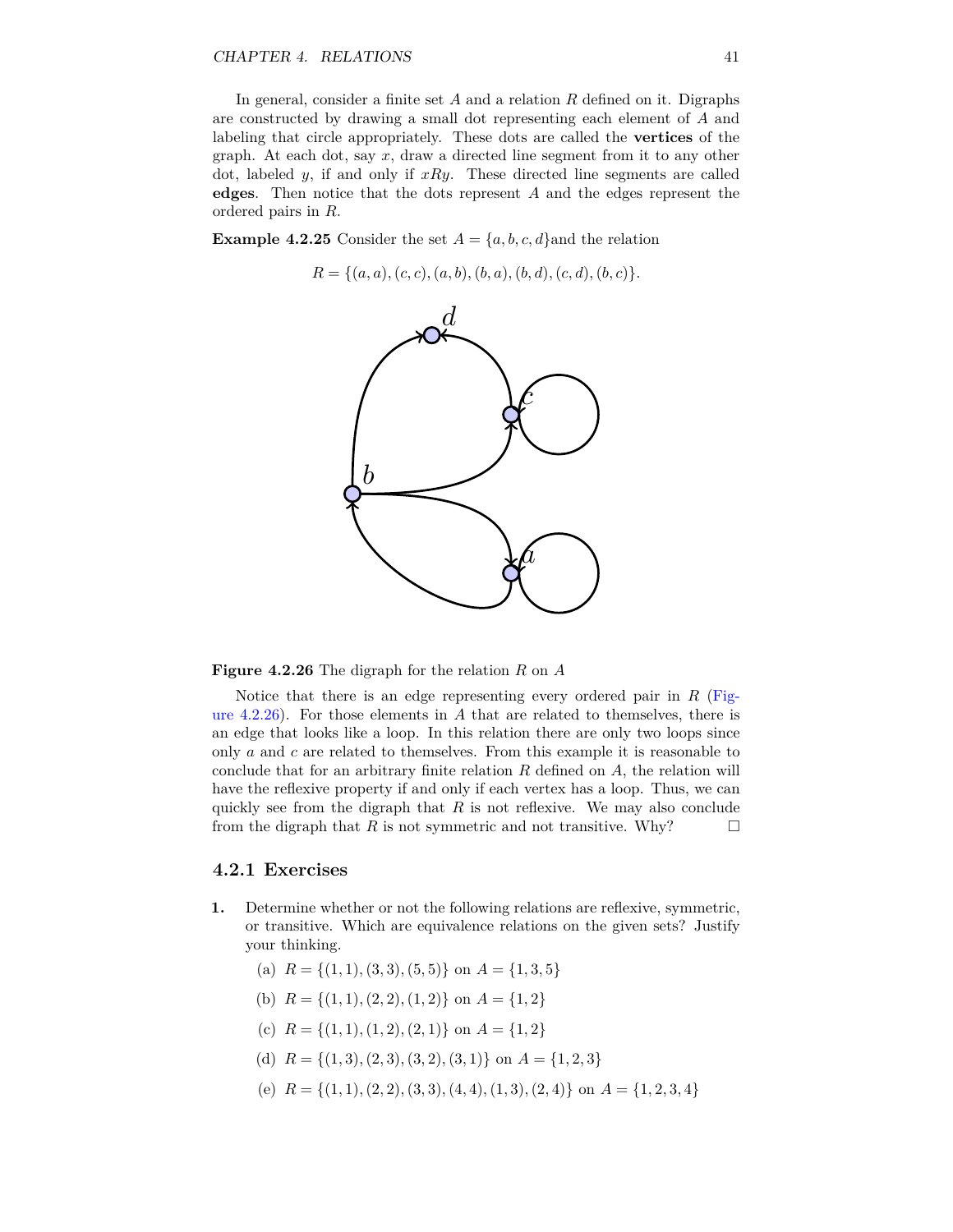- (f)  $R = \{(3, 4)\}\$  on  $A = \{3, 4\}$
- (g)  $R = \{(3,3)\}\$  on  $A = \{3,4\}$
- (h)  $R = \{(1, 1), (2, 2), (3, 3)\}$  on  $A = \{1, 2, 3\}$
- (i)  $R = \{(1, 1), (2, 2), (3, 3)\}$  on  $A = \{1, 2, 3, 4\}$
- (j)  $R = \{(1,3), (3,1), (1,1), (3,3)\}$  on  $A = \{1,3\}$
- (k)  $R = \{(1,3), (3,1), (1,1), (3,3)\}$  on  $A = \{1,2,3\}$
- **2.** Prove the relation described in [Example](#page-45-0) [4.2.18](#page-45-0) is an equivalence relation.
- **3.** Prove the relation described in [Example](#page-45-3) [4.2.19](#page-45-3) is an equivalence relation.
- **4.** Prove the relation described in [Example](#page-45-2) [4.2.22](#page-45-2) is an equivalence relation.
- **5.** Let  $A = \{1, 2, 3, 4\}$ . For each of the parts below, find an example of a relation on the set that meets the conditions described.
	- (a) *R* is reflexive and symmetric but not transitive.
	- (b) *R* is reflexive and transitive but not symmetric.
	- (c) *R* is symmetric and transitive but not reflexive.
	- (d) *R* is reflexive but neither symmetric nor transitive.
- **6.** Define  $\sim$  on ℝ by  $A \sim b$  if and only if  $|a| = |b|$ . Prove  $\sim$  is an equivalence relation on R. For an arbitrary  $t \in \mathbb{R}$ , find  $\overline{t}$ . In

[Exercise 4.2.1.7–4.2.1.13,](#page-48-0) a relation *R* is defined on a given set. In each case, prove or disprove: (a) *R* is reflexive. (b) *R* is symmetric, (c) *R* is transitive. In each problem where  $R$  is an equivalence relation, find  $\bar{a}$ , where  $a$  is any element in the set on which the relation is defined.

- **7.** Define *R* on  $\mathbb{N}$  by *aRb* if and only if  $a = 10^k b$  for some  $k \in \mathbb{Z}$ .
- <span id="page-48-0"></span>**8.** Define *R* on  $\mathbb{R}$  by *xRy* if and only if  $x - y \in \mathbb{Z}$ .
- **9.** Define *R* on N by  $xRy$  if and only if  $2|(x+y)$ .
- **10.** Define *R* on N by *xRy* if and only if  $3 | (x + y)$ .
- **11.** Define *R* on  $\mathbb{R} \times \mathbb{R}$  by  $(a, b)R(c, d)$  if and only if  $a c \in \mathbb{Z}$ .
- **12.** Define *R* on  $\mathbb{R} \times \mathbb{R}$  by  $(a, b)R(c, d)$  if and only if  $a c \in \mathbb{Z}$  and  $b d \in \mathbb{Z}$ .
- **13.** Define  $R$  on  $\mathbb{Z} \times \mathbb{Z}$  by  $R = \{(a, b) \in \mathbb{Z} \times \mathbb{Z} \mid |a b| < 5\}.$
- **14.** Let  $R_1$  and  $R_2$  be relations on  $A$ .
	- (a) If  $R_1$  and  $R_2$  are both reflexive, if  $R_1 \cap R_2$ reflexive? What about  $R_1 \cup R_2$ ? Justify you answers.
	- (b) If  $R_1$  and  $R_2$  are both symmetric, if  $R_1 \cap R_2$ reflexive? What about  $R_1 \cup R_2$ ? Justify you answers.
	- (c) If  $R_1$  and  $R_2$  are both transitive, if  $R_1 \cap R_2$ reflexive? What about  $R_1 \cup R_2$ ? Justify you answers.
- **15.** Let *R* for a relation on a finite nonempty set *A*. What can be said about the digraph of *R* if the relation is
	- (a) reflexive?
	- (b) not reflexive?
	- (c) symmetric?
	- (d) not symmetric?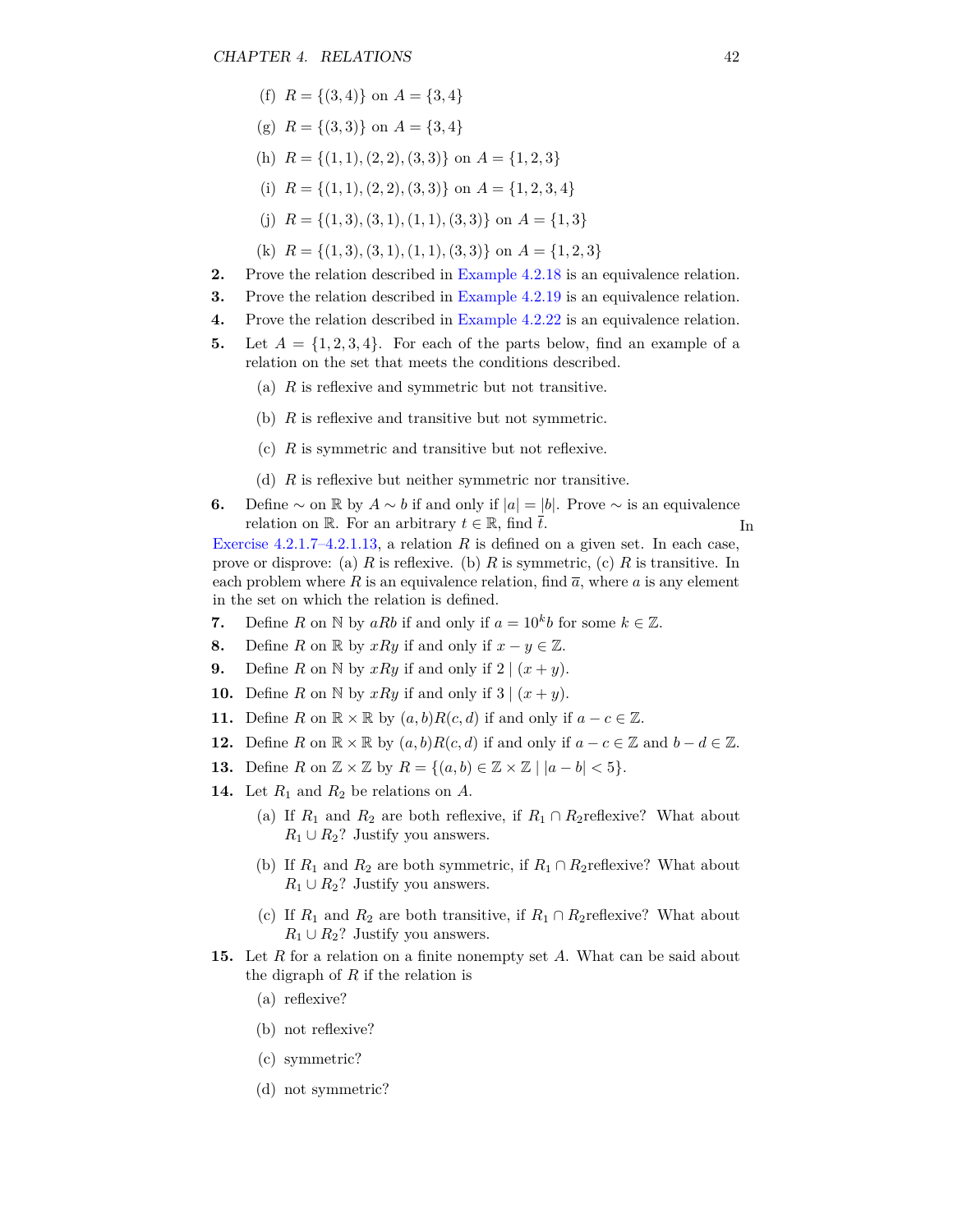- <span id="page-49-0"></span>(e) transitive?
- (f) not transitive?

Jusitify your claim for each part.

- **16.** Let  $A = \{1, 2, 3, 4, 5\}$  and  $R = \{(2, 3), (2, 4), (3, 5), (2, 5), (5, 5)\}.$ 
	- (a) Draw a digraph of this relation.
	- (b) Determine the properties of *R*, explaining in each case how you can tell from your digraph.
- **17.** Draw a digraph of the relation  $\lt$  on the set  $A = \{1, 2, 3, 4\}$
- **18.** Draw a digraph of the relation  $\leq$  on the set  $A = \{1, 2, 3, 4\}$
- **19.** Draw a digraph of  $\mathcal{P}(S)$  under the relation  $\subseteq$ , where  $S = \{a, b\}$

## **4.3 Functions and Cardinality**

Another special type of relation is a function.

**Definition 4.3.1** A **function** from a set *A* to a set *B* is a relation from *A* to *B*, where each element of *A* is paired with exactly one element of *B*. In other words, each input value results in exactly one output value.  $\Diamond$ 

Most of the mathematics that you have learned or will teach is based around the idea of functions. When students are asked to find a rule that defines a pattern, students are being asked to define a function. When you examine a sequence of values, you are examining a function. When you go to the Coke machine to get a soda, you are employing a function. (The input is your money. The output is the soda.) The dosage of medicine given to you when you are sick is a result of a function. The decision making process is an illustration of a function. Your daily life is a function whose domain is time and whose range is the activity you are doing at that time. They are everywhere!

You have studied functions in lots of places. Perhaps you looked at several definitions, graphical representations, the function notation, characteristics, etc. We will be looking specifically at two characteristics of functions and their applications.

**Definition 4.3.2** A function *f* from a set *A* to a set *B* is called **one-to-one** provided that each output results from exactly one input. That is, if  $b \in \text{Ran}(f)$ with  $f(a_1) = f(a_2) = b$ , then  $a_1 = a_2$ .

A function *f* from a set *A* to a set *B* is called **onto** provided that every element of *B* is an element of Ran(*f*). That is, for every  $b \in B$ , there exists  $A \in A$  such that  $f(a) = b$ .

A function from a set *A* to a set *B* that is both one-to-one and onto is called a **one-to-one** correspondence or bijection.

You are probably wondering what you can possibly learn about functions that you have not already seen (maybe more than once!). We are going to use the definitions of one-to-one and onto to study sets. Primarily, we are going to study the cardinality of sets.

**Definition 4.3.3** The **cardinality** of a set *A* is the number of elments in the set, denoted  $|A|$ .

At first this may not seem to difficult. You simply need to count the elements in the set. However, what if your sets are infinite? Again you might be asking why this is a big deal. The answer of how many elements is in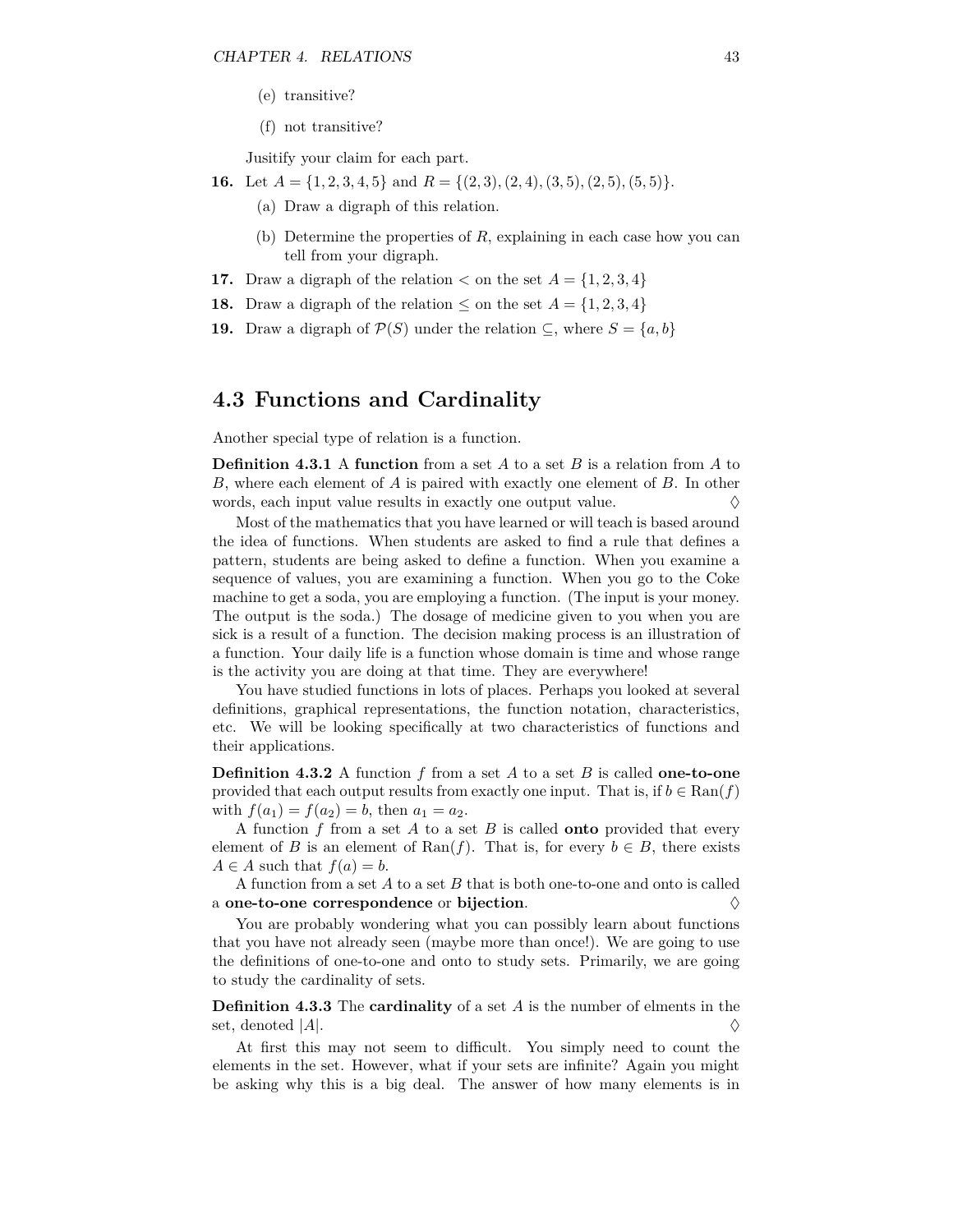<span id="page-50-0"></span>an infinite set is infinitely many, right? Would you believe that there are different sizes of infinity? This is the foundation of cardinality and the study of mathematician Georg Cantor (see [Subsection](#page-36-1) [3.1.1\)](#page-36-1).

**Definition 4.3.4** Two sets, *A* and *B* have the **same cardinality** if there is a one-to-one correspondence *f* from *A* to *B*.

A set *A* is finite with cardinality *n* provided that there is a one-to-one correspondence  $f$  from  $\overline{A}$  to the set  $\{1, 2, 3, 4, \ldots, n\}$ .

The set of natural numbers is an infinite set with cardinality  $\aleph_0$  (aleph naught), the smallest of all infinities. We say that the set of natural numbers are **countably infinite**.  $\Diamond$ 

We are not going to spend a great deal of time discussing the sizes of infinity by name, but we are going to discuss the most common number sets to see whether they have the same cardinality as the natural numbers. Let's start with the set of whole numbers.

**Theorem 4.3.5** *The set of whole numbers has the same cardinality as the natural numbers.*

At first glance, you might be inclined to say that the set of whole numbers has one more element than the set of natural numbers and thus, it is impossible for them to be of the same "size." Remember though that we are examining a different idea of "size". To show that the set of whole numbers has the same cardinality as the natural numbers, we simply have to demonstrate that there is a one-to-one correspondence between the two sets.

*Proof.* Consider the function *f*, mapping the set of whole numbers to the set of natural numbers, defined by  $f(w) = w + 1$ . Notice that this function maps 0 to 1, 1 to 2, 2 to 3 and so on. Because the function is linear, it is obviously one-to-one. Moreover, it is onto because if *n* is a natural number, then

$$
f(n-1) = (n-1) + 1 = n.
$$

(Note that since the natural numbers has a smallest element of 1, the smallest value of $n-1$  is 0 which is the smallest whole number.)

Therefore, since *f* is a one-to-one correspondence, the set of whole numbers has the same cardinality as the set of natural numbers. Thus the set of whole numbers is also countably infinite.

**Theorem 4.3.6** *The set of integers is countably infinite. That is, the set of integers has the same cardinality as the set of natural numbers.*

You may have a bit more difficulty buying into this idea. After all, the set of natural numbers is a proper subset of the integers! How can this set possibly be the same "size" as the natural numbers? Remember, cardinality is a different way to determine "size." The infinite sets that we are examining can not be counted in the ordinary way. Cardinality provides a tool that we can use to categorize the "size" of infinite sets.

After you get past the initial thoughts of denial, we can begin to think about how to develop the ont-to-one correspondence necessary to show that our claim is true. We know that an argument similar to the one we created for the set of whole numbers will not work because we wwould not account for any of the negative numbers. So what if we did a back and forth trick between the positive and negative integers. We know that we have even and odd natural numbers. What if we used the even to cover the positive numbers and the odds to cover the negative numbers? For example, we can send 1 to 0, 2 to 1, 3 to −1, 4 to 2, 5 to −2, and so on.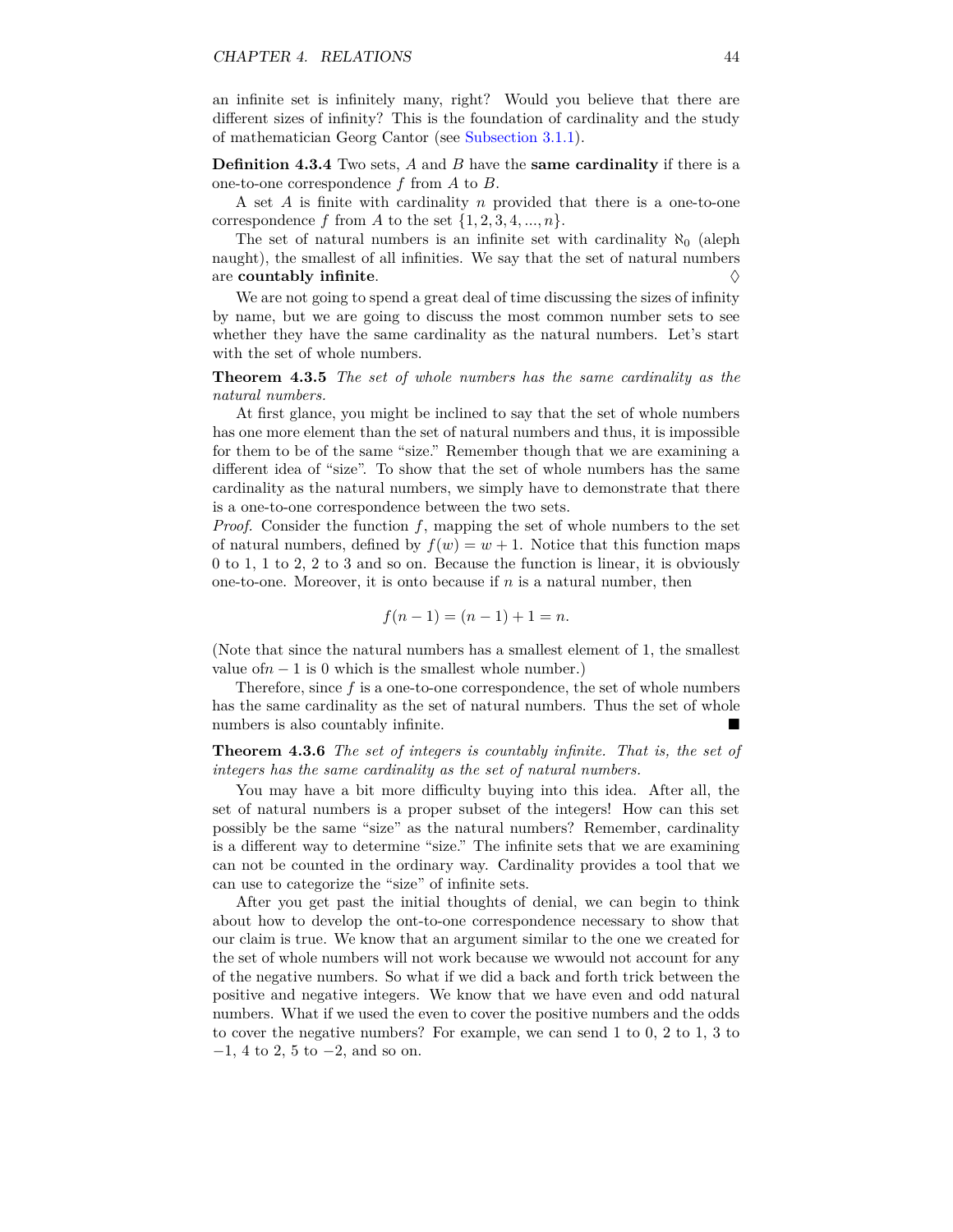*Proof.* Consider the function f, mapping the natural numbers to the integers, defined by the following criteria.

- If  $n = 1$ , then  $f(n) = 0$ .
- If *n* is an even integer, then  $f(n) = n/2$ .
- If n is an odd integer and  $n \neq 1$ , then  $f(n) = -(n-1)/2$ .

Note that this function is one-to-one. We can examine the graph to verify, if necessary. Also the function is onto. To see this, let *x* be any integer. If *x* is 0, then we know  $f(1) = 0$ . If *x* is positive, then  $f(2x) = 2x/2 = x$ . Notice that  $2x$  is an even natural number. If x is negative, then

$$
f(-2x+1) = -((-2x+1)-1)/2 = -(-2x)/2 = x.
$$

Notice  $-2x+1$  is an odd natural number. Thus in all three cases, *x* is mapped to by some natural number and *f* is onto. Therefore, *f* is a one-to-one correspondence and the set of integers have the same cardinality as the set of natural numbers, and is thus a countably infinite set.

**Theorem 4.3.7** *The set of rational numbers is countably infinite. That is, the set of rational numbers has the same cardinality as the set of natural numbers.*

This set is a bit harder to work with than the previous ones because the process of listing the rational numbers is difficult. We will eliminate some of the difficulty by working only with positive rational numbers. You should be able to explain how to adapt the solution to the complete set once you see the pattern.

<span id="page-51-0"></span>Consider [Figure](#page-51-0) [4.3.8.](#page-51-0) Notice that eventually, if the process was allowed to continue indefinitely, all rational numbers would be listed. Some numbers however are represented more than once. In order to preserve the one-to-one requirement, we need to eliminate any numbers that are equivalent to a rational number previously listed. The image below has made that adjustment.

| $\frac{1}{1}$ | $\frac{1}{2}$ | $\frac{1}{3}$ | $\frac{1}{4}$ | $\frac{1}{5}$ | $\frac{1}{6}$ |  |
|---------------|---------------|---------------|---------------|---------------|---------------|--|
| $\frac{2}{1}$ | $\frac{2}{2}$ | $\frac{2}{3}$ | $\frac{2}{4}$ | $\frac{2}{5}$ | $\frac{2}{6}$ |  |
| $\frac{3}{1}$ | $\frac{3}{2}$ | $\frac{3}{3}$ | $\frac{3}{4}$ | $\frac{3}{5}$ | $\frac{3}{6}$ |  |
| $\frac{4}{1}$ | $\frac{4}{2}$ | $\frac{4}{3}$ | $\frac{4}{4}$ | $\frac{4}{5}$ | $\frac{4}{6}$ |  |
| $\frac{5}{1}$ | $\frac{5}{2}$ | $\frac{5}{3}$ | $\frac{5}{4}$ | $\frac{5}{5}$ | $\frac{5}{6}$ |  |
|               | $\vdots$      | $\vdots$      |               | $\vdots$      |               |  |

#### **Figure 4.3.8** Listing the rational numbers

Now we are going to develop our map. Unlike previous examples, we are not going to state our rule but we are going to let a picture do the talking. Remember that all we have to do is to demonstrate a one-to-one onto function.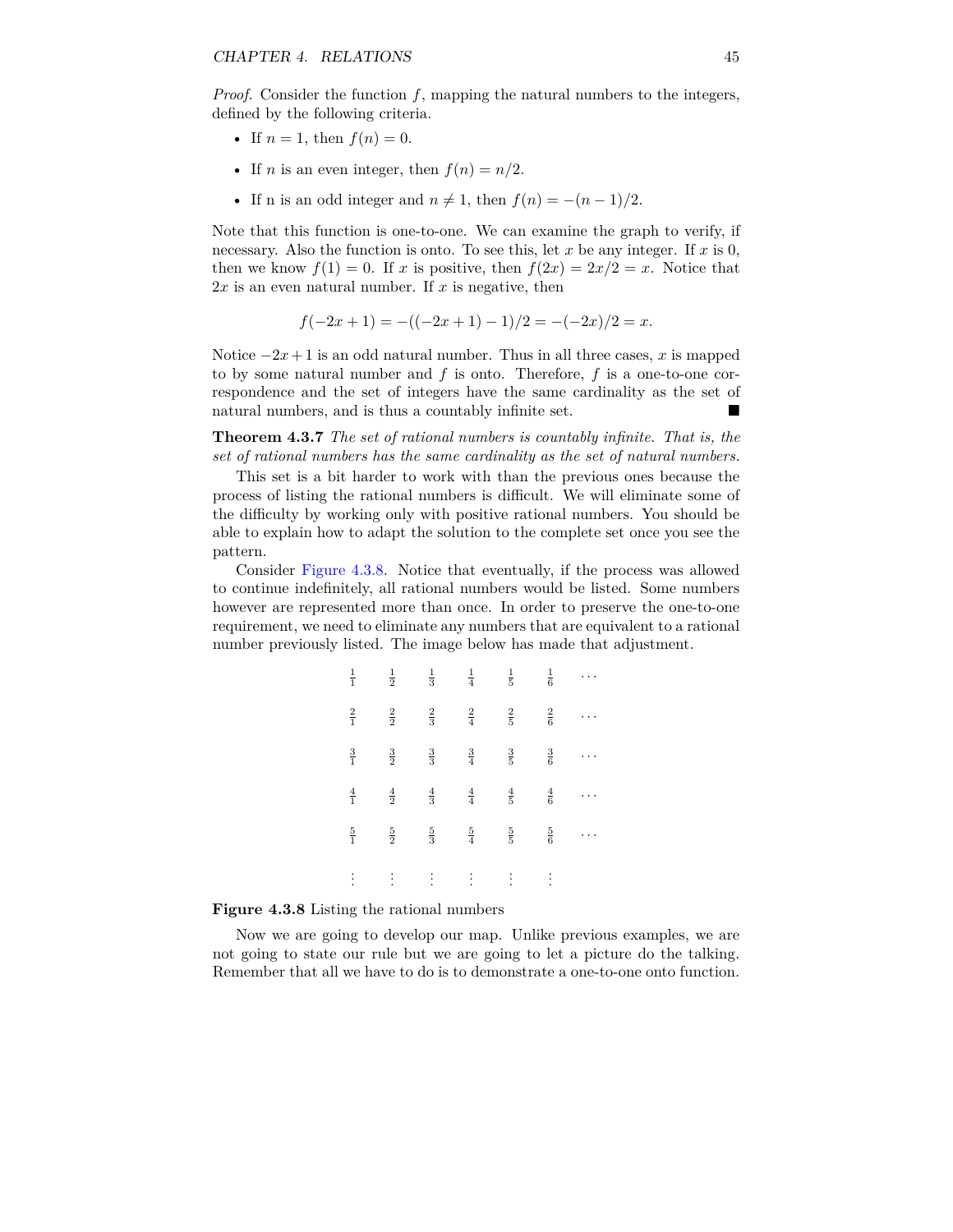

**Figure 4.3.9** Listing the rational numbers without repetition.

So 1 will map to 1, 2 to 1*/*2, 3 to 2*/*1, 4 to 3*/*1, 5 to 1*/*3, etc. Notice that each rational number will eventually be the output for our function and will be the output for exactly one natural number. Thus, we have created a one-to-one correspondence between the natural numbers and the positive rational numbers. We can easily extend this idea by sending the even natural numbers to the positive rational numbers and the odd natural numbers to the negative rational numbers to show that there is a one-to-one correspondence from the natural numbers to the set of all rational numbers. Therefore, the set of rational numbers is countably infinite.

**Theorem 4.3.10** *The set of real numbers is not countably infinite. That is, the set of real numbers does not have the same cardinality as the set of natural numbers.*

The real numbers will provide an example of a set that is "larger" than the set of natural numbers, whole numbers, integers, and rational numbers. To demonstrate, we will actually show that even the interval (0, 1) is not countable infinite. In other words, the set of numbers greater than zero and less than one cannot be put into a one-to-one correspondence with the set of natural numbers. To show that this is true, we will use a proof by contradiction.

We have to clear up a couple points before we begin. Frist, you whould realize that every number in the interval  $(0,1)$  can be written as an infinite decimal. For example,

 $0.25 = 0.250000000000000000...$ 

Also recall from our discussions with geometric sequences and series, we discussed that  $0.99999... = 1$ . You can prove this using the fact that  $0.9999...$ is a geometric series with  $r = 1/10$  and  $a = 9/10$ . Since  $r < 1$ , the infinite sum of the series is  $S = 1/(1 - r)$ . With this in mind, anytime that we have this situation occur (a infinite number of repeating 9's), we are going to assume that we will equate this number with its equivalency in terms of repeated zeros. For example,

 $0.55599999999999... = 0.556000000000...$ 

This will ensure that our function is one-to-one. *Proof.* Consider the interval (0*,* 1) and assume to the contrary that this set of numbers in countable infinite. Since the set is countable infinite, every number in the set can be listed in a one-to-one correspondence with the natural numbers. So we can say that there is a first element which maps to 1, a second element which maps to 2, so on and so forth. In order to list these values in an ordered way, let's call the first number  $a_1$  and denote it as

$$
a_1 = 0.d_{11}d_{12}d_{13}d_{14}d_{15}d_{16}d_{17}d_{18}d_{19}\ldots,
$$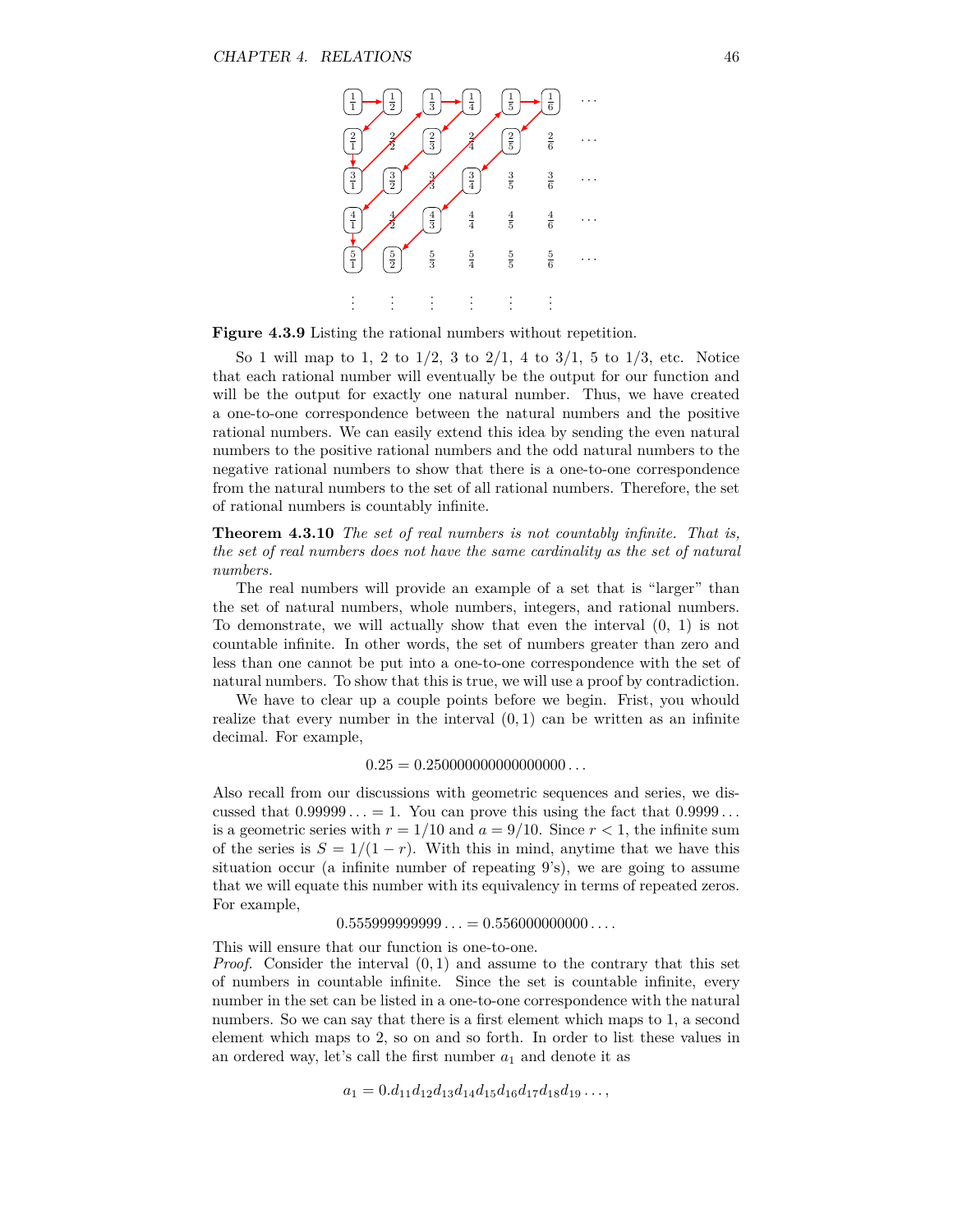where  $d_{11}$  is the digit in the first number in our list and in the first position beyond the decimal, *d*<sup>12</sup> is the digit in the first number in the list and in the second position beyond the decimal, etc.

Then the second number in the list would look like

 $a_2 = 0.d_{21}d_{22}d_{23}d_{24}d_{25}d_{26}d_{27}d_{28}d_{29} \ldots$ 

where  $d_{21}$  is the digit in the second number in our list and in the first position beyond the decimal, *d*<sup>22</sup> is the digit in the second number in the list and in the second position beyond the decimal, etc.

In general then, the ith number in the list would look like

$$
a_i = 0.d_{i1}d_{i2}d_{i3}d_{i4}d_{i5}d_{i6}d_{i7}d_{i8}d_{i9} \ldots,
$$

where  $d_{i1}$  is the digit in the *i*th number in our list and in the first position beyond the decimal, *di*<sup>2</sup> is the digit in the *i*th number in the list and in the second position beyond the decimal, etc.

We now have the following list of all numbers that are in the interval (0*,* 1),

$$
a_1 = 0.d_{11}d_{12}d_{13}d_{14}d_{15}d_{16}d_{17}d_{18}d_{19} \dots,
$$
  
\n
$$
a_2 = 0.d_{21}d_{22}d_{23}d_{24}d_{25}d_{26}d_{27}d_{28}d_{29} \dots,
$$
  
\n
$$
a_3 = 0.d_{31}d_{32}d_{33}d_{34}d_{35}d_{36}d_{37}d_{38}d_{39} \dots,
$$
  
\n
$$
a_4 = 0.d_{41}d_{42}d_{43}d_{44}d_{45}d_{46}d_{47}d_{48}d_{49} \dots,
$$
  
\n
$$
a_5 = 0.d_{51}d_{52}d_{53}d_{54}d_{55}d_{56}d_{57}d_{58}d_{59} \dots,
$$
  
\n
$$
\dots
$$
  
\n
$$
a_i = 0.d_{i1}d_{i2}d_{i3}d_{i4}d_{i5}d_{i6}d_{i7}d_{i8}d_{i9} \dots
$$

The key here is the realization that based on our assumption, every single number in the interval  $(0, 1)$  is represented somewhere in this list. This is where we will obtain our contradiction.

Consider the number

$$
d = 0.d_1d_2d_3d_4d_5d_6d_7d_8d_9\ldots,
$$

where  $d_j$  is the *j*th digit beyond the decimal and is determined based on the following criteria:

If  $d_{ij} \neq 5$ , then  $d_j = 5$ ; otherwise,  $d_j = 2$ .

Notice that this means that by definition of the number  $d, d_1 \neq d_{11}$  and so the number *d* is not the number  $a_1$ . Similarly  $d \neq a_2$  because  $d_2 \neq d_{22}$ . Continuing this line of thought, *d* is not the same as any number in this list because  $d_j \neq d_{ij}$  for any natural number *j*. Thus is a number between 0 and 1 that is not in our list. This contradicts our assumption that there exists a one-to-one correspondence between the set of numbers greater than 0 and less than 1 and the set of natural numbers. Therefore the set of numbers in the interval (0*,* 1) is not countably infinite

We say then that the set of numbers in the interval  $(0,1)$  is **uncountable** and thus, so is the set of real numbers.

#### **4.3.1 Exercises**

**1.** Show that the set of even numbers is countably infinite.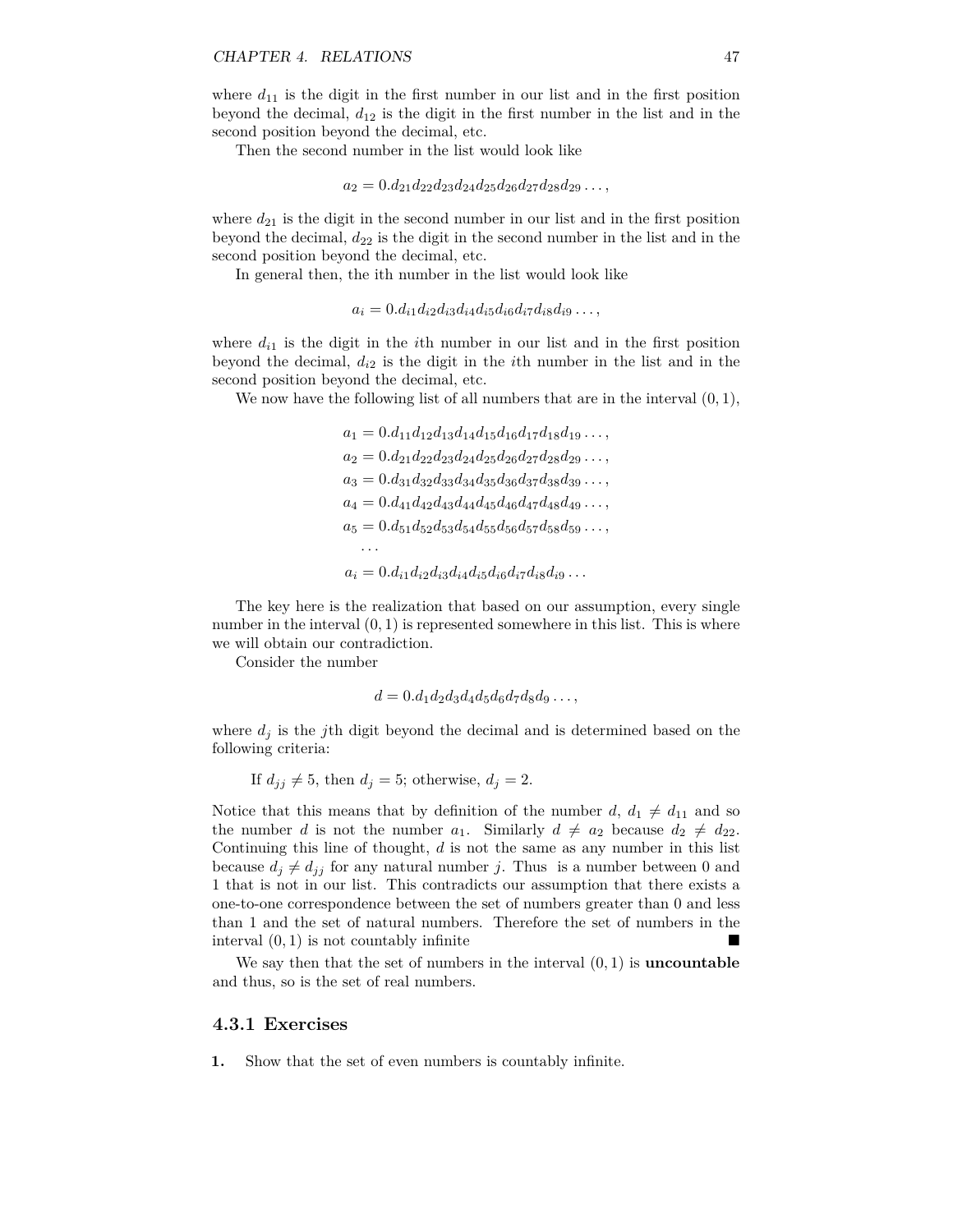# **Chapter 5**

# **Integers and the Division Algorithm**

The integers are the building blocks of mathematics. In this chapter we will investigate the fundamental properties of the integers, including mathematical induction, the division algorithm, and the Fundamental Theorem of Arithmetic.

# **5.1 Mathematical Induction**

Suppose we wish to show that

$$
1 + 2 + \dots + n = \frac{n(n+1)}{2}
$$

for any natural number *n*. This formula is easily verified for small numbers such as  $n = 1, 2, 3$ , or 4, but it is impossible to verify for all natural numbers on a case-by-case basis. To prove the formula true in general, a more generic method is required.

Suppose we have verified the equation for the first *n* cases. We will attempt to show that we can generate the formula for the  $(n + 1)$ th case from this knowledge. The formula is true for  $n = 1$  since

$$
1 = \frac{1(1+1)}{2}.
$$

If we have verified the first *n* cases, then

$$
1 + 2 + \dots + n + (n + 1) = \frac{n(n + 1)}{2} + n + 1
$$

$$
= \frac{n^2 + 3n + 2}{2}
$$

$$
= \frac{(n + 1)[(n + 1) + 1]}{2}.
$$

This is exactly the formula for the  $(n+1)$ <sup>th</sup> case.

This method of proof is known as **mathematical induction**. Instead of attempting to verify a statement about some subset *S* of the positive integers N on a case-by-case basis, an impossible task if *S* is an infinite set, we give a specific proof for the smallest integer being considered, followed by a generic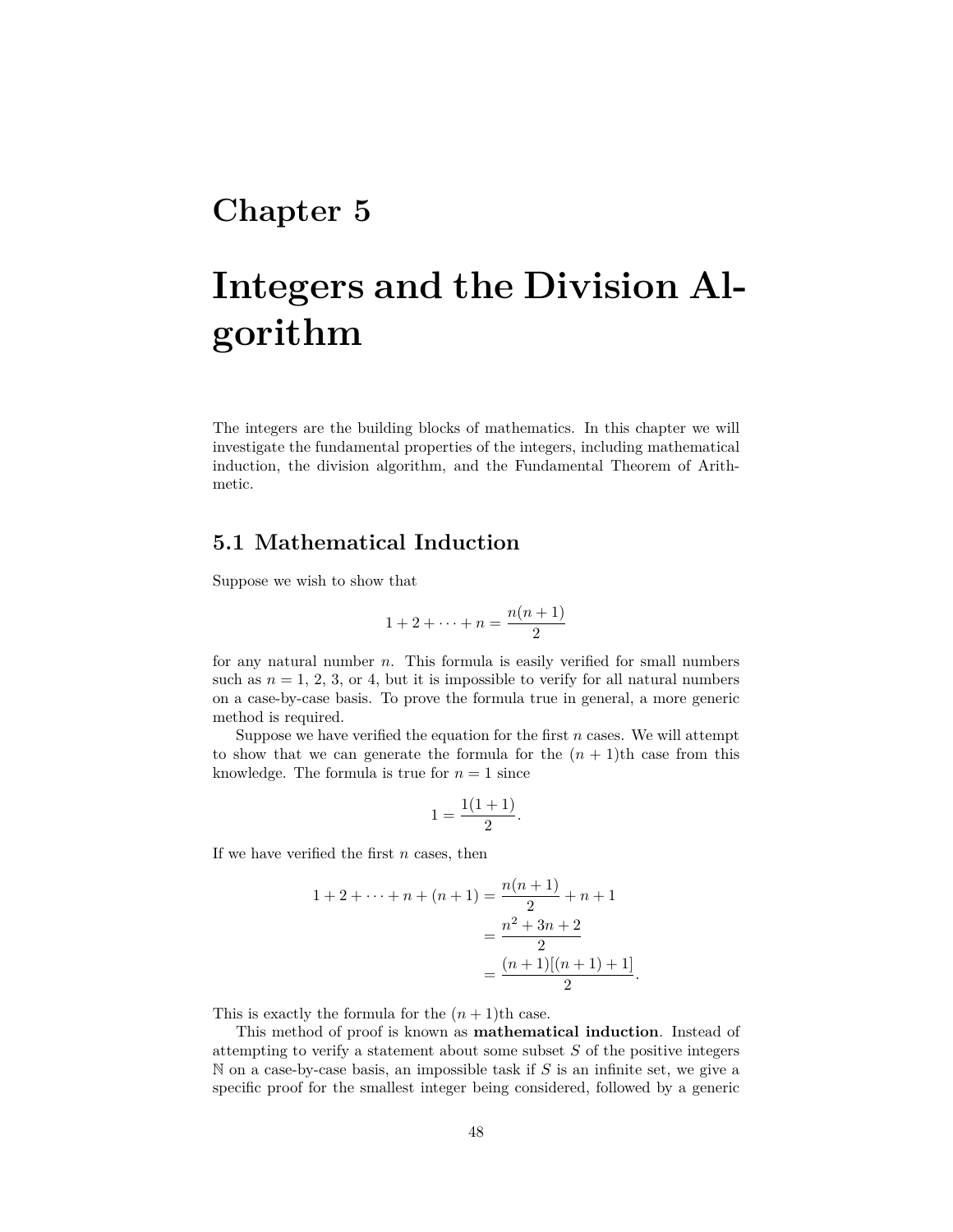<span id="page-55-1"></span>argument showing that if the statement holds for a given case, then it must also hold for the next case in the sequence. We summarize mathematical induction in the following axiom.

**Principle 5.1.1 First Principle of Mathematical Induction.** *Let S*(*n*) *be a statement about integers for*  $n \in \mathbb{N}$  and suppose  $S(n_0)$  *is true for some integer*  $n_0$ *. If for all integers*  $k$  *with*  $k \geq n_0$ ,  $S(k)$  *implies that*  $S(k+1)$ *is true, then*  $S(n)$  *is true for all integers n* greater than or equal to  $n_0$ .

**Example 5.1.2** For all integers  $n \geq 3$ ,  $2^n > n+4$ . Since

$$
8 = 2^3 > 3 + 4 = 7,
$$

the statement is true for  $n_0 = 3$ . Assume that  $2^k > k + 4$  for  $k \geq 3$ . Then  $2^{k+1} = 2 \cdot 2^k > 2(k+4)$ . But

$$
2(k+4) = 2k + 8 > k + 5 = (k+1) + 4
$$

since  $k$  is positive. Hence, by induction, the statement holds for all integers  $n \geq 3$ .

**Example 5.1.3** Every integer  $10^{n+1} + 3 \cdot 10^n + 5$  is divisible by 9 for  $n \in \mathbb{N}$ . For  $n=1$ ,

$$
10^{1+1} + 3 \cdot 10 + 5 = 135 = 9 \cdot 15
$$

is divisible by 9. Suppose that  $10^{k+1} + 3 \cdot 10^k + 5$  is divisible by 9 for  $k > 1$ . Then

$$
10^{(k+1)+1} + 3 \cdot 10^{k+1} + 5 = 10^{k+2} + 3 \cdot 10^{k+1} + 50 - 45
$$
  
=  $10(10^{k+1} + 3 \cdot 10^k + 5) - 45$ 

is divisible by 9.  $\Box$ 

A nonempty subset *S* of Z is **well-ordered** if *S* contains a least element. Notice that the set  $\mathbb Z$  is not well-ordered since it does not contain a smallest element. However, the natural numbers are well-ordered.

**Principle 5.1.4 Principle of Well-Ordering.** *Every nonempty subset of the natural numbers is well-ordered.*

The Principle of Well-Ordering is equivalent to the Principle of Mathematical Induction.

<span id="page-55-0"></span>**Theorem 5.1.5** *The Principle of Mathematical Induction implies the Principle of Well-Ordering. That is, every nonempty subset of* N *contains a least element.*

You can find the proof of [Theorem](#page-55-0) [5.1.5](#page-55-0) in [Subsection](#page-61-0) [A.0.2I](#page-61-0)nduction can also be very useful in formulating definitions. For instance, there are two ways to define *n*!, the factorial of a positive integer *n*.

- The *explicit* definition:  $n! = 1 \cdot 2 \cdot 3 \cdots (n-1) \cdot n$ .
- The *inductive* or *recursive* definition:  $1! = 1$  and  $n! = n(n-1)!$  for  $n > 1$ .

Every good mathematician or computer scientist knows that looking at problems recursively, as opposed to explicitly, often results in better understanding of complex issues.

#### **5.1.1 Exercises**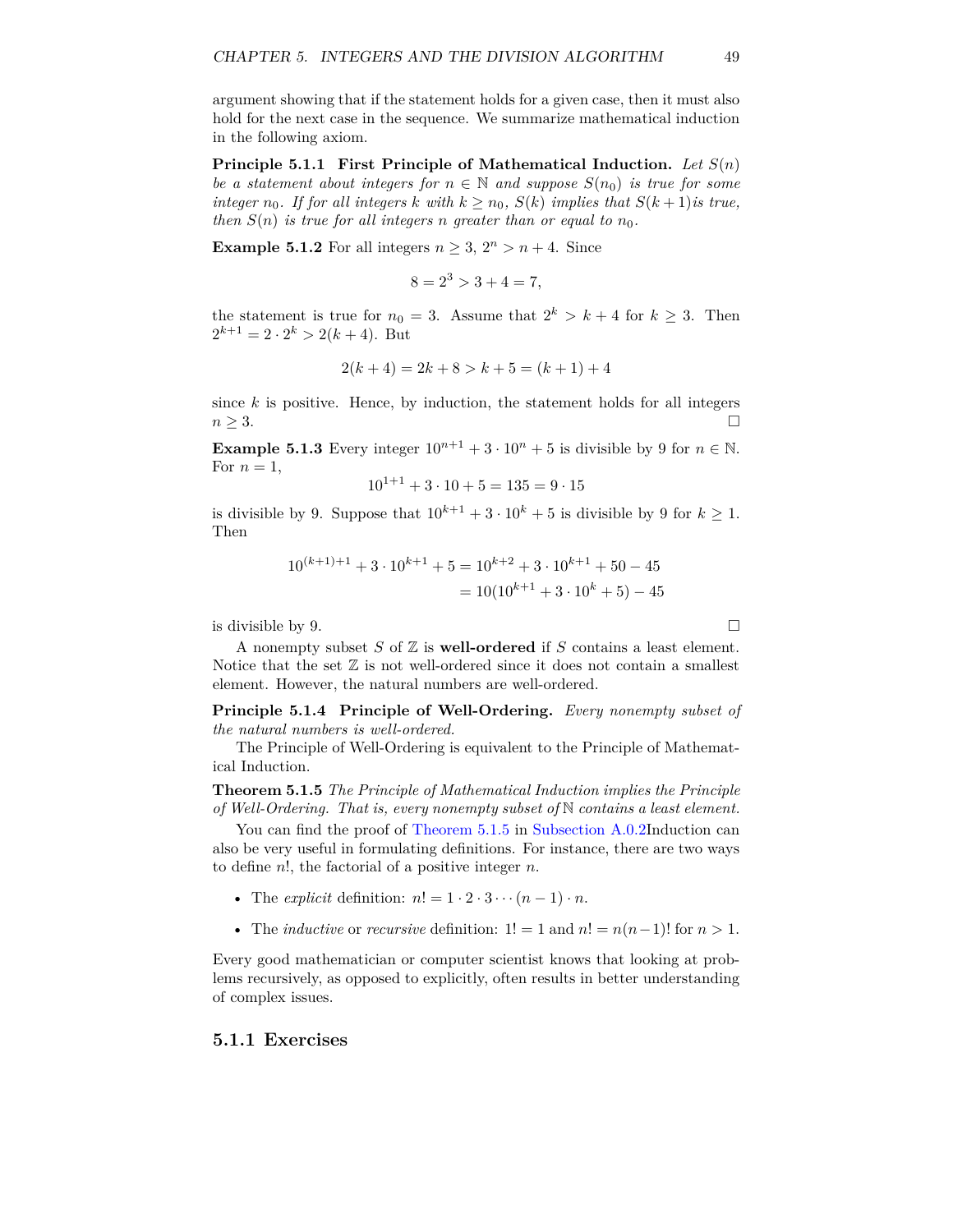<span id="page-56-0"></span>**1.** Prove that

$$
1^2 + 2^2 + \dots + n^2 = \frac{n(n+1)(2n+1)}{6}
$$

for  $n \in \mathbb{N}$ .

**2.** Prove that

$$
1^3 + 2^3 + \dots + n^3 = \frac{n^2(n+1)^2}{4}
$$

for  $n \in \mathbb{N}$ .

- **3.** Prove that  $n! > 2^n$  for  $n \geq 4$ .
- **4.** Prove that

$$
x + 4x + 7x + \dots + (3n - 2)x = \frac{n(3n - 1)x}{2}
$$

for  $n \in \mathbb{N}$ .

- **5.** Prove that  $10^{n+1} + 10^n + 1$  is divisible by 3 for  $n \in \mathbb{N}$ .
- **6.** Prove that  $4 \cdot 10^{2n} + 9 \cdot 10^{2n-1} + 5$  is divisible by 99 for  $n \in \mathbb{N}$ .
- **7.** Use induction to prove that  $1 + 2 + 2^2 + \cdots + 2^n = 2^{n+1} 1$  for  $n \in \mathbb{N}$ .
- **8.** Prove that

$$
\frac{1}{2} + \frac{1}{6} + \dots + \frac{1}{n(n+1)} = \frac{n}{n+1}
$$

for  $n \in \mathbb{N}$ .

- **9.** If *x* is a nonnegative real number, then show that  $(1 + x)^n 1 \ge nx$  for  $n = 0, 1, 2, \ldots$
- **10. Power Sets.** Let *X* be a set. Define the **power set** of *X*, denoted  $\mathcal{P}(X)$ , to be the set of all subsets of *X*. For example,

$$
\mathcal{P}(\{a,b\}) = \{\emptyset, \{a\}, \{b\}, \{a,b\}\}.
$$

For every positive integer *n*, show that a set with exactly *n* elements has a power set with exactly  $2^n$  elements.

## **5.2 The Division Algorithm**

An application of the Principle of Well-Ordering that we will use often is the division algorithm.

**Theorem 5.2.1 Division Algorithm.** Let a and b be integers, with  $b > 0$ . *Then there exist unique integers q and r such that*

$$
a = bq + r
$$

*where*  $0 \leq r < b$ *.* 

*Proof.* This is a perfect example of the existence-and-uniqueness type of proof. We must first prove that the numbers  $q$  and  $r$  actually exist. Then we must show that if  $q'$  and  $r'$  are two other such numbers, then  $q = q'$  and  $r = r'$ .

*Existence of q and r.* Let

$$
S = \{a - bk : k \in \mathbb{Z} \text{ and } a - bk \ge 0\}.
$$

If  $0 \in S$ , then *b* divides *a*, and we can let  $q = a/b$  and  $r = 0$ . If  $0 \notin S$ , we can use the Well-Ordering Principle. We must first show that *S* is nonempty. If *a* > 0, then  $a - b \cdot 0 \in S$ . If  $a < 0$ , then  $a - b(2a) = a(1-2b) \in S$ . In either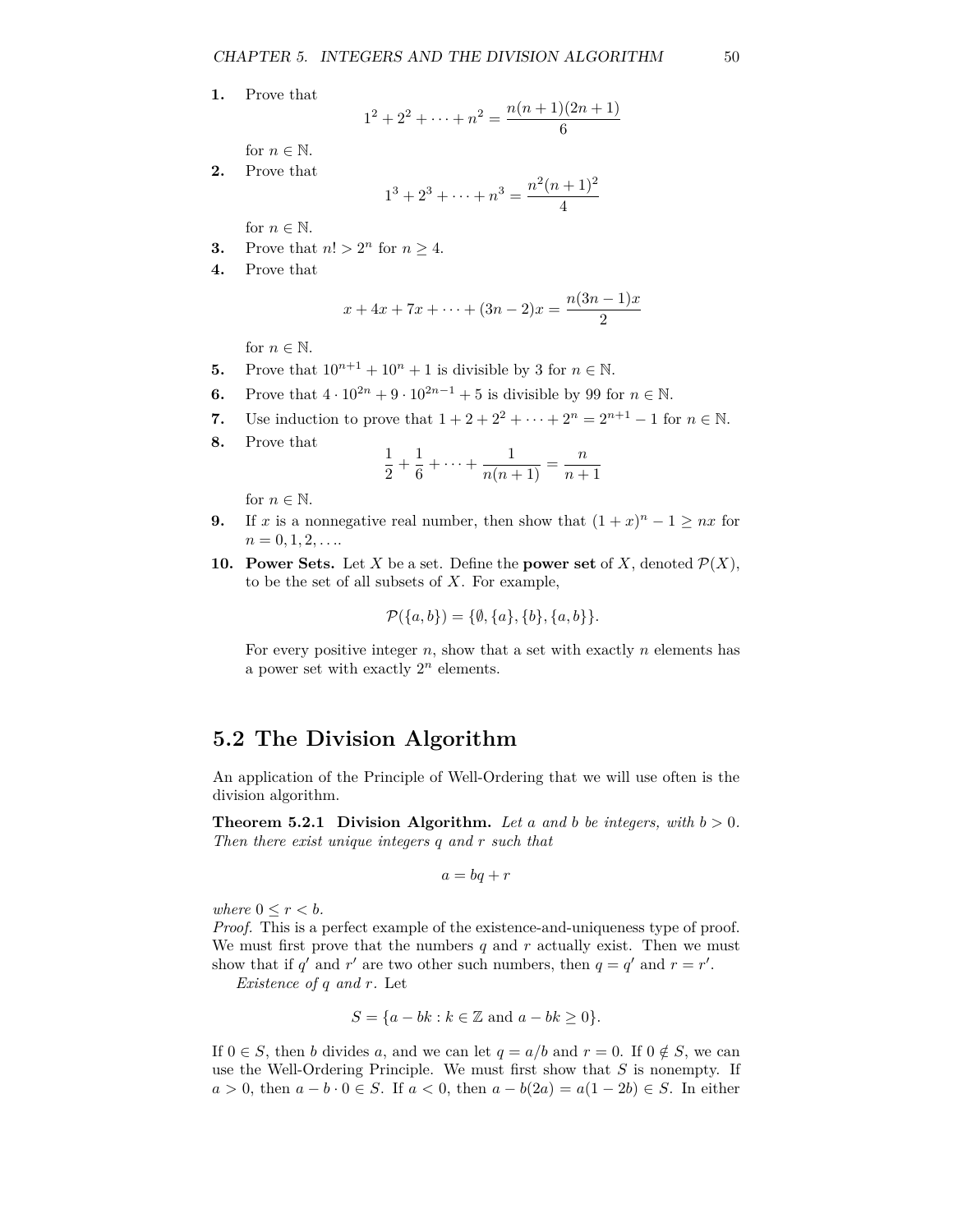<span id="page-57-1"></span>case  $S \neq \emptyset$ . By the Well-Ordering Principle, *S* must have a smallest member, say  $r = a - ba$ . Therefore,  $a = bq + r$ ,  $r > 0$ . We now show that  $r < b$ . Suppose that  $r > b$ . Then

$$
a - b(q + 1) = a - bq - b = r - b > 0.
$$

In this case we would have *a*−*b*(*q*+1) in the set *S*. But then *a*−*b*(*q*+1) *< a*−*bq*, which would contradict the fact that  $r = a - bq$  is the smallest member of *S*. So  $r \leq b$ . Since  $0 \notin S$ ,  $r \neq b$  and so  $r < b$ .

Uniqueness of *q* and *r*. Suppose there exist integers *r*, *r*<sup>*'*</sup>, *q*, and *q*<sup>*'*</sup> such that

 $a = bq + r, 0 \le r < b$  and  $a = bq' + r', 0 \le r' < b$ .

Then  $bq + r = bq' + r'$ . Assume that  $r' \geq r$ . From the last equation we have  $b(q - q') = r' - r$ ; therefore, *b* must divide  $r' - r$  and  $0 \leq r' - r \leq r' < b$ . This is possible only if  $r' - r = 0$ . Hence,  $r = r'$  and  $q = q'$ .

Let *a* and *b* be integers. If  $b = ak$  for some integer *k*, we write *a* | *b*. An integer *d* is called a **common divisor** of *a* and *b* if *d* | *a* and *d* | *b*. The **greatest common divisor** of integers *a* and *b* is a positive integer *d* such that  $d$  is a common divisor of  $a$  and  $b$  and if  $d'$  is any other common divisor of *a* and *b*, then  $d' | d$ . We write  $d = \gcd(a, b)$ ; for example,  $\gcd(24, 36) = 12$  and  $gcd(120, 102) = 6$ . We say that two integers *a* and *b* are **relatively prime** if  $gcd(a, b) = 1.$ 

<span id="page-57-0"></span>**Theorem 5.2.2** *Let a and b be nonzero integers. Then there exist integers r and s such that*

$$
\gcd(a, b) = ar + bs.
$$

*Furthermore, the greatest common divisor of a and b is unique. Proof.* Let

$$
S = \{ am + bn : m, n \in \mathbb{Z} \text{ and } am + bn > 0 \}.
$$

Clearly, the set *S* is nonempty; hence, by the Well-Ordering Principle *S* must have a smallest member, say  $d = ar + bs$ . We claim that  $d = \gcd(a, b)$ . Write  $a = dq + r'$  where  $0 \leq r' < d$ . If  $r' > 0$ , then

$$
r' = a - dq
$$
  
= a - (ar + bs)q  
= a - arq - bsq  
= a(1 - rq) + b(-sq),

which is in *S*. But this would contradict the fact that *d* is the smallest member of *S*. Hence,  $r' = 0$  and *d* divides *a*. A similar argument shows that *d* divides *b*. Therefore, *d* is a common divisor of *a* and *b*.

Suppose that  $d'$  is another common divisor of  $a$  and  $b$ , and we want to show that  $d' \mid d$ . If we let  $a = d'h$  and  $b = d'k$ , then

$$
d = ar + bs = d'hr + d'ks = d'(hr + ks).
$$

So *d'* must divide *d*. Hence, *d* must be the unique greatest common divisor of *a* and *b*.

**Corollary 5.2.3** *Let a and b be two integers that are relatively prime. Then there exist integers*  $r$  *and*  $s$  *such that*  $ar + bs = 1$ .

Among other things, [Theorem](#page-57-0) [5.2.2](#page-57-0) allows us to compute the greatest common divisor of two integers.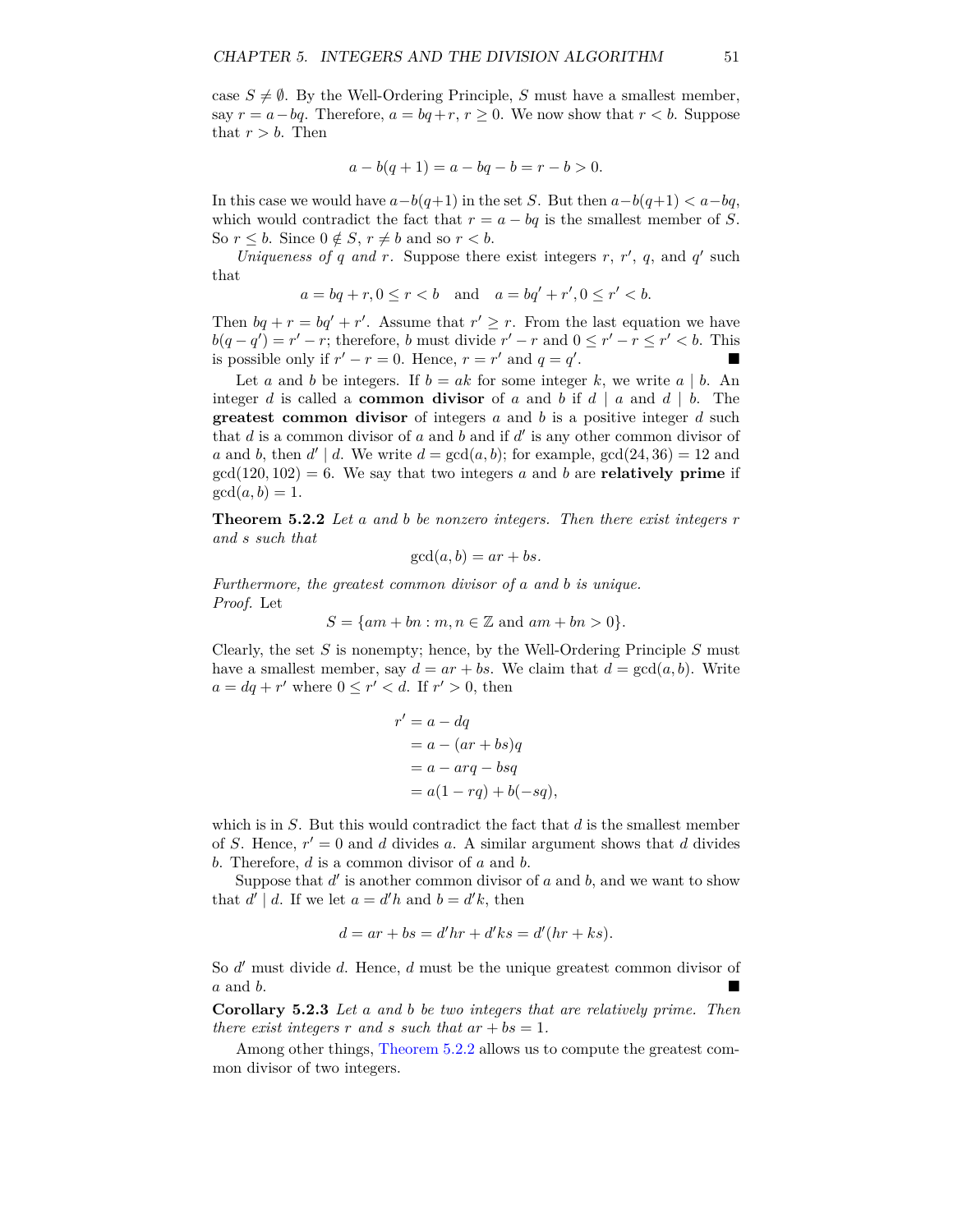<span id="page-58-0"></span>**Example 5.2.4** Let us compute the greatest common divisor of 945 and 2415. First observe that

$$
2415 = 945 \cdot 2 + 525
$$

$$
945 = 525 \cdot 1 + 420
$$

$$
525 = 420 \cdot 1 + 105
$$

$$
420 = 105 \cdot 4 + 0.
$$

Reversing our steps, 105 divides 420, 105 divides 525, 105 divides 945, and 105 divides 2415. Hence, 105 divides both 945 and 2415. If *d* were another common divisor of 945 and 2415, then *d* would also have to divide 105. Therefore,  $gcd(945, 2415) = 105.$ 

If we work backward through the above sequence of equations, we can also obtain numbers *r* and *s* such that  $945r + 2415s = 105$ . Observe that

$$
105 = 525 + (-1) \cdot 420
$$
  
= 525 + (-1) \cdot [945 + (-1) \cdot 525]  
= 2 \cdot 525 + (-1) \cdot 945  
= 2 \cdot [2415 + (-2) \cdot 945] + (-1) \cdot 945  
= 2 \cdot 2415 + (-5) \cdot 945.

So  $r = -5$  and  $s = 2$ . Notice that  $r$  and  $s$  are not unique, since  $r = 41$  and  $s = -16$  would also work.

To compute  $gcd(a, b) = d$ , we are using repeated divisions to obtain a decreasing sequence of positive integers  $r_1 > r_2 > \cdots > r_n = d$ ; that is,

$$
b = aq_1 + r_1
$$
  
\n
$$
a = r_1q_2 + r_2
$$
  
\n
$$
r_1 = r_2q_3 + r_3
$$
  
\n
$$
\vdots
$$
  
\n
$$
r_{n-2} = r_{n-1}q_n + r_n
$$
  
\n
$$
r_{n-1} = r_nq_{n+1}.
$$

To find *r* and *s* such that  $ar + bs = d$ , we begin with this last equation and substitute results obtained from the previous equations:

$$
d = r_n
$$
  
=  $r_{n-2} - r_{n-1}q_n$   
=  $r_{n-2} - q_n(r_{n-3} - q_{n-1}r_{n-2})$   
=  $-q_n r_{n-3} + (1 + q_n q_{n-1})r_{n-2}$   
:  
=  $ra + sb$ .

The algorithm that we have just used to find the greatest common divisor *d* of two integers *a* and *b* and to write *d* as the linear combination of *a* and *b* is known as the **Euclidean algorithm**.

#### **5.2.1 Exercises**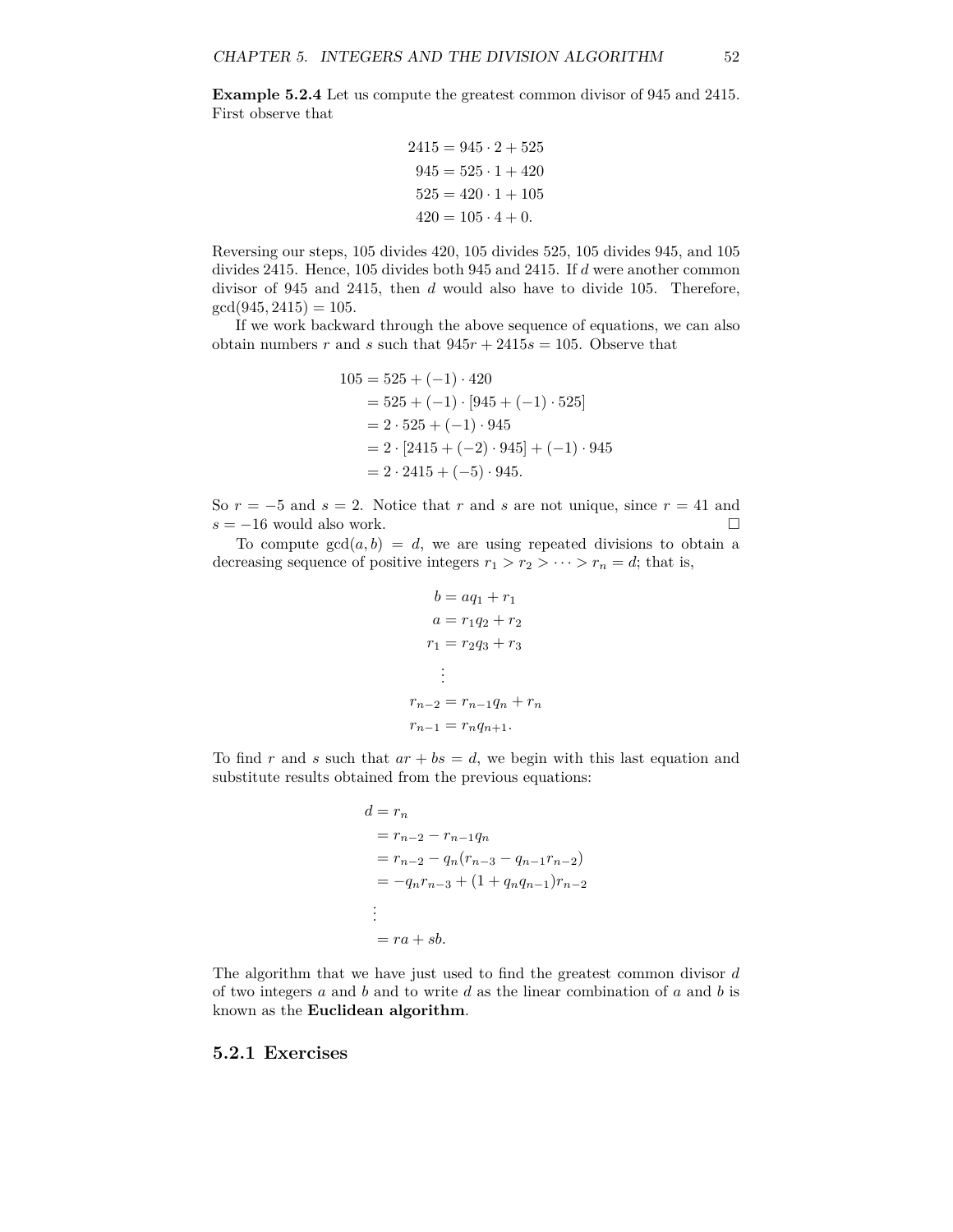**1.** For each of the following pairs of numbers *a* and *b*, calculate gcd(*a, b*) and find integers *r* and *s* such that  $gcd(a, b) = ra + sb$ .

| $(a)$ 14 and 39     | (d) $471$ and $562$     |
|---------------------|-------------------------|
| (b) $234$ and $165$ | (e) $23771$ and $19945$ |

- 
- (c) 1739 and 9923 (f) −4357 and 3754
- **2.** Let *a* and *b* be nonzero integers. If there exist integers *r* and *s* such that  $ar + bs = 1$ , show that *a* and *b* are relatively prime.
- **3.** Let *a* and *b* be integers such that  $gcd(a, b) = 1$ . Let *r* and *s* be integers such that  $ar + bs = 1$ . Prove that

$$
\gcd(a, s) = \gcd(r, b) = \gcd(r, s) = 1.
$$

- **4.** Let  $x, y \in \mathbb{N}$  be relatively prime. If  $xy$  is a perfect square, prove that x and *y* must both be perfect squares.
- **5.** Using the division algorithm, show that every perfect square is of the form  $4k$  or  $4k + 1$  for some nonnegative integer *k*.
- **6.** Suppose that *a, b, r, s* are pairwise relatively prime and that

$$
a2 + b2 = r2
$$

$$
a2 - b2 = s2.
$$

Prove that *a*, *r*, and *s* are odd and *b* is even.

- **7.** Let  $n \in \mathbb{N}$ . Use the division algorithm to prove that every integer is congruent mod *n* to precisely one of the integers  $0, 1, \ldots, n-1$ . Conclude that if *r* is an integer, then there is exactly one *s* in  $\mathbb{Z}$  such that  $0 \leq s < n$ and  $[r] = [s]$ . Hence, the integers are indeed partitioned by congruence mod *n*.
- **8.** Define the **least common multiple** of two nonzero integers *a* and *b*, denoted by  $\text{lcm}(a, b)$ , to be the nonnegative integer *m* such that both *a* and *b* divide *m*, and if *a* and *b* divide any other integer *n*, then *m* also divides *n*. Prove there exists a unique least common multiple for any two integers *a* and *b*.
- **9.** If  $d = \gcd(a, b)$  and  $m = \text{lcm}(a, b)$ , prove that  $dm = |ab|$ .
- **10.** Show that  $lcm(a, b) = ab$  if and only if  $gcd(a, b) = 1$ .
- **11.** Prove that  $gcd(a, c) = gcd(b, c) = 1$  if and only if  $gcd(ab, c) = 1$  for integers *a*, *b*, and *c*.
- **12.** Let  $a, b, c \in \mathbb{Z}$ . Prove that if  $gcd(a, b) = 1$  and  $a \mid bc$ , then  $a \mid c$ .
- **13. Fibonacci Numbers.** The Fibonacci numbers are

$$
1, 1, 2, 3, 5, 8, 13, 21, \ldots
$$

We can define them inductively by  $f_1 = 1$ ,  $f_2 = 1$ , and  $f_{n+2} = f_{n+1} + f_n$ for  $n \in \mathbb{N}$ .

- (a) Prove that  $f_n < 2^n$ .
- (b) Prove that  $f_{n+1}f_{n-1} = f_n^2 + (-1)^n$ ,  $n \ge 2$ .
- (c) Prove that  $f_n = [(1 + \sqrt{5})^n (1 \sqrt{5})^n]/2^n \sqrt{3}$ 5.
- (d) Show that  $\lim_{n\to\infty} f_n/f_{n+1} = (\sqrt{5}-1)/2$ .
- (e) Prove that  $f_n$  and  $f_{n+1}$  are relatively prime.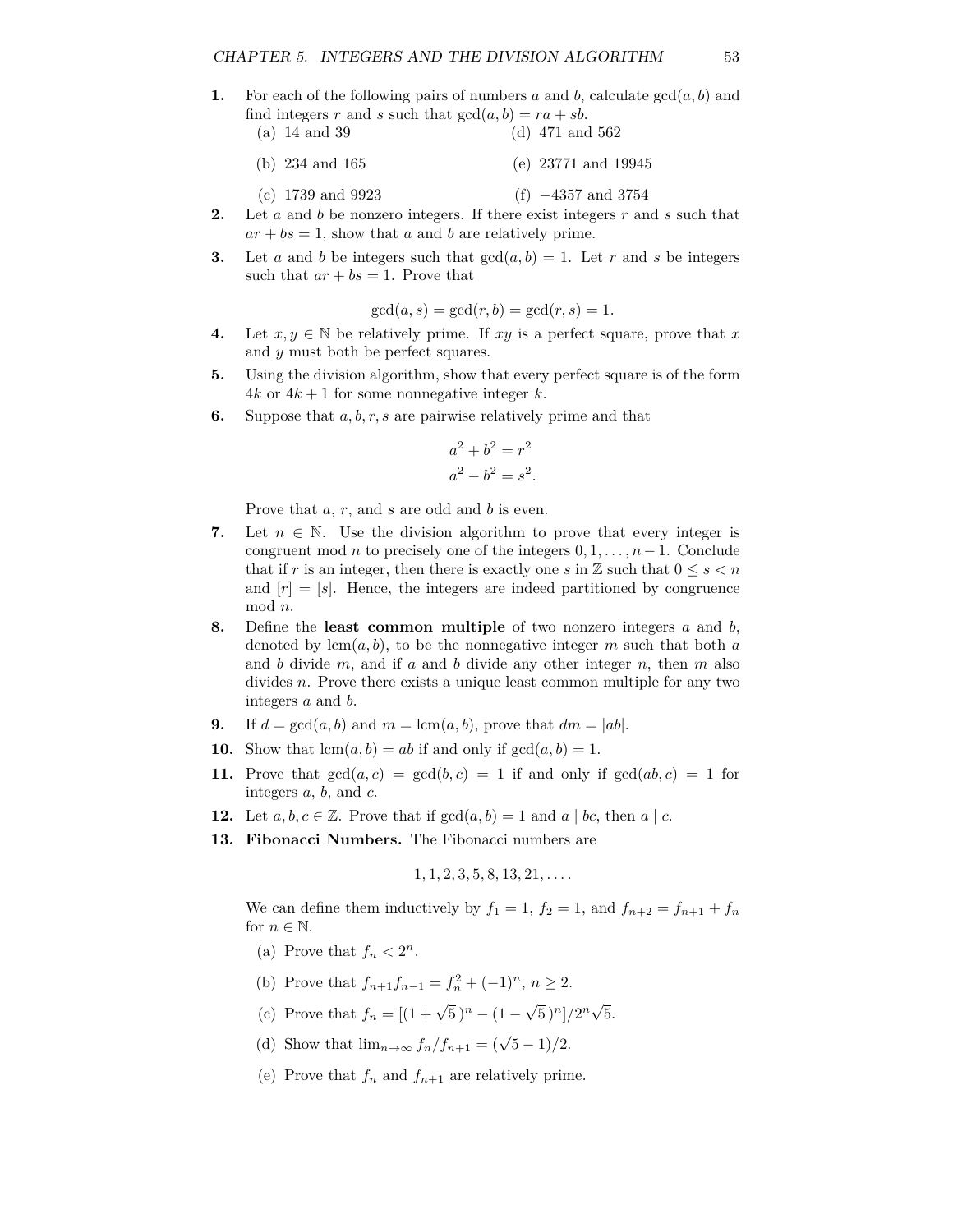## <span id="page-60-2"></span>**5.3 Prime Numbers**

Let *p* be an integer such that  $p > 1$ . We say that *p* is a **prime number**, or simply *p* is **prime**, if the only positive numbers that divide *p* are 1 and *p* itself. An integer  $n > 1$  that is not prime is said to be **composite**.

<span id="page-60-1"></span>**Lemma 5.3.1 Euclid.** *Let a and b be integers and p be a prime number. If*  $p \mid ab$ *, then either*  $p \mid a$  *or*  $p \mid b$ *.* 

*Proof.* Suppose that *p* does not divide *a*. We must show that  $p \mid b$ . Since  $gcd(a, p) = 1$ , there exist integers *r* and *s* such that  $ar + ps = 1$ . So

$$
b = b(ar + ps) = (ab)r + p(bs).
$$

Since *p* divides both *ab* and itself, *p* must divide  $b = (ab)r + p(bs)$ .

**Theorem 5.3.2 Euclid.** *There exist an infinite number of primes.*

*Proof.* We will prove this theorem by contradiction. Suppose that there are only a finite number of primes, say  $p_1, p_2, \ldots, p_n$ . Let  $P = p_1 p_2 \cdots p_n + 1$ . Then *P* must be divisible by some  $p_i$  for  $1 \leq i \leq n$ . In this case,  $p_i$  must divide  $P - p_1 p_2 \cdots p_n = 1$ , which is a contradiction. Hence, either *P* is prime or there exists an additional prime number  $p \neq p_i$  that divides *P*.

<span id="page-60-0"></span>**Theorem 5.3.3 Fundamental Theorem of Arithmetic.** *Let n be an integer such that n >* 1*. Then*

$$
n=p_1p_2\cdots p_k,
$$

where  $p_1, \ldots, p_k$  are primes (not necessarily distinct). Furthermore, this fac*torization is unique; that is, if*

$$
n=q_1q_2\cdots q_l,
$$

*then*  $k = l$  *and the*  $q_i$ *'s are just the*  $p_i$ *'s rearranged.* 

The proof of [Theorem](#page-60-0) [5.3.3](#page-60-0) can be found in [Subsection](#page-61-1) [A.0.3](#page-61-1)

### **5.3.1 Exercises**

- **1.** Let  $p \ge 2$ . Prove that if  $2^p 1$  is prime, then *p* must also be prime.
- **2.** Prove that there are an infinite number of primes of the form  $6n + 5$ .
- **3.** Prove that there are an infinite number of primes of the form 4*n* − 1.
- **4.** Using the fact that 2 is prime, show that there do not exist integers *p* and Using the fact that *z* is prime, show that there do not exist integers *p* and *q* such that  $p^2 = 2q^2$ . Demonstrate that therefore  $\sqrt{2}$  cannot be a rational number.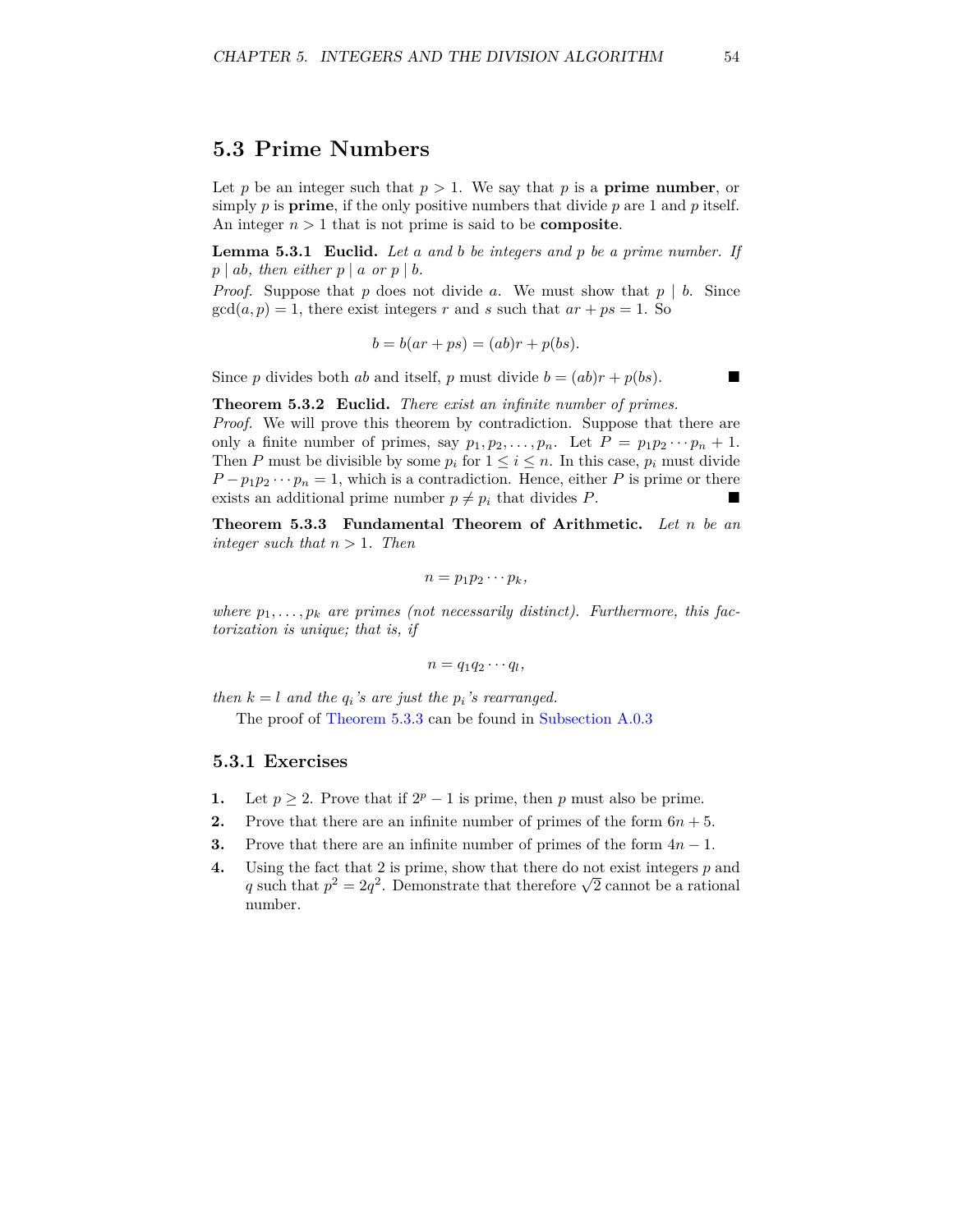# <span id="page-61-3"></span>**Appendix A**

# **More on the Integers**

### **A.0.1 Strong Induction**

We have an equivalent statement of the Principle of Mathematical Induction that is often very useful.

**Principle A.0.1 Second Principle of Mathematical Induction.** *Let S*(*n*) *be a statement about integers for*  $n \in \mathbb{N}$  *and suppose*  $S(n_0)$  *is true for some integer*  $n_0$ *. If*  $S(n_0), S(n_0 + 1), \ldots, S(k)$  *imply that*  $S(k + 1)$  *for*  $k \geq n_0$ *, then the statement*  $S(n)$  *is true for all integers*  $n \geq n_0$ *.* 

## <span id="page-61-0"></span>**A.0.2 The Connection between Mathematical Induction and the Principle of Well Ordering**

<span id="page-61-2"></span>**Lemma A.0.2** *The Principle of Mathematical Induction implies that* 1 *is the least positive natural number.*

*Proof.* Let  $S = \{n \in \mathbb{N} : n \ge 1\}$ . Then  $1 \in S$ . Assume that  $n \in S$ . Since  $0 < 1$ , it must be the case that  $n = n + 0 < n + 1$ . Therefore,  $1 \leq n < n + 1$ . Consequently, if  $n \in S$ , then  $n+1$  must also be in *S*, and by the Principle of Mathematical Induction, and  $S = N$ .

**Theorem A.0.3** *The Principle of Mathematical Induction implies the Principle of Well-Ordering. That is, every nonempty subset of* N *contains a least element.*

*Proof.* We must show that if *S* is a nonempty subset of the natural numbers, then *S* contains a least element. If *S* contains 1, then the theorem is true by [Lemma](#page-61-2) [A.0.2.](#page-61-2) Assume that if *S* contains an integer *k* such that  $1 \leq k \leq n$ , then *S* contains a least element. We will show that if a set *S* contains an integer less than or equal to  $n + 1$ , then *S* has a least element. If *S* does not contain an integer less than  $n + 1$ , then  $n + 1$  is the smallest integer in *S*. Otherwise, since *S* is nonempty, *S* must contain an integer less than or equal to *n*. In this case, by induction, *S* contains a least element.

## <span id="page-61-1"></span>**A.0.3 The Proof of the Fundamental Theorem of Arithmetic**

**Theorem A.0.4 Fundamental Theorem of Arithmetic.** *Let n be an integer such that*  $n > 1$ *. Then* 

$$
n=p_1p_2\cdots p_k,
$$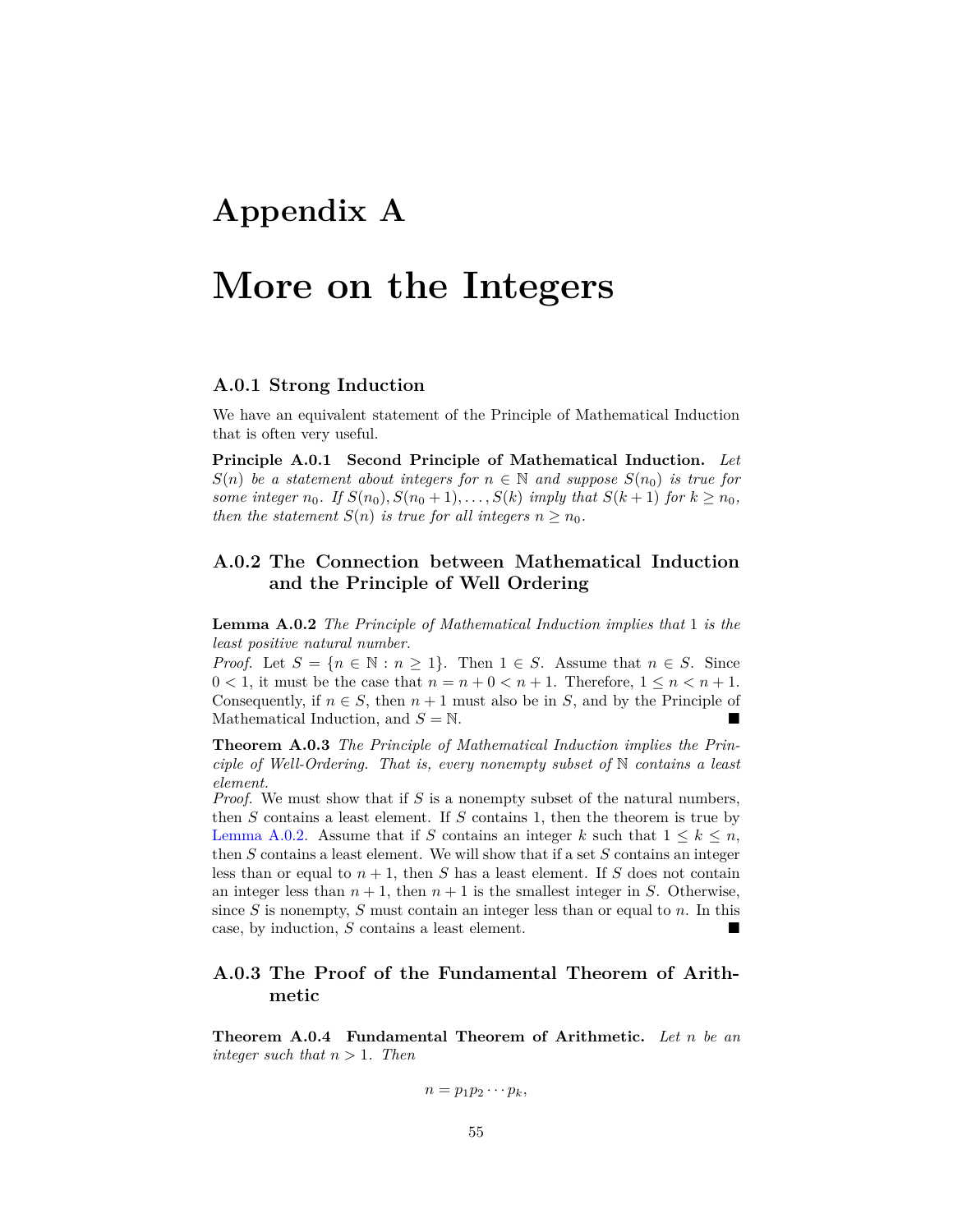where  $p_1, \ldots, p_k$  are primes (not necessarily distinct). Furthermore, this fac*torization is unique; that is, if*

$$
n=q_1q_2\cdots q_l,
$$

*then*  $k = l$  *and the*  $q_i$ *'s are just the*  $p_i$ *'s rearranged.* 

*Proof. Uniqueness.* To show uniqueness we will use induction on *n*. The theorem is certainly true for  $n = 2$  since in this case *n* is prime. Now assume that the result holds for all integers *m* such that  $1 \leq m < n$ , and

$$
n=p_1p_2\cdots p_k=q_1q_2\cdots q_l,
$$

where  $p_1 \leq p_2 \leq \cdots \leq p_k$  and  $q_1 \leq q_2 \leq \cdots \leq q_l$ . By [Lemma](#page-60-1) [5.3.1,](#page-60-1)  $p_1 | q_i$  for some  $i = 1, \ldots, l$  and  $q_1 | p_j$  for some  $j = 1, \ldots, k$ . Since all of the  $p_i$ 's and  $q_i$ 's are prime,  $p_1 = q_i$  and  $q_1 = p_j$ . Hence,  $p_1 = q_1$  since  $p_1 \leq p_j = q_1 \leq q_i = p_1$ . By the induction hypothesis,

$$
n'=p_2\cdots p_k=q_2\cdots q_l
$$

has a unique factorization. Hence,  $k = l$  and  $q_i = p_i$  for  $i = 1, ..., k$ .

*Existence.* To show existence, suppose that there is some integer that cannot be written as the product of primes. Let *S* be the set of all such numbers. By the Principle of Well-Ordering, *S* has a smallest number, say *a*. If the only positive factors of *a* are *a* and 1, then *a* is prime, which is a contradiction. Hence,  $a = a_1 a_2$  where  $1 < a_1 < a$  and  $1 < a_2 < a$ . Neither  $a_1 \in S$  nor  $a_2 \in S$ , since *a* is the smallest element in *S*. So

$$
a_1 = p_1 \cdots p_r
$$
  

$$
a_2 = q_1 \cdots q_s.
$$

Therefore,

$$
a = a_1 a_2 = p_1 \cdots p_r q_1 \cdots q_s.
$$

So  $a \notin S$ , which is a contradiction.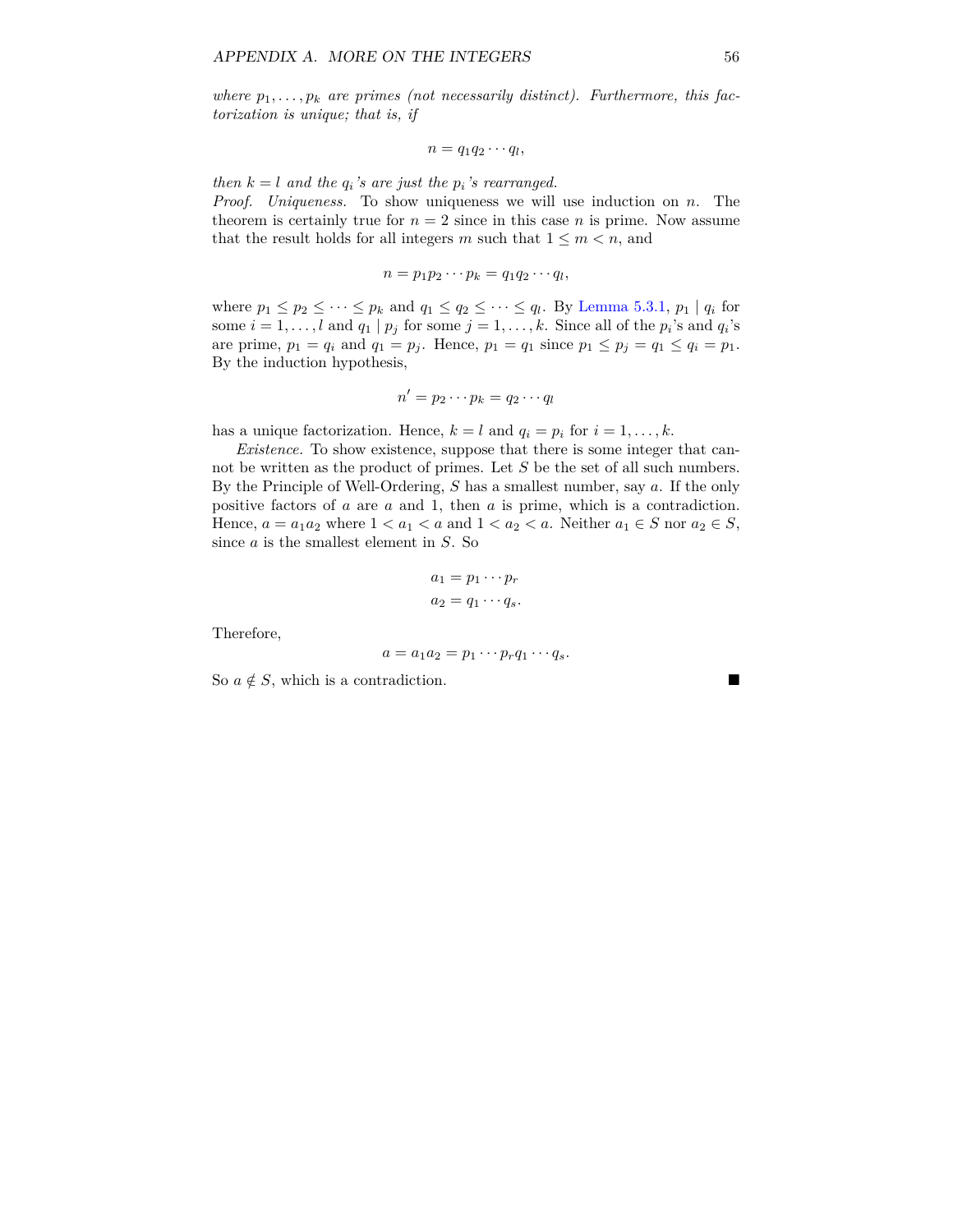# **Appendix B**

# **Notation**

The following table defines the notation used in this book. Page numbers or references refer to the first appearance of each symbol.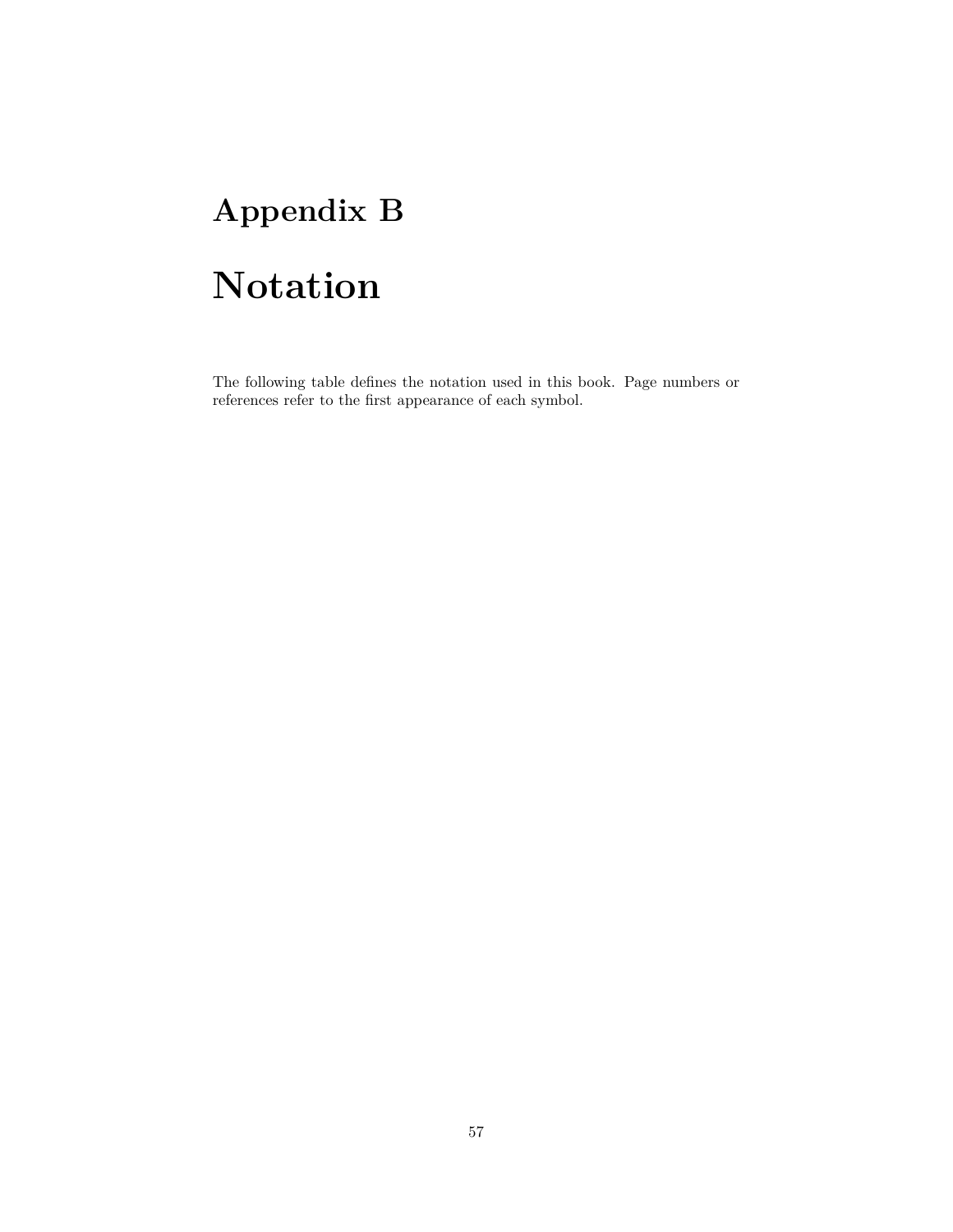# **Appendix C**

# **GNU Free Documentation License**

Version 1.3, 3 November 2008

Copyright © 2000, 2001, 2002, 2007, 2008 Free Software Foundation, Inc. <<http://www.fsf.org/>>

Everyone is permitted to copy and distribute verbatim copies of this license document, but changing it is not allowed.

**0. PREAMBLE.** The purpose of this License is to make a manual, textbook, or other functional and useful document "free" in the sense of freedom: to assure everyone the effective freedom to copy and redistribute it, with or without modifying it, either commercially or noncommercially. Secondarily, this License preserves for the author and publisher a way to get credit for their work, while not being considered responsible for modifications made by others.

This License is a kind of "copyleft", which means that derivative works of the document must themselves be free in the same sense. It complements the GNU General Public License, which is a copyleft license designed for free software.

We have designed this License in order to use it for manuals for free software, because free software needs free documentation: a free program should come with manuals providing the same freedoms that the software does. But this License is not limited to software manuals; it can be used for any textual work, regardless of subject matter or whether it is published as a printed book. We recommend this License principally for works whose purpose is instruction or reference.

**1. APPLICABILITY AND DEFINITIONS.** This License applies to any manual or other work, in any medium, that contains a notice placed by the copyright holder saying it can be distributed under the terms of this License. Such a notice grants a world-wide, royalty-free license, unlimited in duration, to use that work under the conditions stated herein. The "Document", below, refers to any such manual or work. Any member of the public is a licensee, and is addressed as "you". You accept the license if you copy, modify or distribute the work in a way requiring permission under copyright law.

A "Modified Version" of the Document means any work containing the Document or a portion of it, either copied verbatim, or with modifications and/or translated into another language.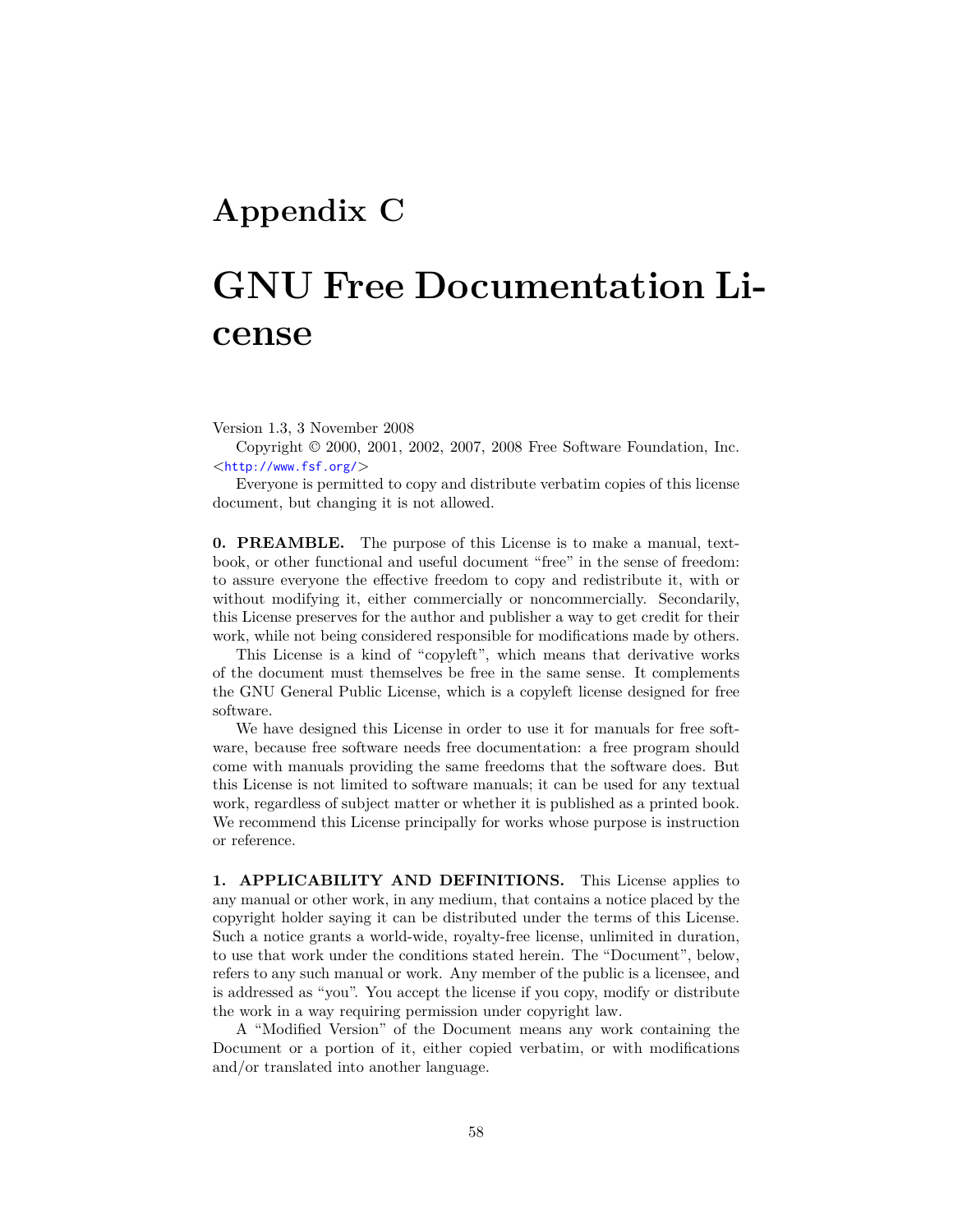A "Secondary Section" is a named appendix or a front-matter section of the Document that deals exclusively with the relationship of the publishers or authors of the Document to the Document's overall subject (or to related matters) and contains nothing that could fall directly within that overall subject. (Thus, if the Document is in part a textbook of mathematics, a Secondary Section may not explain any mathematics.) The relationship could be a matter of historical connection with the subject or with related matters, or of legal, commercial, philosophical, ethical or political position regarding them.

The "Invariant Sections" are certain Secondary Sections whose titles are designated, as being those of Invariant Sections, in the notice that says that the Document is released under this License. If a section does not fit the above definition of Secondary then it is not allowed to be designated as Invariant. The Document may contain zero Invariant Sections. If the Document does not identify any Invariant Sections then there are none.

The "Cover Texts" are certain short passages of text that are listed, as Front-Cover Texts or Back-Cover Texts, in the notice that says that the Document is released under this License. A Front-Cover Text may be at most 5 words, and a Back-Cover Text may be at most 25 words.

A "Transparent" copy of the Document means a machine-readable copy, represented in a format whose specification is available to the general public, that is suitable for revising the document straightforwardly with generic text editors or (for images composed of pixels) generic paint programs or (for drawings) some widely available drawing editor, and that is suitable for input to text formatters or for automatic translation to a variety of formats suitable for input to text formatters. A copy made in an otherwise Transparent file format whose markup, or absence of markup, has been arranged to thwart or discourage subsequent modification by readers is not Transparent. An image format is not Transparent if used for any substantial amount of text. A copy that is not "Transparent" is called "Opaque".

Examples of suitable formats for Transparent copies include plain ASCII without markup, Texinfo input format, LaTeX input format, SGML or XML using a publicly available DTD, and standard-conforming simple HTML, PostScript or PDF designed for human modification. Examples of transparent image formats include PNG, XCF and JPG. Opaque formats include proprietary formats that can be read and edited only by proprietary word processors, SGML or XML for which the DTD and/or processing tools are not generally available, and the machine-generated HTML, PostScript or PDF produced by some word processors for output purposes only.

The "Title Page" means, for a printed book, the title page itself, plus such following pages as are needed to hold, legibly, the material this License requires to appear in the title page. For works in formats which do not have any title page as such, "Title Page" means the text near the most prominent appearance of the work's title, preceding the beginning of the body of the text.

The "publisher" means any person or entity that distributes copies of the Document to the public.

A section "Entitled XYZ" means a named subunit of the Document whose title either is precisely XYZ or contains XYZ in parentheses following text that translates XYZ in another language. (Here XYZ stands for a specific section name mentioned below, such as "Acknowledgements", "Dedications", "Endorsements", or "History".) To "Preserve the Title" of such a section when you modify the Document means that it remains a section "Entitled XYZ" according to this definition.

The Document may include Warranty Disclaimers next to the notice which states that this License applies to the Document. These Warranty Disclaimers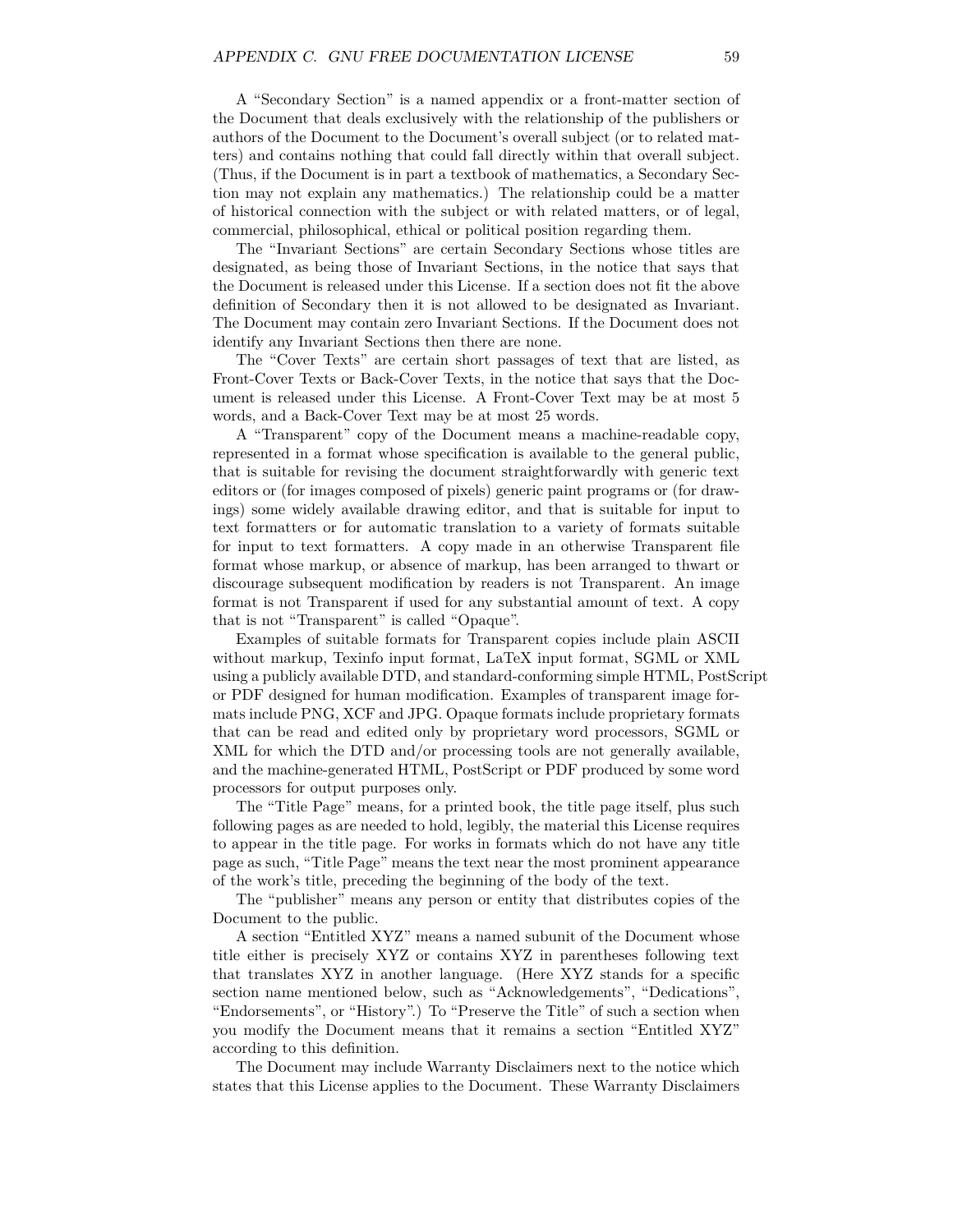are considered to be included by reference in this License, but only as regards disclaiming warranties: any other implication that these Warranty Disclaimers may have is void and has no effect on the meaning of this License.

**2. VERBATIM COPYING.** You may copy and distribute the Document in any medium, either commercially or noncommercially, provided that this License, the copyright notices, and the license notice saying this License applies to the Document are reproduced in all copies, and that you add no other conditions whatsoever to those of this License. You may not use technical measures to obstruct or control the reading or further copying of the copies you make or distribute. However, you may accept compensation in exchange for copies. If you distribute a large enough number of copies you must also follow the conditions in section 3.

You may also lend copies, under the same conditions stated above, and you may publicly display copies.

**3. COPYING IN QUANTITY.** If you publish printed copies (or copies in media that commonly have printed covers) of the Document, numbering more than 100, and the Document's license notice requires Cover Texts, you must enclose the copies in covers that carry, clearly and legibly, all these Cover Texts: Front-Cover Texts on the front cover, and Back-Cover Texts on the back cover. Both covers must also clearly and legibly identify you as the publisher of these copies. The front cover must present the full title with all words of the title equally prominent and visible. You may add other material on the covers in addition. Copying with changes limited to the covers, as long as they preserve the title of the Document and satisfy these conditions, can be treated as verbatim copying in other respects.

If the required texts for either cover are too voluminous to fit legibly, you should put the first ones listed (as many as fit reasonably) on the actual cover, and continue the rest onto adjacent pages.

If you publish or distribute Opaque copies of the Document numbering more than 100, you must either include a machine-readable Transparent copy along with each Opaque copy, or state in or with each Opaque copy a computernetwork location from which the general network-using public has access to download using public-standard network protocols a complete Transparent copy of the Document, free of added material. If you use the latter option, you must take reasonably prudent steps, when you begin distribution of Opaque copies in quantity, to ensure that this Transparent copy will remain thus accessible at the stated location until at least one year after the last time you distribute an Opaque copy (directly or through your agents or retailers) of that edition to the public.

It is requested, but not required, that you contact the authors of the Document well before redistributing any large number of copies, to give them a chance to provide you with an updated version of the Document.

**4. MODIFICATIONS.** You may copy and distribute a Modified Version of the Document under the conditions of sections 2 and 3 above, provided that you release the Modified Version under precisely this License, with the Modified Version filling the role of the Document, thus licensing distribution and modification of the Modified Version to whoever possesses a copy of it. In addition, you must do these things in the Modified Version:

A. Use in the Title Page (and on the covers, if any) a title distinct from that of the Document, and from those of previous versions (which should, if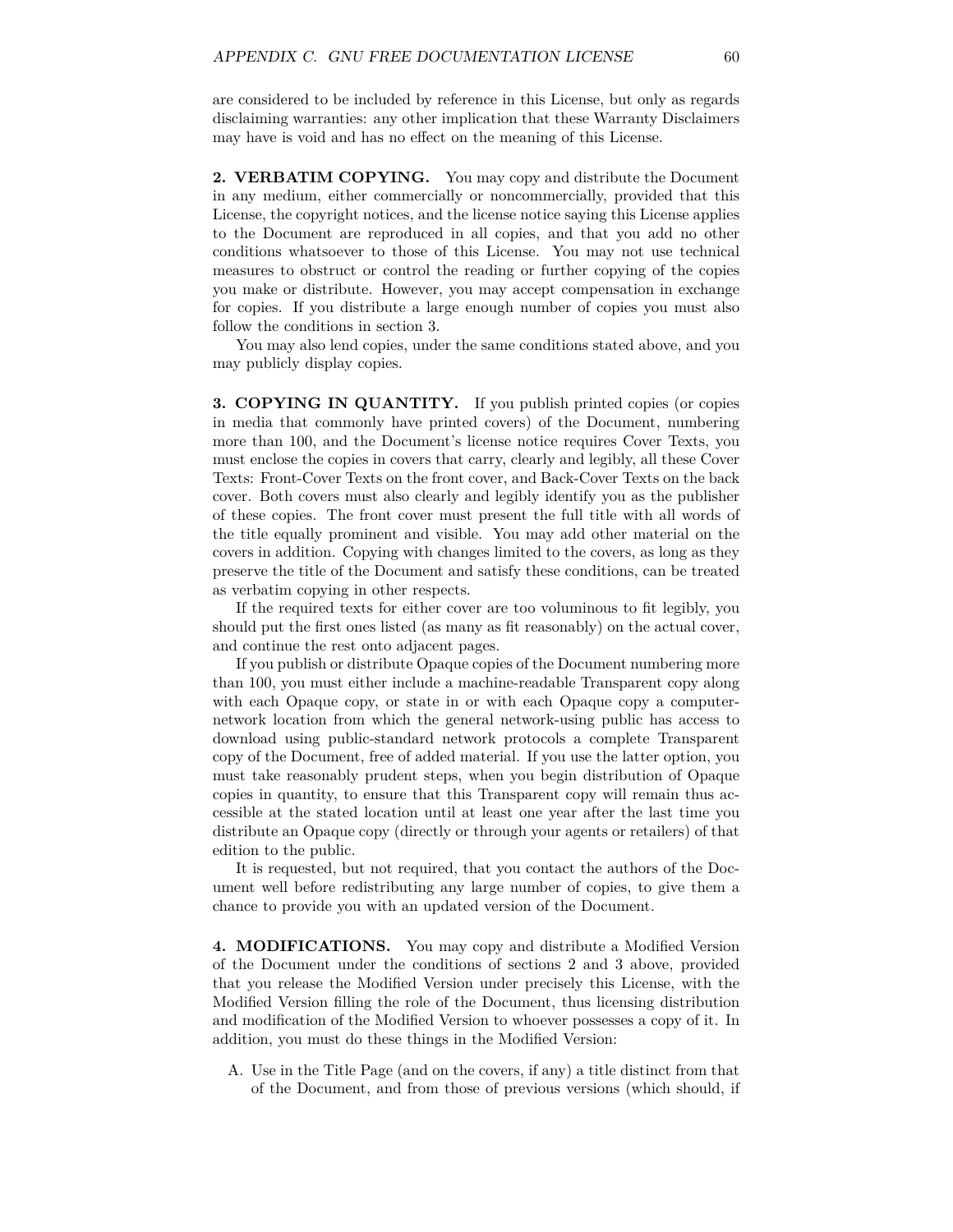there were any, be listed in the History section of the Document). You may use the same title as a previous version if the original publisher of that version gives permission.

- B. List on the Title Page, as authors, one or more persons or entities responsible for authorship of the modifications in the Modified Version, together with at least five of the principal authors of the Document (all of its principal authors, if it has fewer than five), unless they release you from this requirement.
- C. State on the Title page the name of the publisher of the Modified Version, as the publisher.
- D. Preserve all the copyright notices of the Document.
- E. Add an appropriate copyright notice for your modifications adjacent to the other copyright notices.
- F. Include, immediately after the copyright notices, a license notice giving the public permission to use the Modified Version under the terms of this License, in the form shown in the Addendum below.
- G. Preserve in that license notice the full lists of Invariant Sections and required Cover Texts given in the Document's license notice.
- H. Include an unaltered copy of this License.
- I. Preserve the section Entitled "History", Preserve its Title, and add to it an item stating at least the title, year, new authors, and publisher of the Modified Version as given on the Title Page. If there is no section Entitled "History" in the Document, create one stating the title, year, authors, and publisher of the Document as given on its Title Page, then add an item describing the Modified Version as stated in the previous sentence.
- J. Preserve the network location, if any, given in the Document for public access to a Transparent copy of the Document, and likewise the network locations given in the Document for previous versions it was based on. These may be placed in the "History" section. You may omit a network location for a work that was published at least four years before the Document itself, or if the original publisher of the version it refers to gives permission.
- K. For any section Entitled "Acknowledgements" or "Dedications", Preserve the Title of the section, and preserve in the section all the substance and tone of each of the contributor acknowledgements and/or dedications given therein.
- L. Preserve all the Invariant Sections of the Document, unaltered in their text and in their titles. Section numbers or the equivalent are not considered part of the section titles.
- M. Delete any section Entitled "Endorsements". Such a section may not be included in the Modified Version.
- N. Do not retitle any existing section to be Entitled "Endorsements" or to conflict in title with any Invariant Section.
- O. Preserve any Warranty Disclaimers.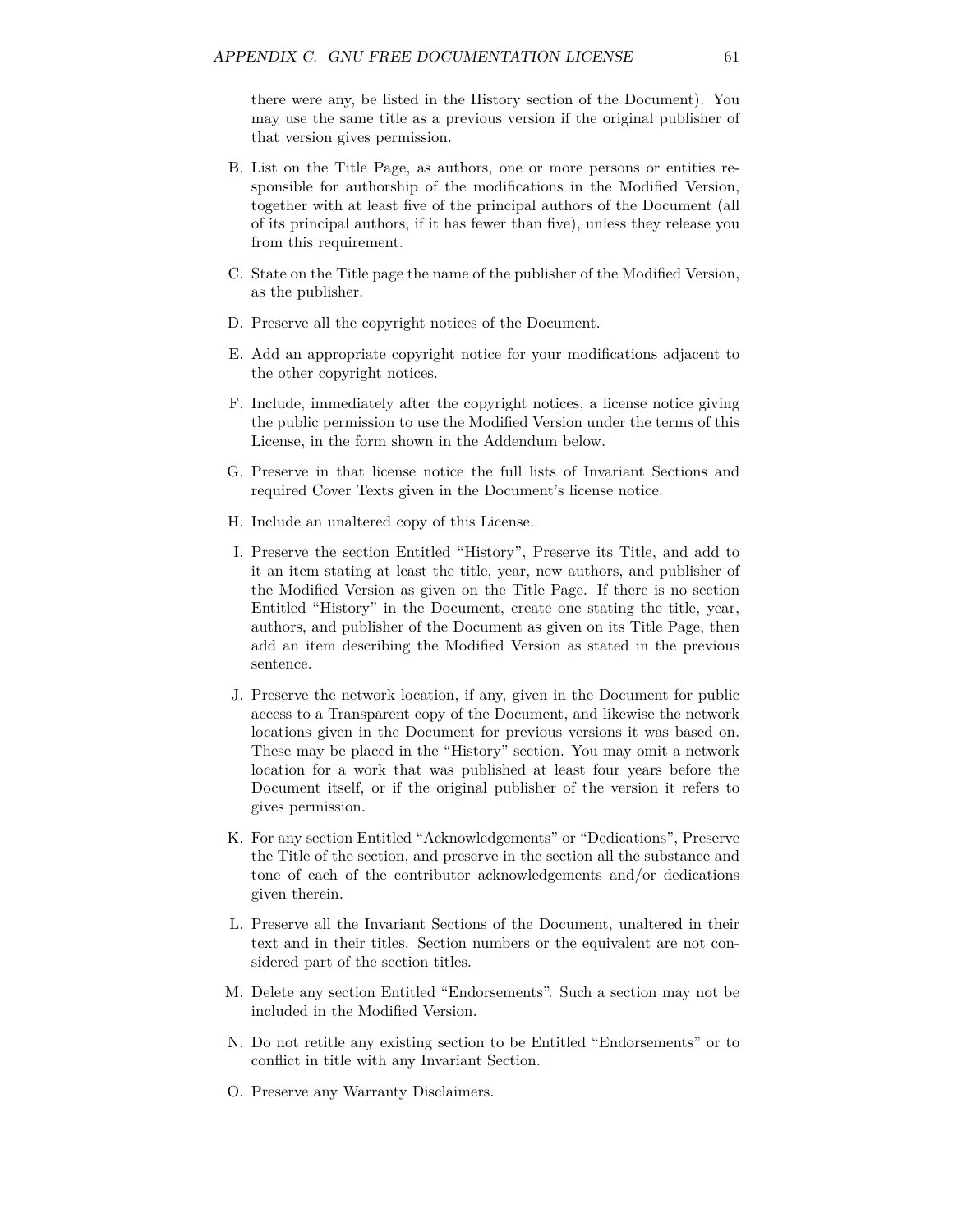If the Modified Version includes new front-matter sections or appendices that qualify as Secondary Sections and contain no material copied from the Document, you may at your option designate some or all of these sections as invariant. To do this, add their titles to the list of Invariant Sections in the Modified Version's license notice. These titles must be distinct from any other section titles.

You may add a section Entitled "Endorsements", provided it contains nothing but endorsements of your Modified Version by various parties — for example, statements of peer review or that the text has been approved by an organization as the authoritative definition of a standard.

You may add a passage of up to five words as a Front-Cover Text, and a passage of up to 25 words as a Back-Cover Text, to the end of the list of Cover Texts in the Modified Version. Only one passage of Front-Cover Text and one of Back-Cover Text may be added by (or through arrangements made by) any one entity. If the Document already includes a cover text for the same cover, previously added by you or by arrangement made by the same entity you are acting on behalf of, you may not add another; but you may replace the old one, on explicit permission from the previous publisher that added the old one.

The author(s) and publisher(s) of the Document do not by this License give permission to use their names for publicity for or to assert or imply endorsement of any Modified Version.

**5. COMBINING DOCUMENTS.** You may combine the Document with other documents released under this License, under the terms defined in section 4 above for modified versions, provided that you include in the combination all of the Invariant Sections of all of the original documents, unmodified, and list them all as Invariant Sections of your combined work in its license notice, and that you preserve all their Warranty Disclaimers.

The combined work need only contain one copy of this License, and multiple identical Invariant Sections may be replaced with a single copy. If there are multiple Invariant Sections with the same name but different contents, make the title of each such section unique by adding at the end of it, in parentheses, the name of the original author or publisher of that section if known, or else a unique number. Make the same adjustment to the section titles in the list of Invariant Sections in the license notice of the combined work.

In the combination, you must combine any sections Entitled "History" in the various original documents, forming one section Entitled "History"; likewise combine any sections Entitled "Acknowledgements", and any sections Entitled "Dedications". You must delete all sections Entitled "Endorsements".

**6. COLLECTIONS OF DOCUMENTS.** You may make a collection consisting of the Document and other documents released under this License, and replace the individual copies of this License in the various documents with a single copy that is included in the collection, provided that you follow the rules of this License for verbatim copying of each of the documents in all other respects.

You may extract a single document from such a collection, and distribute it individually under this License, provided you insert a copy of this License into the extracted document, and follow this License in all other respects regarding verbatim copying of that document.

**7. AGGREGATION WITH INDEPENDENT WORKS.** A compilation of the Document or its derivatives with other separate and independent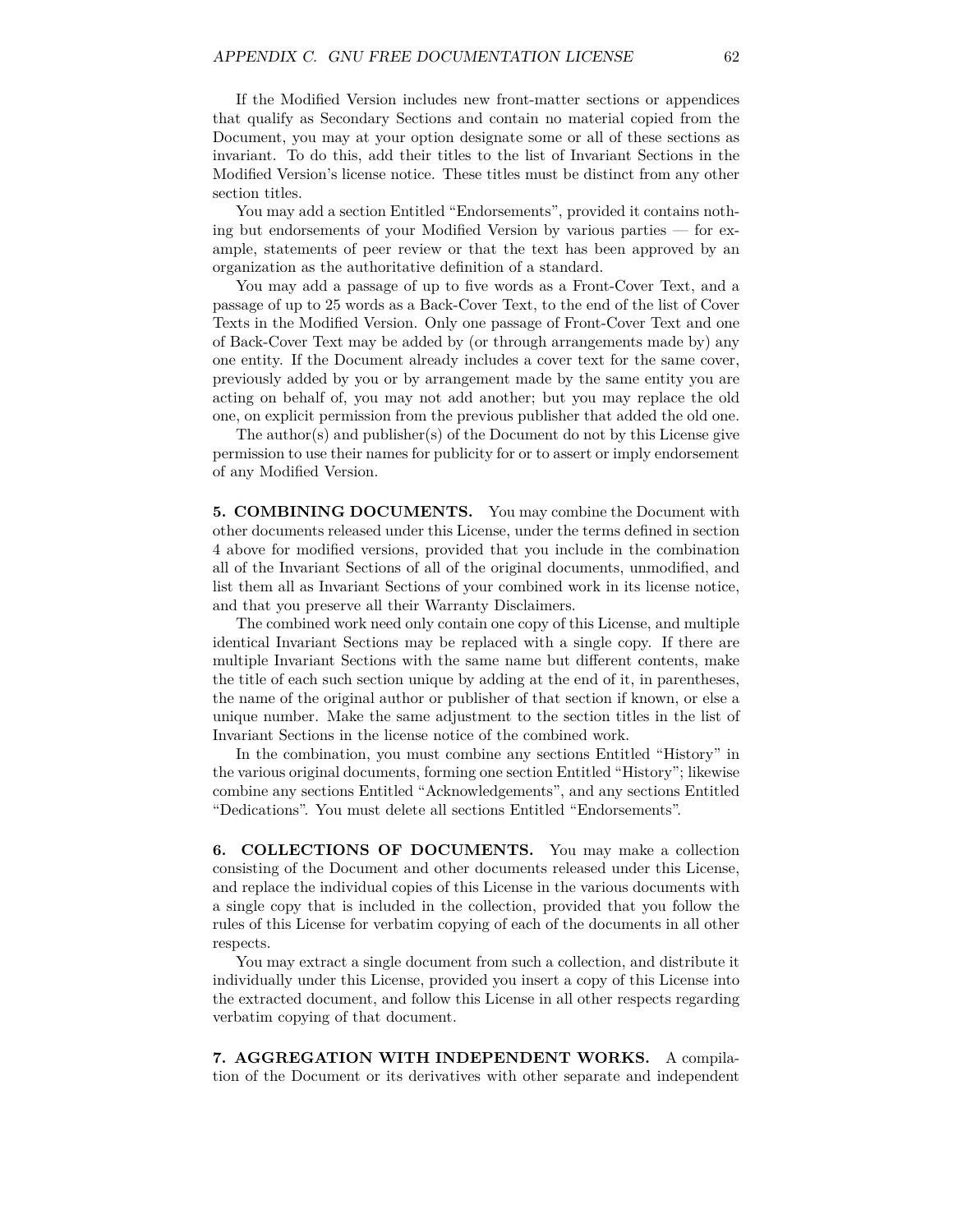documents or works, in or on a volume of a storage or distribution medium, is called an "aggregate" if the copyright resulting from the compilation is not used to limit the legal rights of the compilation's users beyond what the individual works permit. When the Document is included in an aggregate, this License does not apply to the other works in the aggregate which are not themselves derivative works of the Document.

If the Cover Text requirement of section 3 is applicable to these copies of the Document, then if the Document is less than one half of the entire aggregate, the Document's Cover Texts may be placed on covers that bracket the Document within the aggregate, or the electronic equivalent of covers if the Document is in electronic form. Otherwise they must appear on printed covers that bracket the whole aggregate.

**8. TRANSLATION.** Translation is considered a kind of modification, so you may distribute translations of the Document under the terms of section 4. Replacing Invariant Sections with translations requires special permission from their copyright holders, but you may include translations of some or all Invariant Sections in addition to the original versions of these Invariant Sections. You may include a translation of this License, and all the license notices in the Document, and any Warranty Disclaimers, provided that you also include the original English version of this License and the original versions of those notices and disclaimers. In case of a disagreement between the translation and the original version of this License or a notice or disclaimer, the original version will prevail.

If a section in the Document is Entitled "Acknowledgements", "Dedications", or "History", the requirement (section 4) to Preserve its Title (section 1) will typically require changing the actual title.

**9. TERMINATION.** You may not copy, modify, sublicense, or distribute the Document except as expressly provided under this License. Any attempt otherwise to copy, modify, sublicense, or distribute it is void, and will automatically terminate your rights under this License.

However, if you cease all violation of this License, then your license from a particular copyright holder is reinstated (a) provisionally, unless and until the copyright holder explicitly and finally terminates your license, and (b) permanently, if the copyright holder fails to notify you of the violation by some reasonable means prior to 60 days after the cessation.

Moreover, your license from a particular copyright holder is reinstated permanently if the copyright holder notifies you of the violation by some reasonable means, this is the first time you have received notice of violation of this License (for any work) from that copyright holder, and you cure the violation prior to 30 days after your receipt of the notice.

Termination of your rights under this section does not terminate the licenses of parties who have received copies or rights from you under this License. If your rights have been terminated and not permanently reinstated, receipt of a copy of some or all of the same material does not give you any rights to use it.

**10. FUTURE REVISIONS OF THIS LICENSE.** The Free Software Foundation may publish new, revised versions of the GNU Free Documentation License from time to time. Such new versions will be similar in spirit to the present version, but may differ in detail to address new problems or concerns. See <http://www.gnu.org/copyleft/>.

Each version of the License is given a distinguishing version number. If the Document specifies that a particular numbered version of this License "or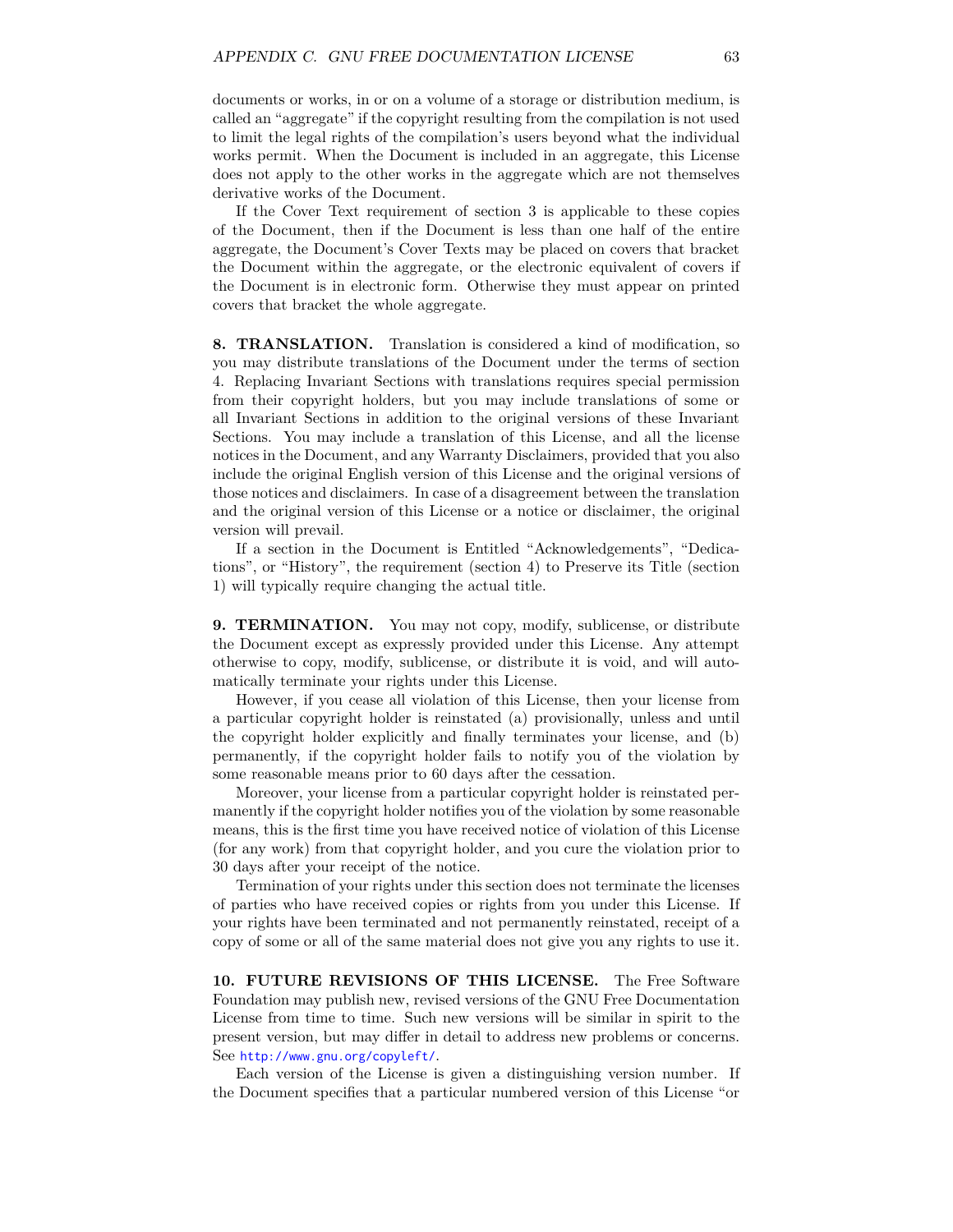any later version" applies to it, you have the option of following the terms and conditions either of that specified version or of any later version that has been published (not as a draft) by the Free Software Foundation. If the Document does not specify a version number of this License, you may choose any version ever published (not as a draft) by the Free Software Foundation. If the Document specifies that a proxy can decide which future versions of this License can be used, that proxy's public statement of acceptance of a version permanently authorizes you to choose that version for the Document.

**11. RELICENSING.** "Massive Multiauthor Collaboration Site" (or "MMC Site") means any World Wide Web server that publishes copyrightable works and also provides prominent facilities for anybody to edit those works. A public wiki that anybody can edit is an example of such a server. A "Massive Multiauthor Collaboration" (or "MMC") contained in the site means any set of copyrightable works thus published on the MMC site.

"CC-BY-SA" means the Creative Commons Attribution-Share Alike 3.0 license published by Creative Commons Corporation, a not-for-profit corporation with a principal place of business in San Francisco, California, as well as future copyleft versions of that license published by that same organization.

"Incorporate" means to publish or republish a Document, in whole or in part, as part of another Document.

An MMC is "eligible for relicensing" if it is licensed under this License, and if all works that were first published under this License somewhere other than this MMC, and subsequently incorporated in whole or in part into the MMC, (1) had no cover texts or invariant sections, and (2) were thus incorporated prior to November 1, 2008.

The operator of an MMC Site may republish an MMC contained in the site under CC-BY-SA on the same site at any time before August 1, 2009, provided the MMC is eligible for relicensing.

**ADDENDUM: How to use this License for your documents.** To use this License in a document you have written, include a copy of the License in the document and put the following copyright and license notices just after the title page:

Copyright (C) YEAR YOUR NAME.

Permission is granted to copy, distribute and/or modify this document under the terms of the GNU Free Documentation License, Version 1.3 or any later version published by the Free Software Foundation; with no Invariant Sections, no Front-Cover Texts, and no Back-Cover Texts. A copy of the license is included in the section entitled "GNU Free Documentation License".

If you have Invariant Sections, Front-Cover Texts and Back-Cover Texts, replace the "with. . . Texts." line with this:

with the Invariant Sections being LIST THEIR TITLES, with the Front-Cover Texts being LIST, and with the Back-Cover Texts being LIST.

If you have Invariant Sections without Cover Texts, or some other combination of the three, merge those two alternatives to suit the situation.

If your document contains nontrivial examples of program code, we recommend releasing these examples in parallel under your choice of free software license, such as the GNU General Public License, to permit their use in free software.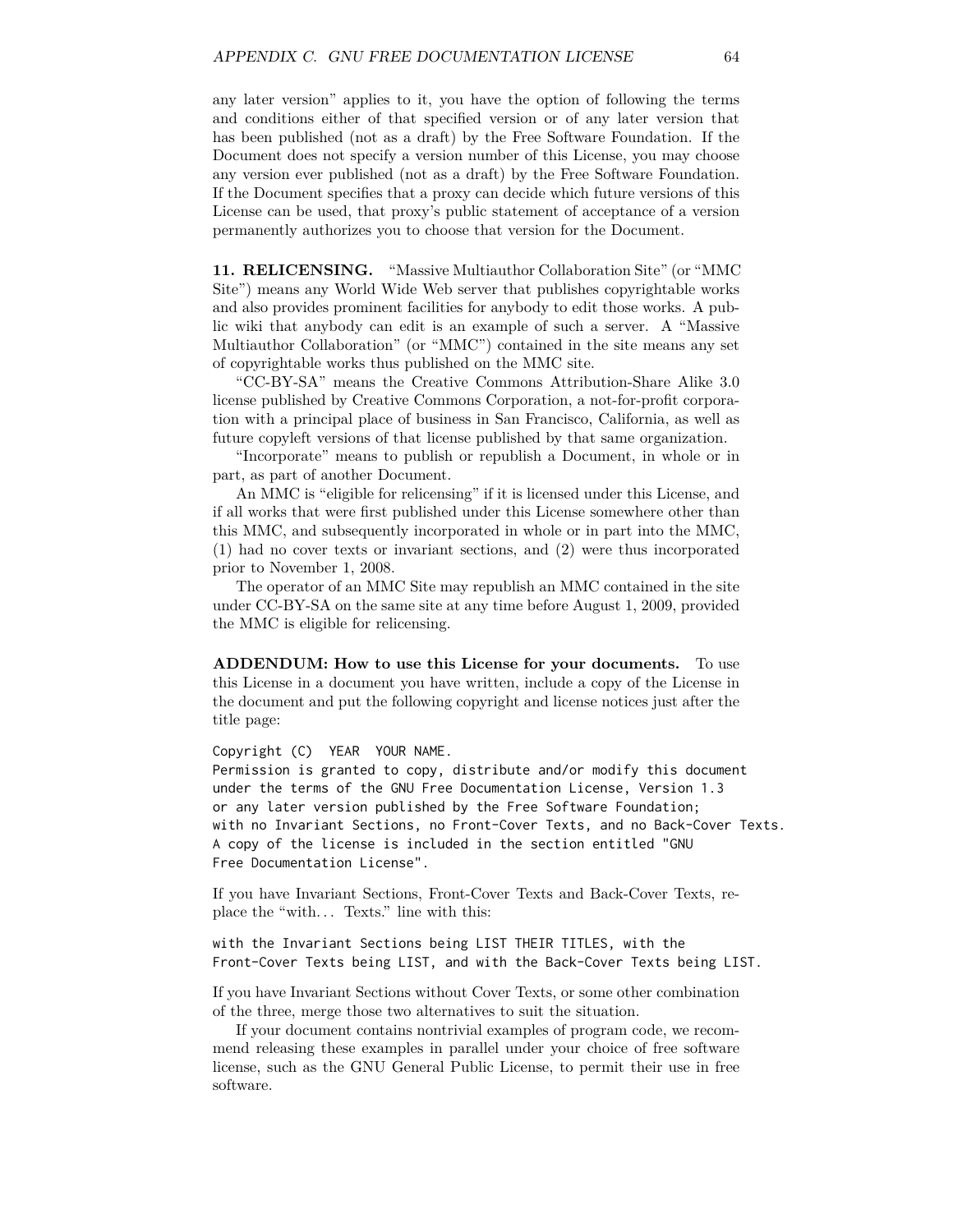# **Index**

Algorithm Euclidean, [52](#page-58-0) Argument, [15](#page-21-0) Augustus De Morgan, [11](#page-17-0)

Biconditonal Statement, [5](#page-11-0) Bijection, [43](#page-49-0)

Cantor, Georg Ferdinand Ludwig Phillip, [30](#page-36-2) Cardinality, [43](#page-49-0) Cartesian product, [29,](#page-35-1) [34](#page-40-2) Charles Dodgson, [17](#page-23-0) Complement, [27](#page-33-0) Composite integer, [54](#page-60-2) Conditional Statement, [5](#page-11-0) Conjunction, [4](#page-10-0) Contrapositive, [7](#page-13-0) Converse, [7](#page-13-0) Countably infinite, [44](#page-50-0) Counterexample, [24](#page-30-0) Cross product, [29](#page-35-1)

Digraph, [40](#page-46-1) Direct proof, [23](#page-29-0) Direct reasoning, [19](#page-25-0) Disjoint, [27](#page-33-0) Disjunction, [4](#page-10-0) Division algorithm, [50](#page-56-0) Domain, [36](#page-42-2) Double inclusion, [27](#page-33-0)

elements, [26](#page-32-0) Empty set, [27](#page-33-0) Equivalence class, [39](#page-45-4) Equivalence relation, [39](#page-45-4) Euclidean algorithm, [52](#page-58-0) Euler diagrams, [20](#page-26-0) Existential quantifiers, [13](#page-19-0)

Function, [43](#page-49-0)

Fundamental Theorem of Arithmetic, [54](#page-60-2) Greatest common divisor of two integers, [51](#page-57-1) Indirect proof, [24](#page-30-0) Indirect reasoning, [21](#page-27-0) Induction second principle of, [55](#page-61-3) Intersection, [27](#page-33-0) Inverse, [7](#page-13-0) Inverse relation, [37](#page-43-2) Law of Contraposition, [21](#page-27-0) Law of Detachment, [19](#page-25-0) Law of Syllogism, [20](#page-26-0) Lewis Carroll, [17](#page-23-0) Mathematical induction, [49](#page-55-1) Negation, [3](#page-9-0) Null set, [27](#page-33-0) One-to-one correspondence, [43](#page-49-0) One-to-one function, [43](#page-49-0) Onto function, [43](#page-49-0) Open sentences, [12](#page-18-0) Power set, [28](#page-34-0) Prime integer, [54](#page-60-2) Principle of Well-Ordering, [49](#page-55-1) Proof by contradiction, [24](#page-30-0) Proof by contrapositive, [24](#page-30-0) Proper subset, [26](#page-32-0) Propositional functions, [12](#page-18-0) Range, [36](#page-42-2) Reflexive, [38](#page-44-0) Relation, [34](#page-40-2)

set, [26](#page-32-0)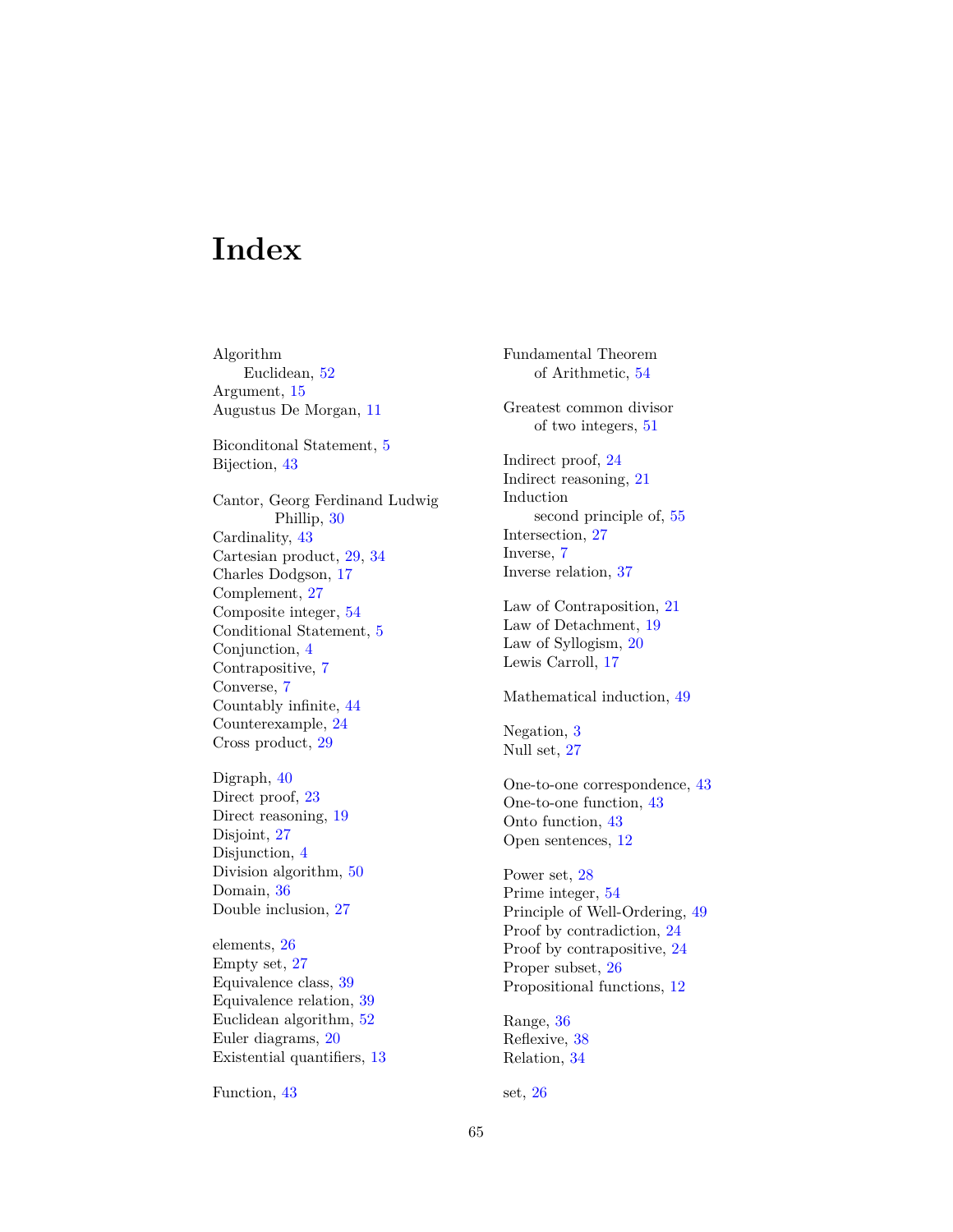## INDEX 66

Set minus, [27](#page-33-0) Statement, [1](#page-7-0) Subset, [26](#page-32-0) Symmetric, [38](#page-44-0)

Tautology, [9](#page-15-0) Transitive, [38](#page-44-0) Transtive reasoning, [20](#page-26-0) Truth table, [3](#page-9-0)

Uncountable, [47](#page-53-0) Union, [27](#page-33-0) Universal quantifiers, [13](#page-19-0) Universal set, [26](#page-32-0)

Valid argument, [15](#page-21-0) Void set, [27](#page-33-0)

Well-ordered set, [49](#page-55-0)